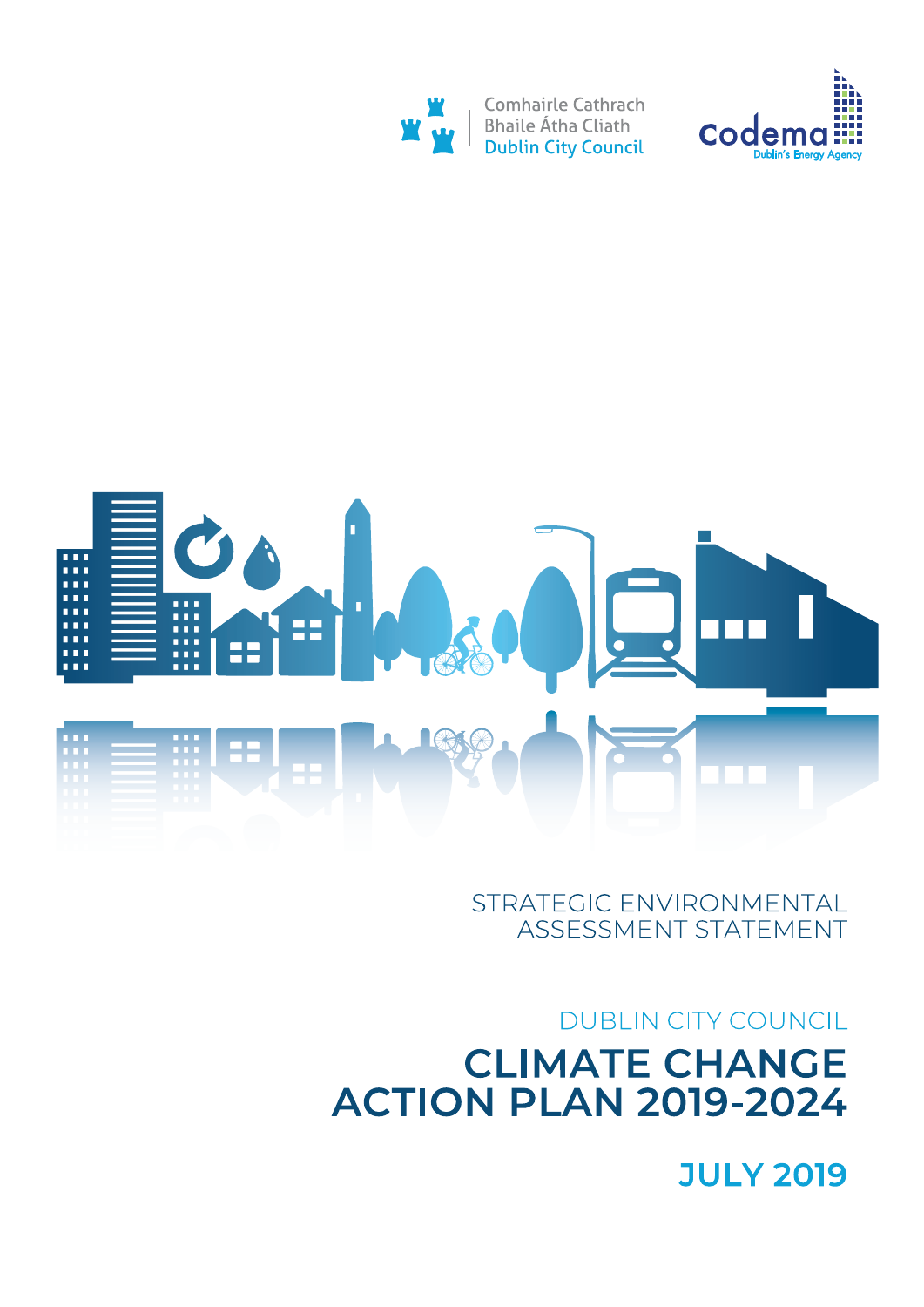| Document Stage                                     | <b>Document Version</b> | Prepared by                             |
|----------------------------------------------------|-------------------------|-----------------------------------------|
| <b>SEA Statement for review</b>                    | 1<br>28.05.2019         | Ruth Minogue, MA(Econ)<br><b>MCIEEM</b> |
| Feedback and commentary<br>received and integrated | 2<br>07.06.2019         | <b>CARO and R Minogue</b>               |
| Final                                              | 3<br>11.06.2019         | CARO and R Minogue                      |

This report has been prepared by Minogue & Associates with all reasonable skill, care and diligence. Information report herein is based on the interpretation of data collected and has been accepted in good faith as being accurate and valid. This report is prepared for Dublin City Council and we accept no responsibility to third parties to whom this report, or any part thereof, is made known. Any such party relies on the report at their own risk.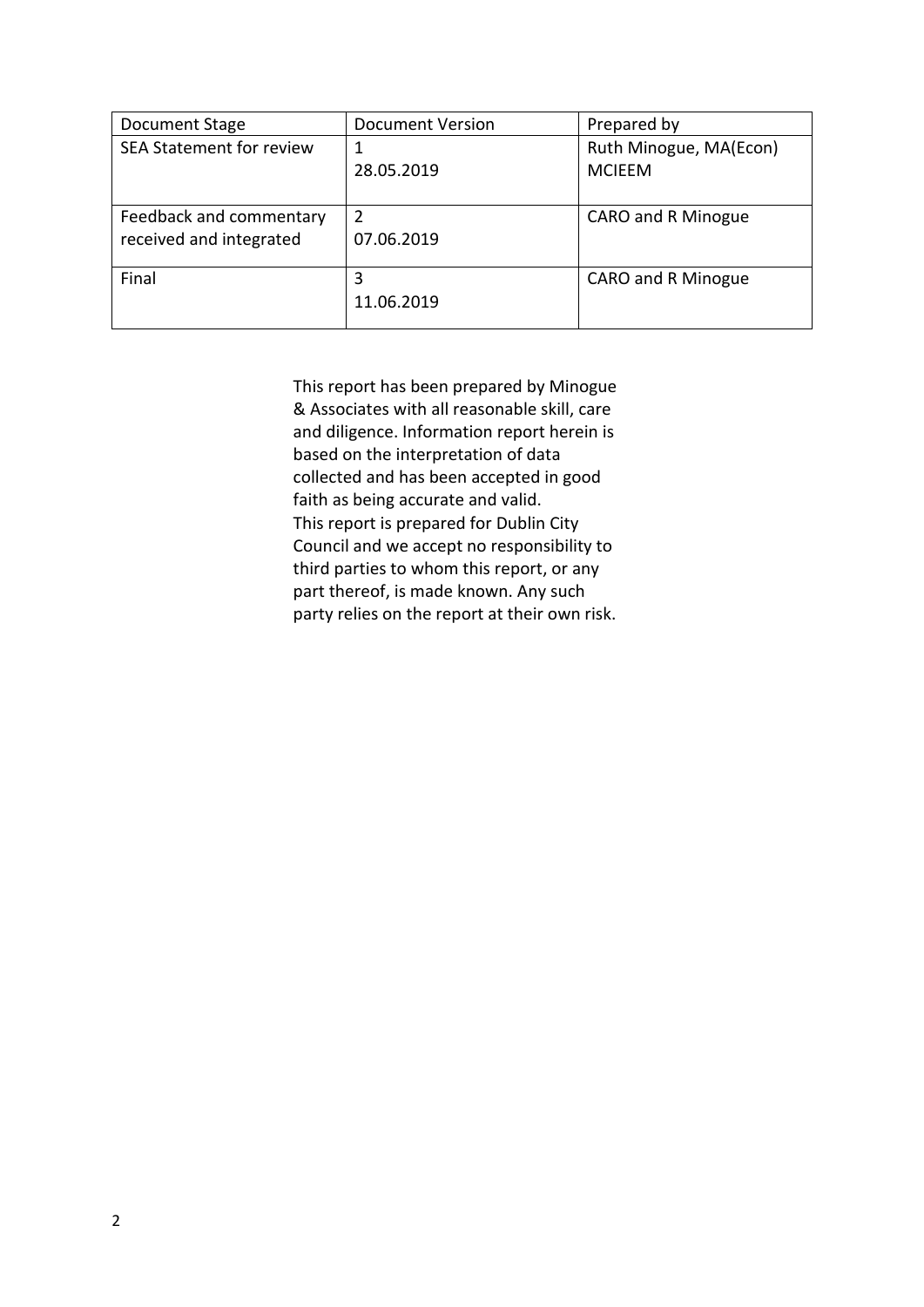## **Contents**

| 2 Summary of how Environmental Considerations and the SEA Environmental Report have been    |
|---------------------------------------------------------------------------------------------|
|                                                                                             |
| 2.2 Baseline Data, Geographical Information System and environmental sensitivity mapping  5 |
|                                                                                             |
|                                                                                             |
|                                                                                             |
|                                                                                             |
|                                                                                             |
|                                                                                             |
|                                                                                             |
|                                                                                             |
|                                                                                             |
|                                                                                             |
|                                                                                             |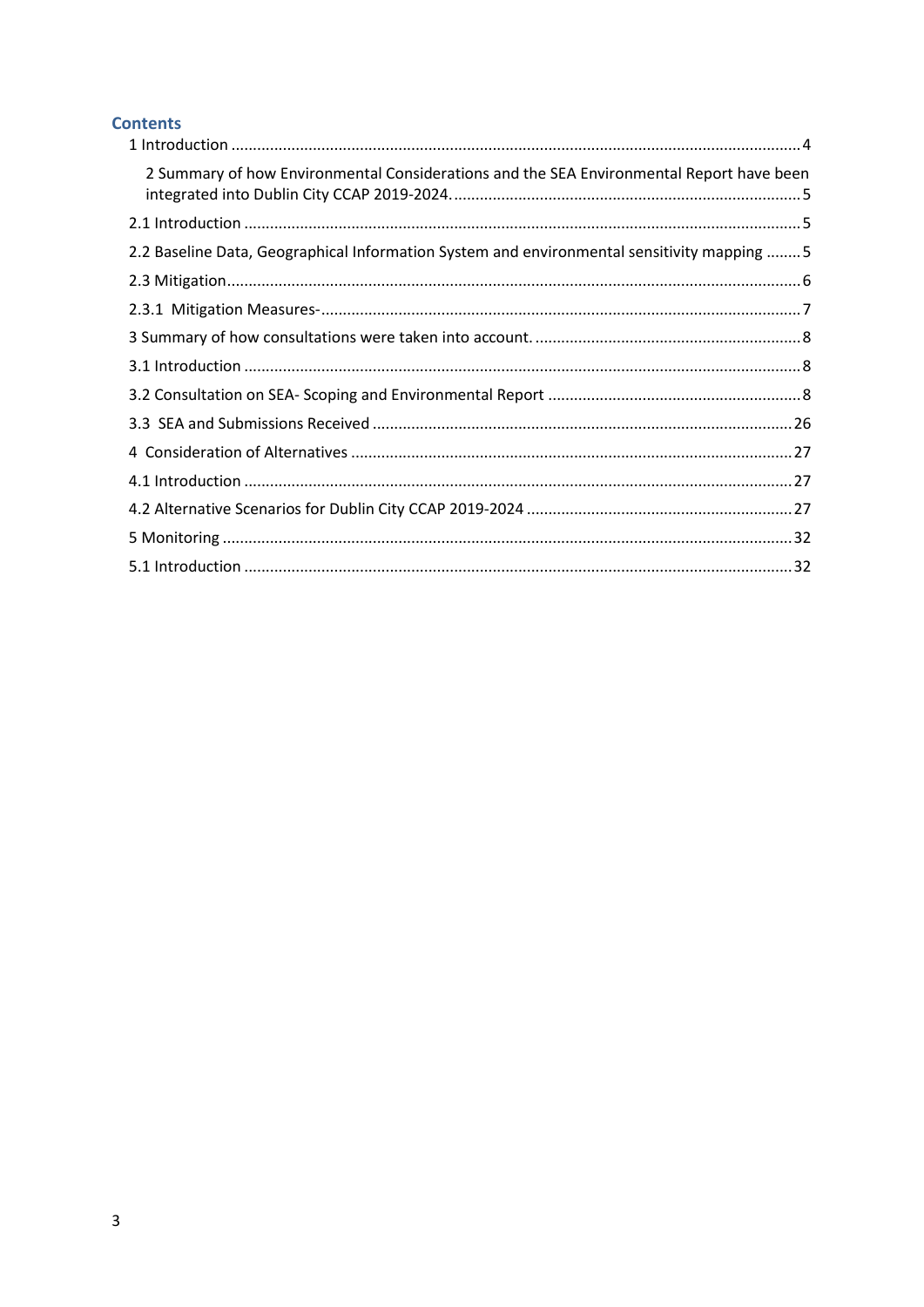## **1 Introduction**

Dublin City Council (DCC) approved the Dublin City Council Climate Change Action Plan 2019-2024 (CCAP) at the council meeting on Monday 13th May 2019.

The main purpose of the SEA Statement is to provide information on the decision-making process, to document how environmental considerations, the views of statutory consultees and other submissions and the recommendations of the SEA Environmental Report and Natura Impact Statement, have been taken into account in the CCAP, as well as monitoring arrangements.

This SEA Statement includes the following information:

•Summary of how environmental considerations have been integrated into the CCAP (Section Two)

•Summary of how submissions received during consultation have been taken into account in the CCAP (Section Three);

•Reasons for choosing the recommended development scenario, in the light of other reasonable alternatives considered (Section Four);

•Measures that are to be undertaken to monitor the significant environmental effects of implementing the CCAP (Section Five).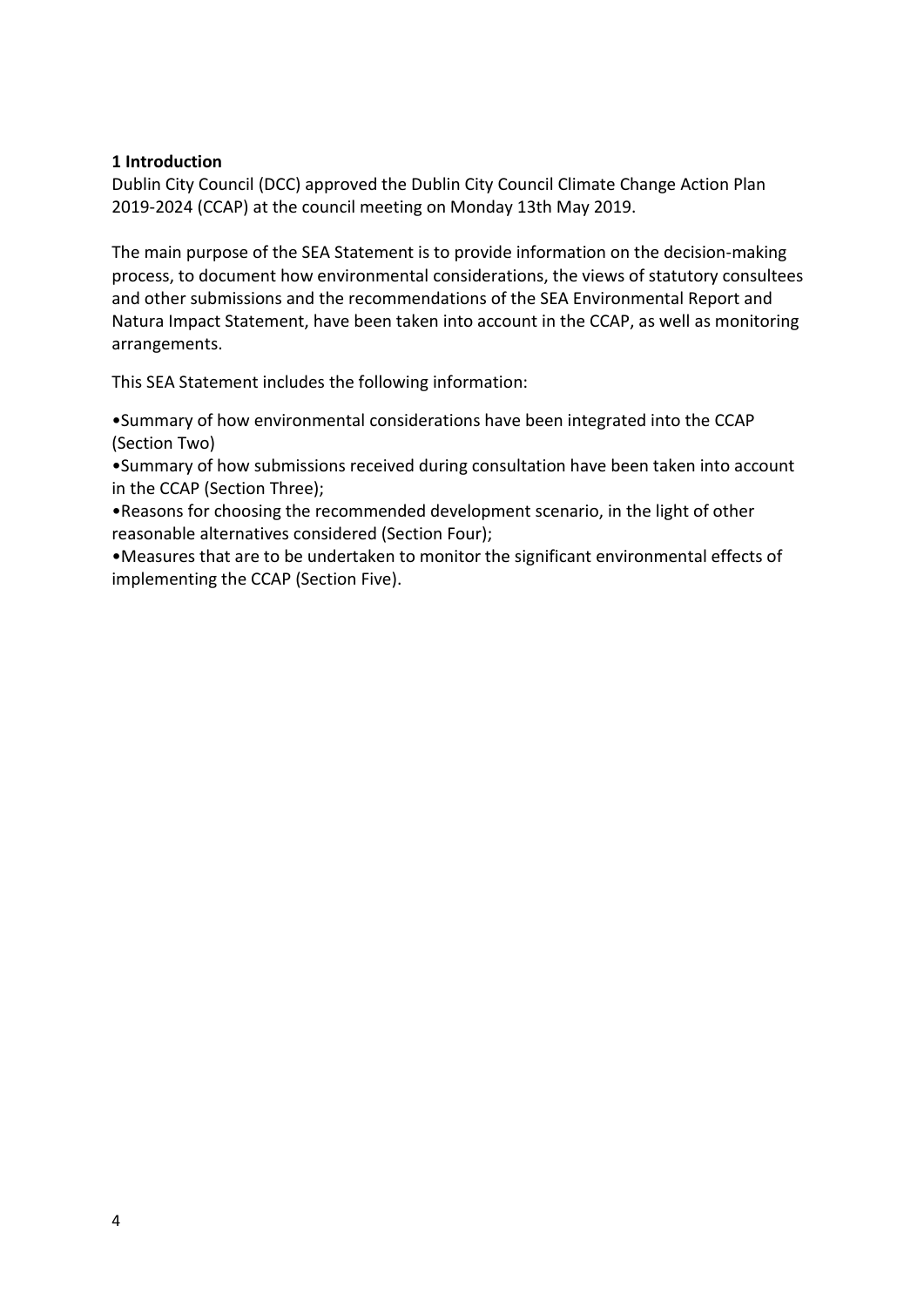## **2 Summary of how Environmental Considerations and the SEA Environmental Report have been integrated into Dublin City CCAP 2019-2024.**

## **2.1 Introduction**

The purpose of this section is to present a summary of how environmental considerations and consultation have informed the plan preparation process. Legislation and guidance relating to SEA recommends that the process of plan preparation, SEA and Appropriate Assessment (AA) should be integrated and prepared in an iterative process to facilitate the ongoing assessment and evaluation of environmental considerations during plan preparation. A multi-disciplinary team worked on the SEA and AA elements of the plan. Key tasks associated with the SEA were as follows:

| <b>Stage of SEA</b>                               | Plan                                                                                                                                                                                                                                                                                                                                                                                                                                                                                                                                 |
|---------------------------------------------------|--------------------------------------------------------------------------------------------------------------------------------------------------------------------------------------------------------------------------------------------------------------------------------------------------------------------------------------------------------------------------------------------------------------------------------------------------------------------------------------------------------------------------------------|
| <b>Stage 1 Screening</b>                          | Screening is the first stage of SEA to determine if the plan requires full SEA.<br>The SEA Regulations state that SEA is mandatory for certain plans while<br>screening for SEA is required for other plans that fall below the specified<br>thresholds. Given the scale, nature and extent of the CCAP, as well as the<br>finding of likely significant effects identified by the Screening Statement in<br>support of Appropriate Assessment, the CCAP progressed to the next stage of<br>SEA – Scoping.                           |
| <b>Stage 2 Scoping</b>                            | The purpose of the SEA Scoping report is to identify the scope of the SEA and<br>ensure that relevant data and environmental topics are included in the SEA.<br>The Scoping report was issued to the statutory environmental authority's<br>consultees in December 2018 for comment.                                                                                                                                                                                                                                                 |
| Stage 3<br>Environmental<br>Report                | The Environmental Report tells the story of the draft CCAP and how<br>environmental considerations have been addressed and included during the<br>preparation process.<br>The appropriate assessment is also discussed in the Environmental Report.<br>This report was the main consultation document of the SEA process and was<br>on display alongside the plan along with supporting reports. The Draft CCAP,<br>SEA ER and Natura Impact Statement were on public display for a six week<br>period during February - March 2019. |
| Stage 4<br><b>SEA Statement-</b><br>current stage | This stage is the final output of the SEA process and tells the story of the SEA<br>process. It has been prepared now the CCAP is finalised and approved.                                                                                                                                                                                                                                                                                                                                                                            |

## **TABLE 1 STAGES IN SEA**

## **2.2 Baseline Data, Geographical Information System and environmental sensitivity mapping**

The baseline data assists in describing the current state of the environment, facilitating the identification, evaluation and subsequent monitoring of the effects of the plan. It helps identify existing environmental problems in and around the plan area and in turn these can be quantified (for certain environmental parameters) or qualified. This highlights the environmental issues relevant to each SEA parameter and ensures that the plan implementation does not exacerbate such problems. Conversely this information can also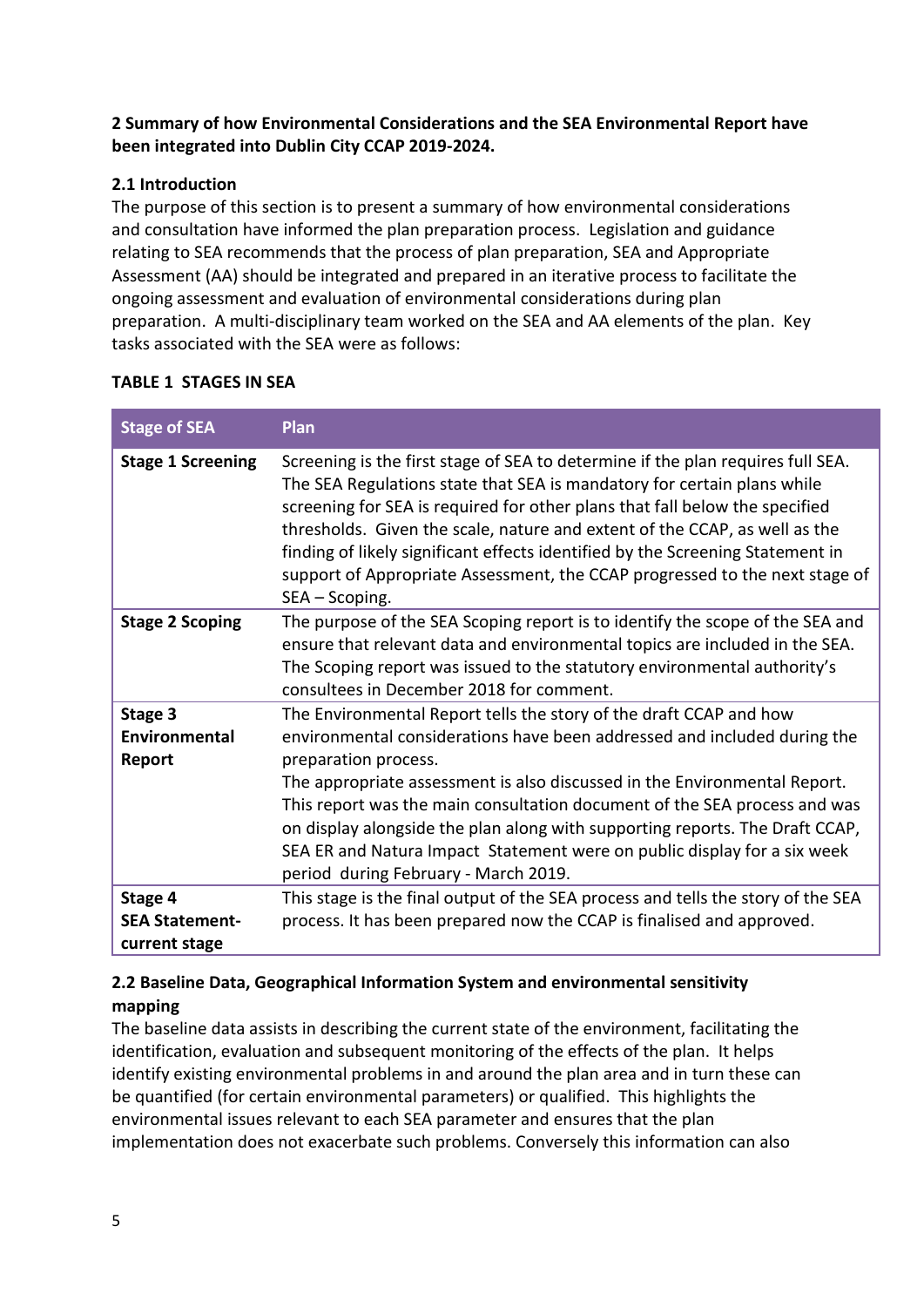be used to promote good environmental practices and opportunities for environmental enhancement, thereby improving environmental quality where possible.

Baseline data was gathered for all parameters. Other data was gathered from the SEA ER of the Dublin City Development Plan 2016-2022, baseline research undertaken by Codema, Irish Water, the EPA, Met Eireann and other sources as appropriate.

The SEA has also used a Geographical Information System (GIS) in the following ways:

- To provide baseline information on a range of environmental parameters;
- To assist in assessment of alternatives;
- To help assess in-combination or cumulative impacts, and

• To provide maps to illustrate environmental parameters in the SEA Environmental Report.

## **2.3 Mitigation**

Mitigation involves ameliorating significant negative effects. Where the environmental assessment identifies significant adverse effects, consideration is given in the first instance to preventing such impacts or where this is not possible, to lessening or offsetting those effects. Mitigation measures can be generally divided into those that:

- Avoid effects;
- Reduce the magnitude or extent, probability and/or severity of effect;
- Repair effects after they have occurred, and
- Compensate for effects, by balancing out negative impacts with positive ones.

The iterative process of the CCAP preparation has facilitated the integration of environmental considerations into the formulation, layout and text of the plan. In addition, potential positive effects of implementing the plan have been and will be maximised and potential adverse effects have been and will be avoided, reduced or offset.

Many impacts will be more adequately identified and mitigated at CCAP action implementation, masterplan, project and EIA level. In general terms, all proposals for development will be required to have due regard to environmental considerations outlined in this Environmental Report and associated assessments. Proposals for development which are deemed contrary to the environmental objectives contained in the Dublin City CDP 2016-2022 will not normally be permitted, and if permitted, will be developed with specific mitigation measures.

The CCAP has been prepared having regard to the policies and objectives outlined within the Dublin City Development Plan 2016-2022. The environmental protection measures for the CDP 2016-2022 are included in the SEA ER. The SEA ER (Chapter Nine) has the full list of mitigation measures.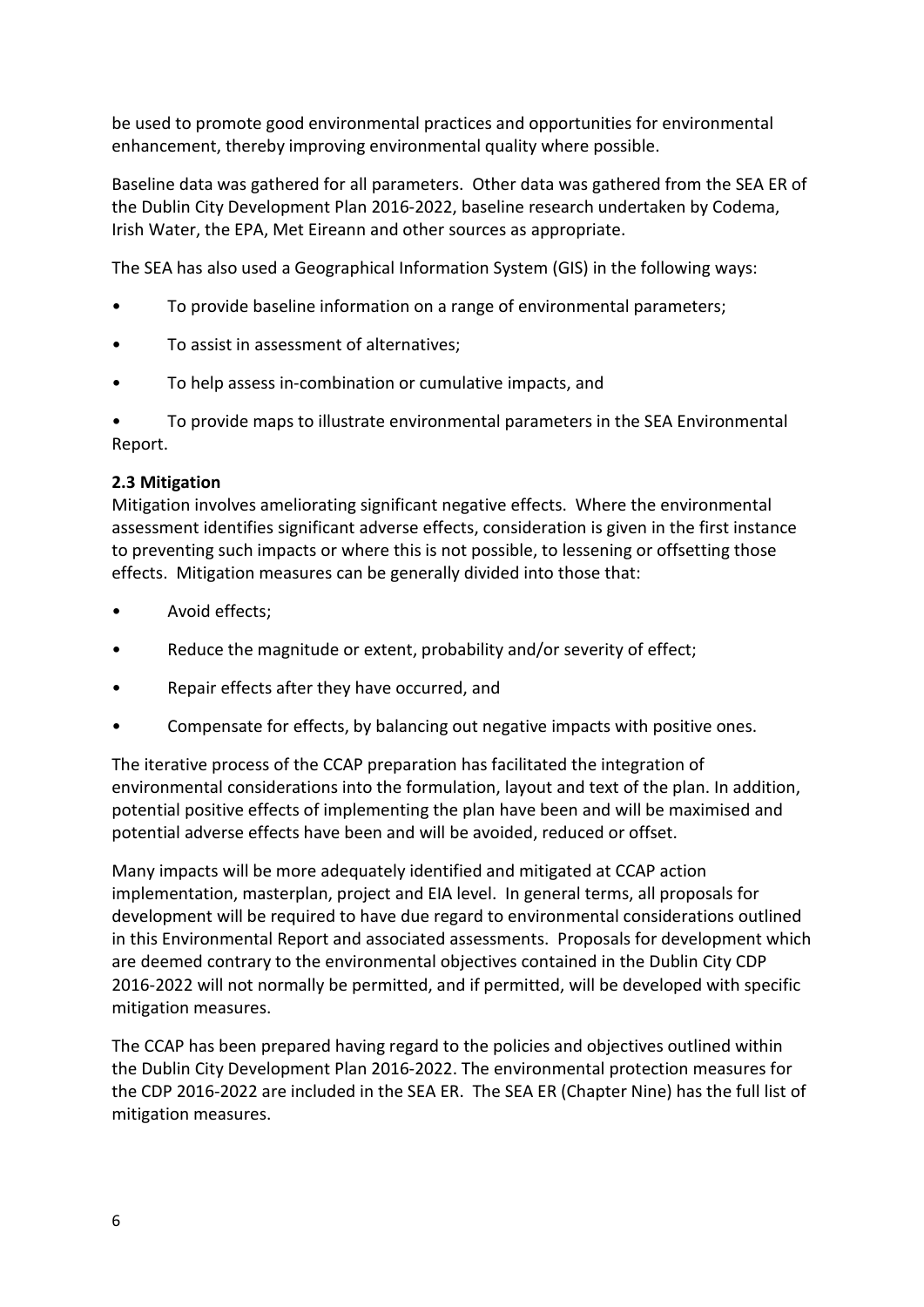## **2.3.1 Mitigation Measures**

The following table presents the mitigation measures recommended for the CCAP from the SEA and Appropriate Assessment process. Subject to minor amendments, these were included in the Dublin City CCAP 2019-2024 as approved. The final recommendations and text is provided below in Table

## **Table 2 Mitigation Measures**

| Overarching measure                                                        | An integrated approach to decision making in relation to<br>these climate change actions is recommended.                                                                                                                   | Included in<br><b>CCAP</b><br>Yes/no? |
|----------------------------------------------------------------------------|----------------------------------------------------------------------------------------------------------------------------------------------------------------------------------------------------------------------------|---------------------------------------|
| <b>Flood Resilience</b>                                                    | <b>Recommended text in green</b>                                                                                                                                                                                           |                                       |
|                                                                            | Develop and implement Coastal Zone Management plan<br>for Dublin Bay, aligned with County Climate Change<br><b>Action Plans for Dublin and other local authority plans</b><br>and strategies                               | <b>Yes</b>                            |
|                                                                            | Develop template to capture impacts, response and costs Yes<br>(including consideration of ecosystem services/natural<br>capital costs) for all major climate events                                                       |                                       |
|                                                                            | Update DLA urban drainage and flooding policies for Yes<br>current knowledge of flood risk and the latest best practice<br>in drainage design promoting natural flood measures as a<br>priority                            |                                       |
| Section                                                                    | New text before Actions The following flood storage actions will incorporate Yes<br>11-18 in Flood Resilience nature based solutions and biodiversity enhancement<br>measures where possible. (Refers to actions 11 to 18) |                                       |
| New measures to be<br>consistent with<br>neighbouring Local<br>Authorities | <b>Communication and awareness campaigns on flood risk</b><br>management and natural flood management measures                                                                                                             | <b>Yes</b>                            |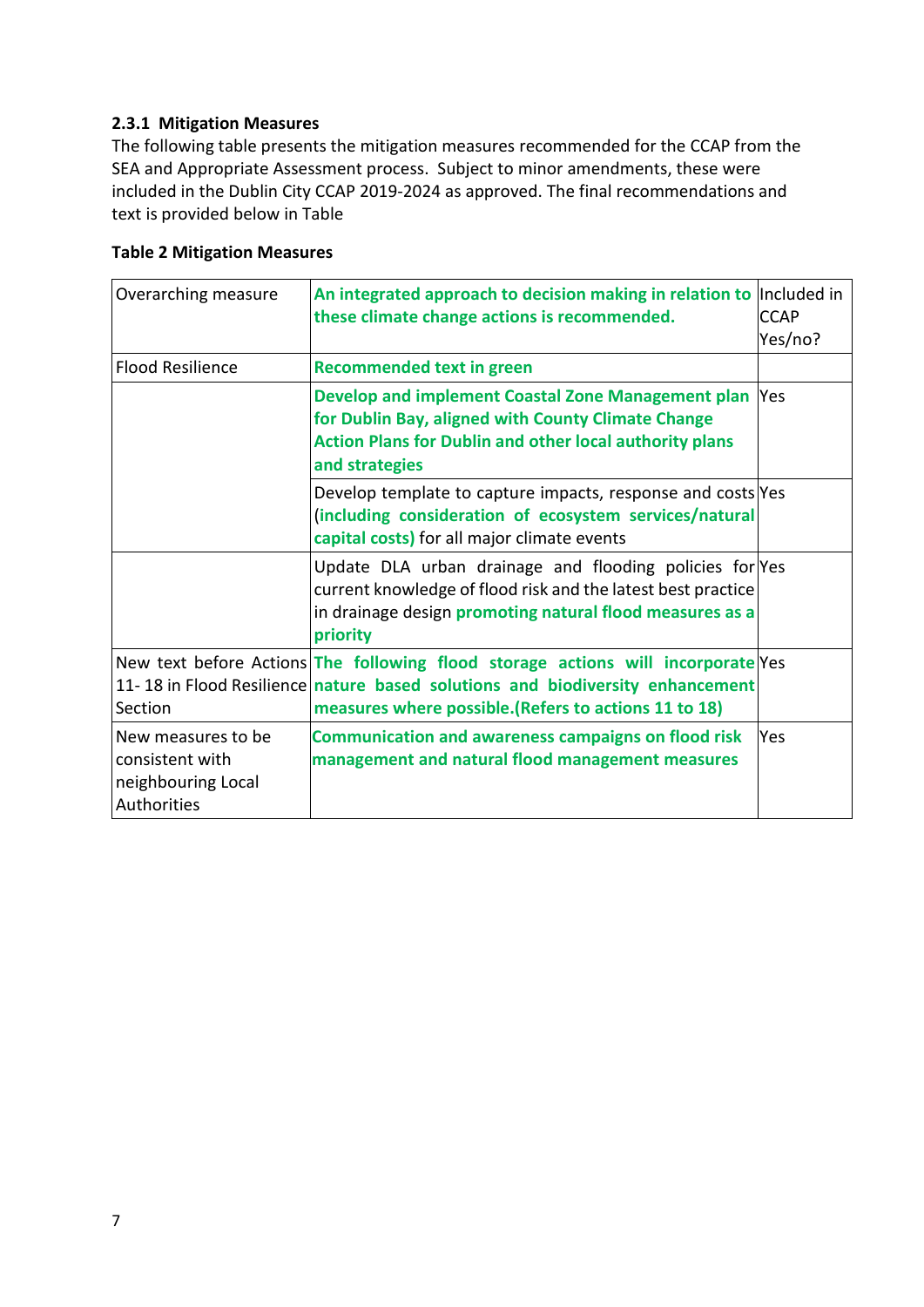## **3 Summary of how consultations were taken into account.**

## **3.1 Introduction**

Throughout the preparation of the CCAP and the SEA ER, consultation was undertaken at key points in the process.

Further information is available in the following SEA Reports:

- SEA Scoping report issued December 2018
- SEA Environmental Report issued February 2019
- SEA advice on public submissions and Chief Executive's recommendations
- SEA commentary on Chief Executive's recommendations
- SEA and AA Screening on Chief Executive's recommendations

The following section summarises key points and how they were addressed in the SEA and the CCAP 2019-2024.

## **3.2 Consultation on SEA- Scoping and Environmental Report**

The purpose of the SEA Scoping report is to identify the scope of the SEA and ensure that relevant data and environmental topics are included in the SEA. The SEA ER accompanied the CCAP display period that took place over a six-week period in February - March 2019. The table below summarises key points raised during the SEA Scoping Stage, and the SEA ER stage.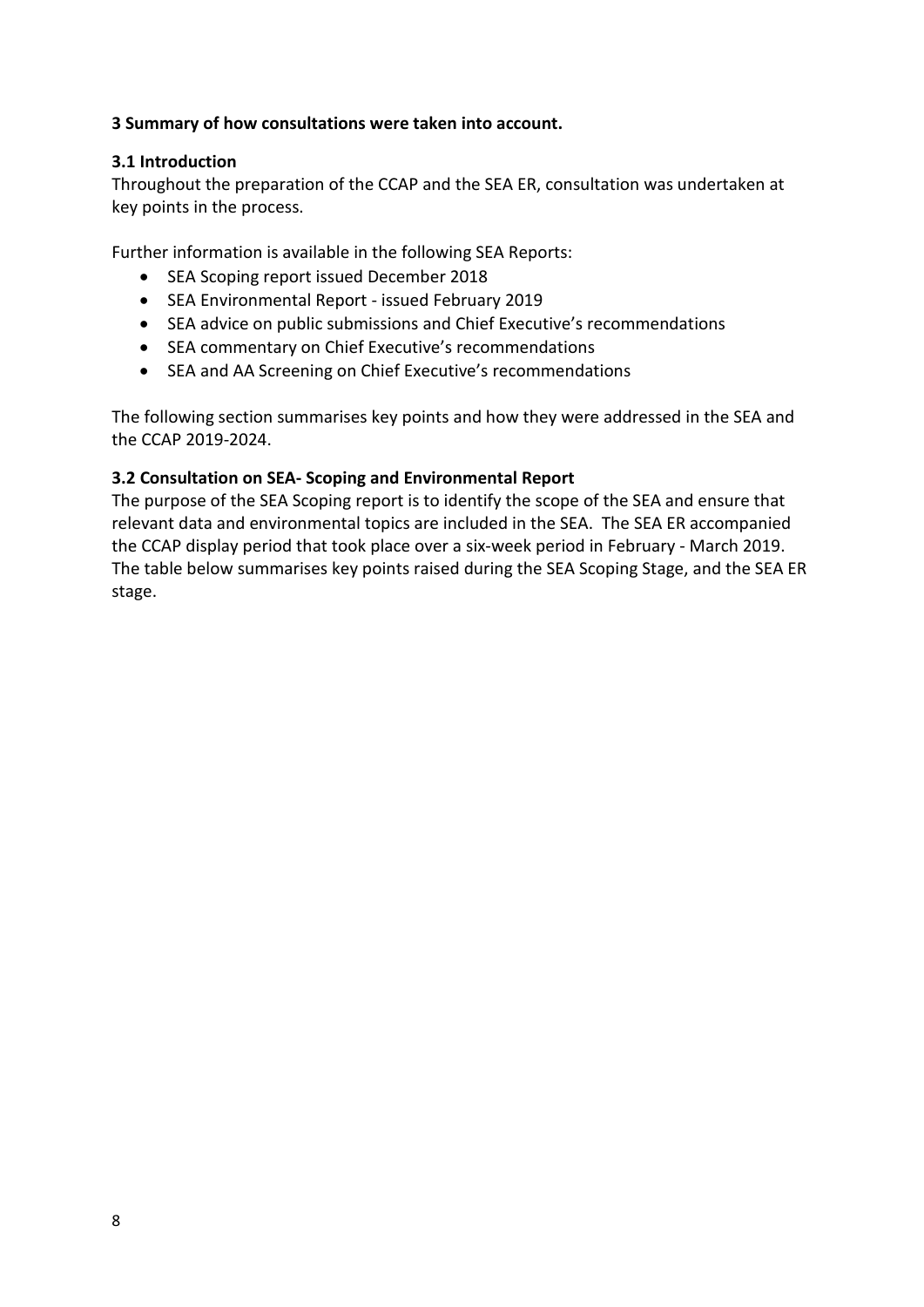## **Table 3 Environmental Consultation-Scoping Stage**

| <b>Consultee</b><br><b>Key Issue Raised</b>                                                                                                                                                                                                                                                                                                                                                                                                                                                                                                                                                             | <b>SEA</b><br><b>Response</b>                                                                                                                                                                                                                                                         |
|---------------------------------------------------------------------------------------------------------------------------------------------------------------------------------------------------------------------------------------------------------------------------------------------------------------------------------------------------------------------------------------------------------------------------------------------------------------------------------------------------------------------------------------------------------------------------------------------------------|---------------------------------------------------------------------------------------------------------------------------------------------------------------------------------------------------------------------------------------------------------------------------------------|
| <b>Scientific Officer, SEA Section</b><br>Office of Evidence and Assessment. Environmental Protection Agency, Regional Inspectorate, Inniscarra, County Cork                                                                                                                                                                                                                                                                                                                                                                                                                                            |                                                                                                                                                                                                                                                                                       |
| We welcome the preparation of the Plan, which sets out a clear set of actions to be taken by Dublin City Council,<br>in collaboration with other key stakeholders, over the next five years. The inclusion of clear targets will facilitate<br>monitoring and reporting on the Plan implementation, which should in turn help to drive delivery.                                                                                                                                                                                                                                                        | Noted                                                                                                                                                                                                                                                                                 |
| We recognise the fundamental importance of ensuring that the National Transition Objective is underpinned by<br>a clean, healthy and well-protected environment. Considering this, it is important to develop and implement the<br>Plan within the context of a wider and more integrated approach to environmental protection. The SEA should<br>play a key role in ensuring that this is achieved and should inform decision-making around assessment and<br>selection of actions and measures.                                                                                                       | Noted, the SEA and AA have<br>helped to inform plan<br>preparation and please see<br>Chapter 8 Mitigation in<br>particular                                                                                                                                                            |
| The SEA should also assist in identifying ways to maximise the potential co-benefits of climate-related measures<br>for air quality, human health, biodiversity, water quality and other interrelated areas (i.e. win-win solutions).<br>A key role of SEA is in assessing and informing the selection and refinement of actions and measures that<br>maximise the co- benefits of climate actions for the wider environment and society, should be highlighted in the<br>SEA Report and the Plan.                                                                                                      | Noted, in particular certain<br>actions in each theme already<br>provide co-benefits and the SEA<br>has provided additional<br>mitigation to further enhance<br>certain actions please see CCAP<br>and Chapter 8 Mitigation of this<br><b>SEA ER</b>                                  |
| <b>Relevant Plans and Programmes</b><br>You should ensure that the Plan aligns with national commitments on climate change mitigation and adaptation.<br>Actions and measures proposed should be consistent with the National Policy Position on Climate Action and<br>Low Carbon Development, the National Mitigation Plan and the National Adaptation Framework, as well as<br>considering any relevant sectoral and regional adaption plans.<br>We recommend including a flow diagram or/ schematic, illustrating where the Plan fits within the hierarchy of<br>land-use, climate and related plans | Noted and agreed, in response<br>to this comment the SEA ER<br>included a table that highlights<br>consistency with these plans<br>and programmes and also<br>provides a preliminary<br>schematic to illustrate the<br>hierarchy of plans and<br>programmes.<br>Please see Chapter 3. |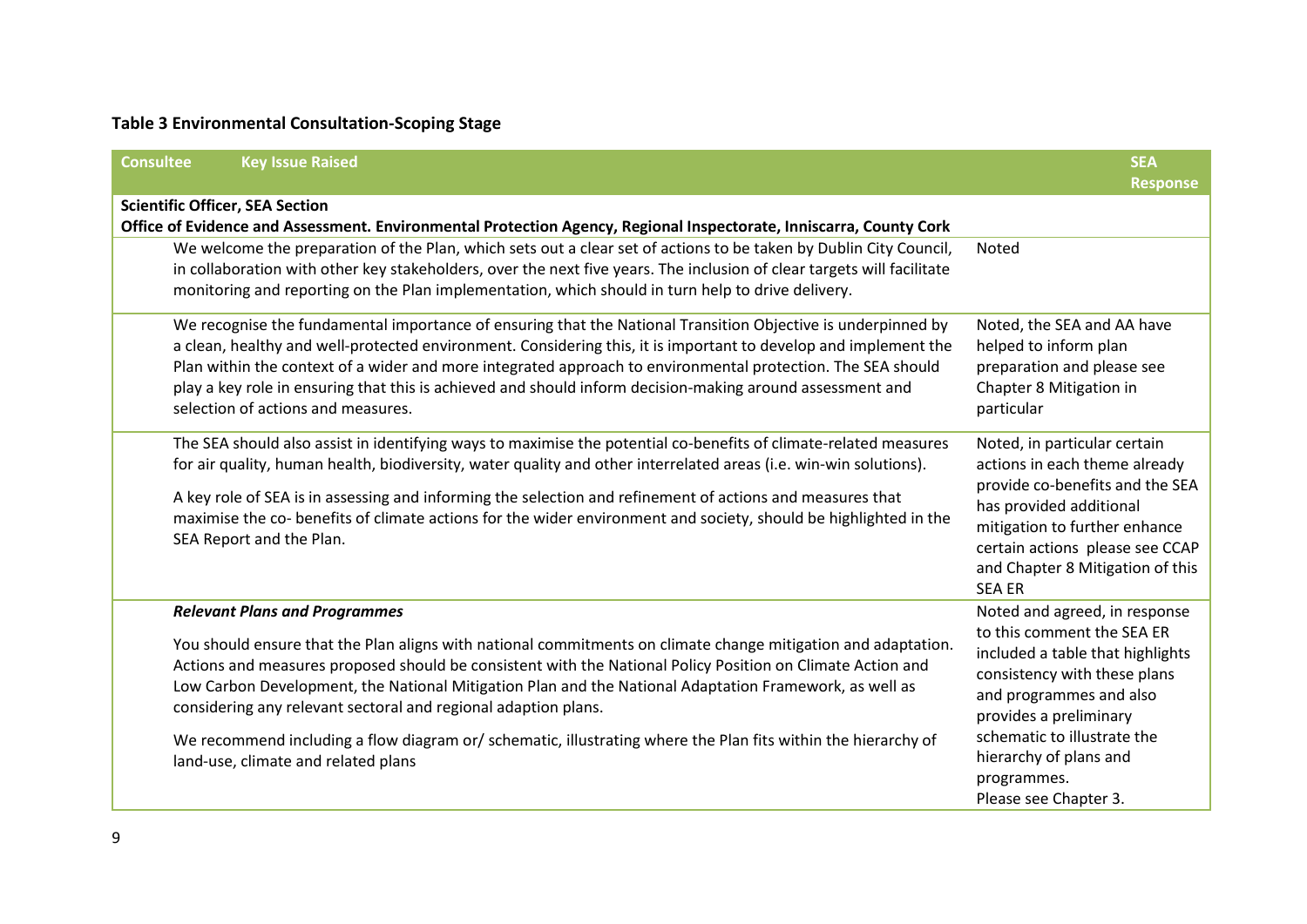| <b>Consultee</b> | <b>Key Issue Raised</b>                                                                                                                                                                                                                                                                                                             | <b>SEA</b><br><b>Response</b>                                                                                                                                                                                                                                   |
|------------------|-------------------------------------------------------------------------------------------------------------------------------------------------------------------------------------------------------------------------------------------------------------------------------------------------------------------------------------|-----------------------------------------------------------------------------------------------------------------------------------------------------------------------------------------------------------------------------------------------------------------|
|                  | It would be useful to explain the relevance of the various plans listed in section 2 of the SEA Scoping Report to<br>the CCAP, for example by way of an additional column. Reference to the Draft Regional Spatial Economic<br>Strategy, currently at consultation, should be included.                                             | Noted and agreed. Chapter 3<br>has been amended to provide<br>this and a more detailed<br>overview of key relevant plans<br>and programmes is provided in<br>Annex B of this SEA ER.                                                                            |
|                  | <b>Greenhouse Gas Emissions</b><br>In preparing the Plan and SEA, the direct and indirect impacts of the Plan on greenhouse gas emissions and<br>removals should be assessed. The Agency's most recent projections report Ireland's Greenhouse Gas Emissions<br>Projections for 2017-2035 (EPA, 2018) should be taken into account. | Noted.<br>With support from the<br>Sustainable Energy Authority of<br>Ireland (SEAI), Codema<br>developed an energy and<br>emissions baseline, which<br>shows the current level of<br>emissions and energy efficiency                                           |
|                  | The National Mitigation Plan (NMP) identifies 106 actions to decarbonise electricity generation, the built<br>environment and transport and to move towards carbon neutrality for agriculture, forest and land use sectors.<br>The Plan should integrate and align with the relevant actions in the NMP, as appropriate.            | for both DCC's own operations<br>and emissions for the whole of<br>Dublin City.<br>Consideration of significant<br>effects in Chapter Seven of this<br>SEA ER discusses this point.                                                                             |
|                  |                                                                                                                                                                                                                                                                                                                                     | Noted, this SEA ER addresses<br>this in Table 3 and shows where<br>the Dublin City CCAP actions are<br>consistent with the National<br>Mitigation Plan. Please note<br>that many of the actions in the<br>National Mitigation Plan are<br>identified at central |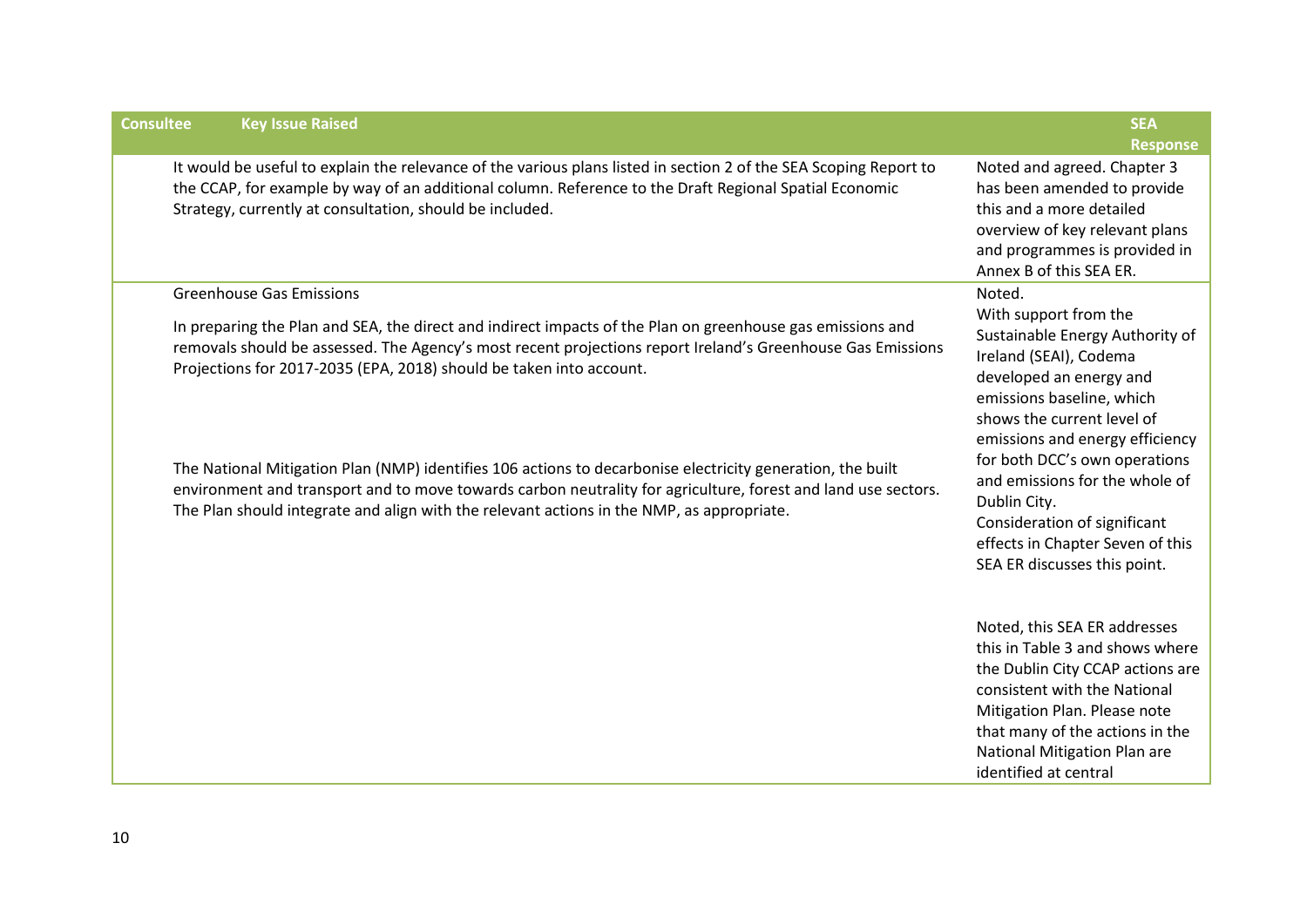| <b>Consultee</b><br><b>Key Issue Raised</b>                                                                                                                                                                                                                                                                                                                                                                                                                                                                                                                                                                                                                                                                                                                                                                                                                                                                                                             | <b>SEA</b>                                                                                                                                                                                                                                                                                                                                      |
|---------------------------------------------------------------------------------------------------------------------------------------------------------------------------------------------------------------------------------------------------------------------------------------------------------------------------------------------------------------------------------------------------------------------------------------------------------------------------------------------------------------------------------------------------------------------------------------------------------------------------------------------------------------------------------------------------------------------------------------------------------------------------------------------------------------------------------------------------------------------------------------------------------------------------------------------------------|-------------------------------------------------------------------------------------------------------------------------------------------------------------------------------------------------------------------------------------------------------------------------------------------------------------------------------------------------|
|                                                                                                                                                                                                                                                                                                                                                                                                                                                                                                                                                                                                                                                                                                                                                                                                                                                                                                                                                         | <b>Response</b><br>government level rather than<br>local authority.                                                                                                                                                                                                                                                                             |
| Adaptation<br>In preparing the Plan and SEA, you should consider how the impacts of climate change, individually and in<br>combination, are likely to influence the implementation of the Plan.<br>The Plan should look to improve resilience of existing and planned critical infrastructure, systems and procedures<br>to the effects and variability of climate change. Recent extreme weather events could be useful to assist in<br>identifying areas where for further work is needed to improve resilience, e.g. the resilience of critical water<br>service infrastructure to flooding and drought.<br>The Plan should include appropriate adaptation measures that can be implemented either directly or through<br>relevant land use plans and/or specific plans e.g. Flood Risk Management Plans, Integrated Coastal Zone<br>Management Plans etc. The Plan will also help inform local authority land use and transport planning within the | Codema carried out an<br>adaptation risk assessment on<br>behalf of DCC, which identifies<br>and assesses the current<br>climate change risks facing<br>Dublin City. Research into<br>people's attitudes and<br>awareness was used in order to<br>inform the stakeholder<br>engagement actions of the plan.<br>A key principle and stage of the |
| county.<br>Additional aspects to consider may include changes in native species and habitats and the spread of invasive<br>species, pests and pathogens.                                                                                                                                                                                                                                                                                                                                                                                                                                                                                                                                                                                                                                                                                                                                                                                                | CCAP relates to adaptation and<br>responses to same.<br>Noted, this is highlighted in                                                                                                                                                                                                                                                           |
|                                                                                                                                                                                                                                                                                                                                                                                                                                                                                                                                                                                                                                                                                                                                                                                                                                                                                                                                                         | Chapter 4 Baseline as a key<br>issue for biodiversity and<br>human health                                                                                                                                                                                                                                                                       |
| EPA State of the Environment Report 2016<br>The EPA published our most recent State of the Environment Report in 2016 'Ireland's Environment - An                                                                                                                                                                                                                                                                                                                                                                                                                                                                                                                                                                                                                                                                                                                                                                                                       | Noted and utilised in this SEA<br>ER.<br>Please see Chapter 3.                                                                                                                                                                                                                                                                                  |
| Assessment (EPA, 2016). The recommendations, key issues and challenges described within this report should be                                                                                                                                                                                                                                                                                                                                                                                                                                                                                                                                                                                                                                                                                                                                                                                                                                           |                                                                                                                                                                                                                                                                                                                                                 |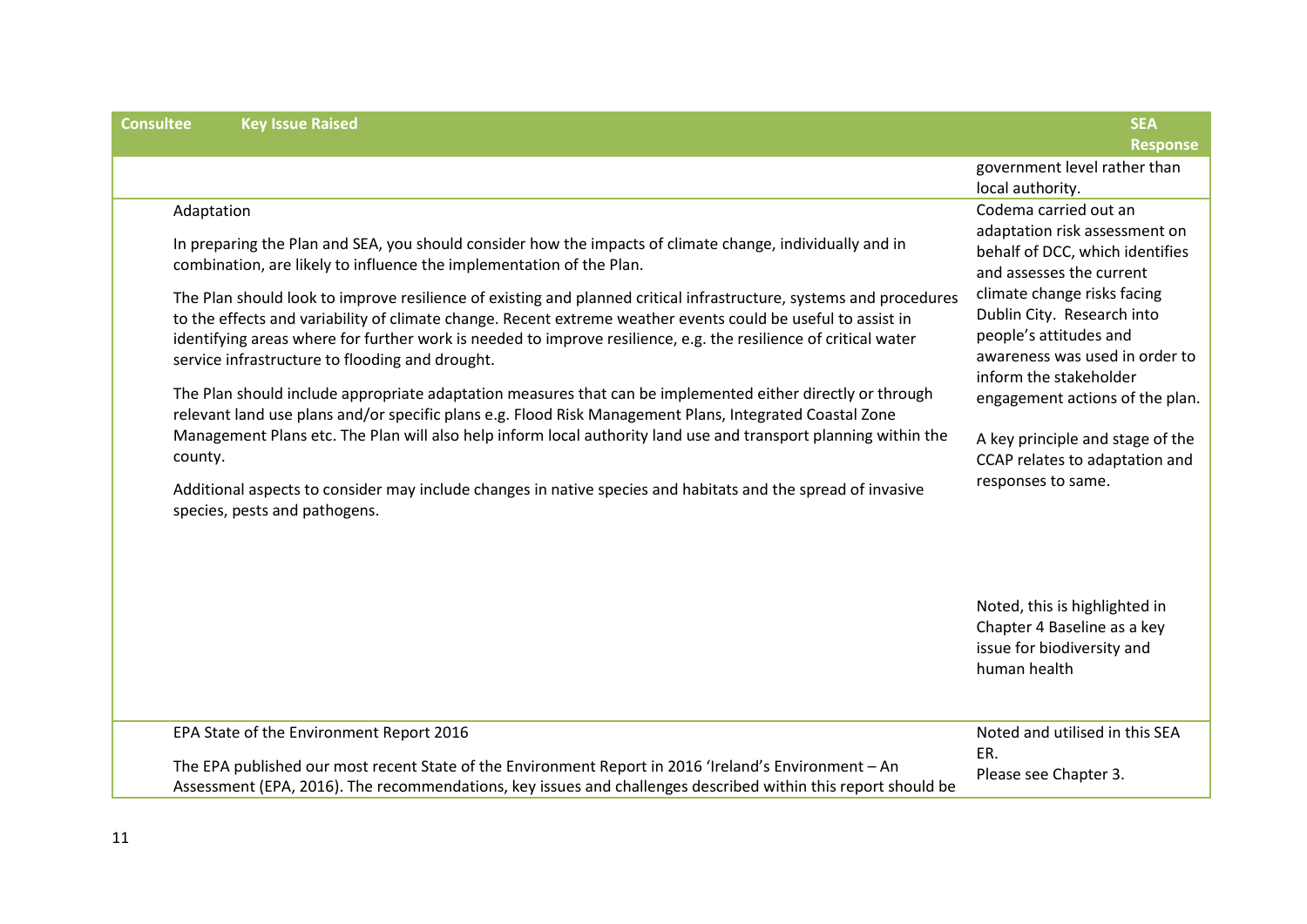| <b>Consultee</b><br><b>Key Issue Raised</b>                                                                                                                                                                                                                                                                                                                                                                                                                                                                                                                                                                                                                                                                    | <b>SEA</b>                                                     |
|----------------------------------------------------------------------------------------------------------------------------------------------------------------------------------------------------------------------------------------------------------------------------------------------------------------------------------------------------------------------------------------------------------------------------------------------------------------------------------------------------------------------------------------------------------------------------------------------------------------------------------------------------------------------------------------------------------------|----------------------------------------------------------------|
|                                                                                                                                                                                                                                                                                                                                                                                                                                                                                                                                                                                                                                                                                                                | <b>Response</b>                                                |
| considered, as relevant and appropriate to the Plan area in preparing the Draft CCAP and associated SEA. This<br>report can be consulted at: http://www.epa.ie/irelandsenvironment/stateoftheenvironmentreport/                                                                                                                                                                                                                                                                                                                                                                                                                                                                                                |                                                                |
| Air quality<br>We welcome that the Plan will take into account the Draft National Clean Air Strategy (DCCAE), due to be<br>finalised in 2019. Recent EPA reports on air quality should also be considered, in preparing the Plan and SEA.<br>This includes the Air Quality in Ireland 2017 Report (EPA, 2018) which sets out the most recent status in each of<br>the four air quality zones in Ireland. Data on levels of atmospheric pollutants from the EPA's national ambient<br>air quality monitoring network (http://www.epa.ie/air/quality/monitor/), should also integrated as appropriate.<br>The pollutants of most concern are traffic-related, including Particulate Matter and Nitrogen Dioxide. | Noted this is used in Chapter 4<br><b>Baseline Environment</b> |
| Noise The Plan should take into consideration available noise action plans prepared within and adjacent to the<br>Plan area.                                                                                                                                                                                                                                                                                                                                                                                                                                                                                                                                                                                   | Noted and included in Chapter<br>Four.                         |
| Available Guidance & Resources Climate                                                                                                                                                                                                                                                                                                                                                                                                                                                                                                                                                                                                                                                                         | Noted                                                          |
| The EPA has published guidelines to support Local Authorities in developing local climate adaptation strategies<br>(EPA, 2016). The DCCAE have incorporated this EPA guidance into national level Guidelines, to also assist local<br>authorities prepare adaptation strategies. (DCCAE, 20185).                                                                                                                                                                                                                                                                                                                                                                                                               |                                                                |
| The 'Climate Ireland' website provides information, support and advice to help local authorities, sectors and<br>government departments to adapt to climate change and includes a Local Authority Adaptation Support Wizard.<br>It can be consulted at http://www.climateireland.ie/#/                                                                                                                                                                                                                                                                                                                                                                                                                         |                                                                |
| Renewable Energy The recently published Interim Guidelines for Planning Authorities on Statutory Plans,<br>Renewable Energy and Climate Change (DHPCLG, 2017) should be taken into account, where relevant.                                                                                                                                                                                                                                                                                                                                                                                                                                                                                                    |                                                                |
| Water Quality Our WFD Application provides a single point of access to water quality and catchment data from<br>the national WFD monitoring programme. The Application is accessed through EDEN https://wfd.edenireland.ie/<br>and is available to public agencies. Publicly available data can be accessed via the Catchments.ie website                                                                                                                                                                                                                                                                                                                                                                      |                                                                |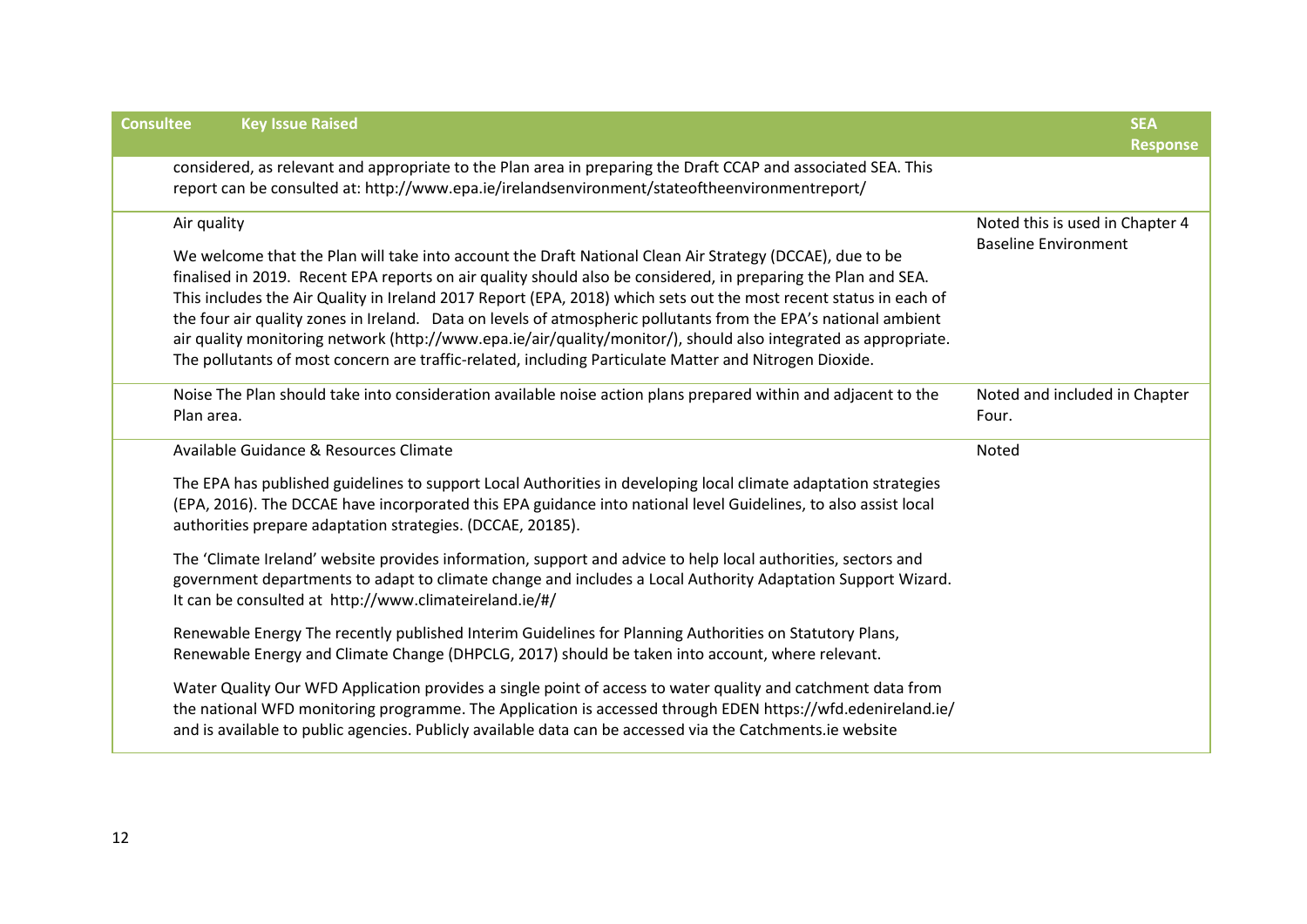### **Table 4 Submissions on SEA ER and CCAP**

| <b>Consultee</b>                                               | <b>Comments on the Environmental Report</b>                                                                                                                                                                                                                                               | <b>SEA Response</b>                                                                                                                                                                                                                                                                                                                                                                                                                                                                                                                                                 |
|----------------------------------------------------------------|-------------------------------------------------------------------------------------------------------------------------------------------------------------------------------------------------------------------------------------------------------------------------------------------|---------------------------------------------------------------------------------------------------------------------------------------------------------------------------------------------------------------------------------------------------------------------------------------------------------------------------------------------------------------------------------------------------------------------------------------------------------------------------------------------------------------------------------------------------------------------|
| <b>Cian O'Mahony</b><br><b>Environmental Protection Agency</b> |                                                                                                                                                                                                                                                                                           |                                                                                                                                                                                                                                                                                                                                                                                                                                                                                                                                                                     |
| $\mathbf{1}$                                                   | Health related aspects<br>It would be useful to include additional information on the potential health impacts of<br>climate change (e.g. hot and cold extremes) and how they are to be addressed. The<br>interactions with the health sectoral adaptation plan should also be discussed. | Chapters Four and Seven of the SEA<br>ER will be expanded upon to highlight<br>and discuss the health related<br>aspects.                                                                                                                                                                                                                                                                                                                                                                                                                                           |
| $\overline{2}$                                                 | SEA and Plan Integration<br>We recommend that consideration is given to including a subsection in the Plan,<br>showing how the SEA has influenced its preparation. This would serve to clearly show<br>the link between the Plan and SEA processes.                                       | A section in the Final CCAP will be<br>included that provides information on<br>how the SEA and AA has influenced<br>the plan process.<br><b>Strategic Environmental Assessment</b><br>(SEA) is a statutory process, involving<br>the systematic evaluation of the<br>likely significant environmental<br>effects of implementing the new<br>Climate Change Action Plan before a<br>final decision has been made to<br>adopt it. SEA applies to<br>environmental assessment of plans<br>and strategic actions that influence<br>and set the framework for projects. |
|                                                                |                                                                                                                                                                                                                                                                                           | The EU Directive on Habitats                                                                                                                                                                                                                                                                                                                                                                                                                                                                                                                                        |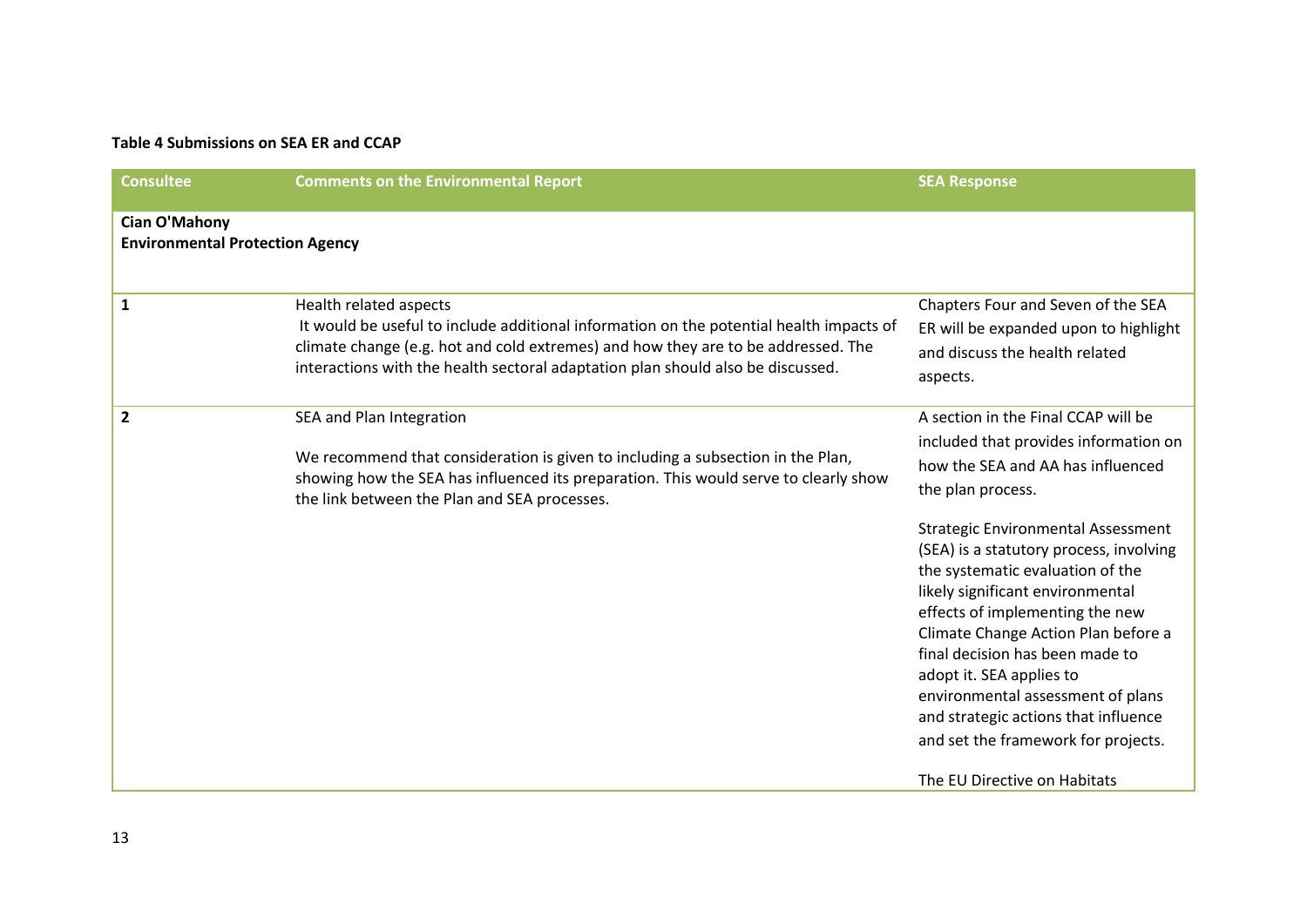| <b>Comments on the Environmental Report</b> | <b>SEA Response</b>                                                                                                                                                                                                                                                                                                             |
|---------------------------------------------|---------------------------------------------------------------------------------------------------------------------------------------------------------------------------------------------------------------------------------------------------------------------------------------------------------------------------------|
|                                             | (92/43/EEC) (the Habitats Directive)<br>as transposed into Irish law through<br>the European Communities (Birds<br>and Natural Habitats) Regulations<br>2011 (S.I.477 of 2011) requires the<br>assessment as to whether the<br>implementation of a plan is likely to<br>have significant effects on any<br>Natura 2000 site(s). |
|                                             | The CCAP was screened to determine<br>whether it has any significant impact<br>on any Natura 2000 site. This<br>screening determined that stage 2<br>Appropriate Assessment was<br>required.                                                                                                                                    |
|                                             | It should be noted that whilst the AA<br>is a statutorily separate process to<br>the SEA, it is, in fact, a parallel<br>process and as such the outcomes of<br>the AA fed into and informed the<br>SEA process outlined above.                                                                                                  |
|                                             | The SEA and AA processes have<br>worked together to influence of plan<br>preparation and the SEA process<br>highlights where particular<br>environmental sensitivities arise, and<br>also make recommendations as to                                                                                                            |
|                                             |                                                                                                                                                                                                                                                                                                                                 |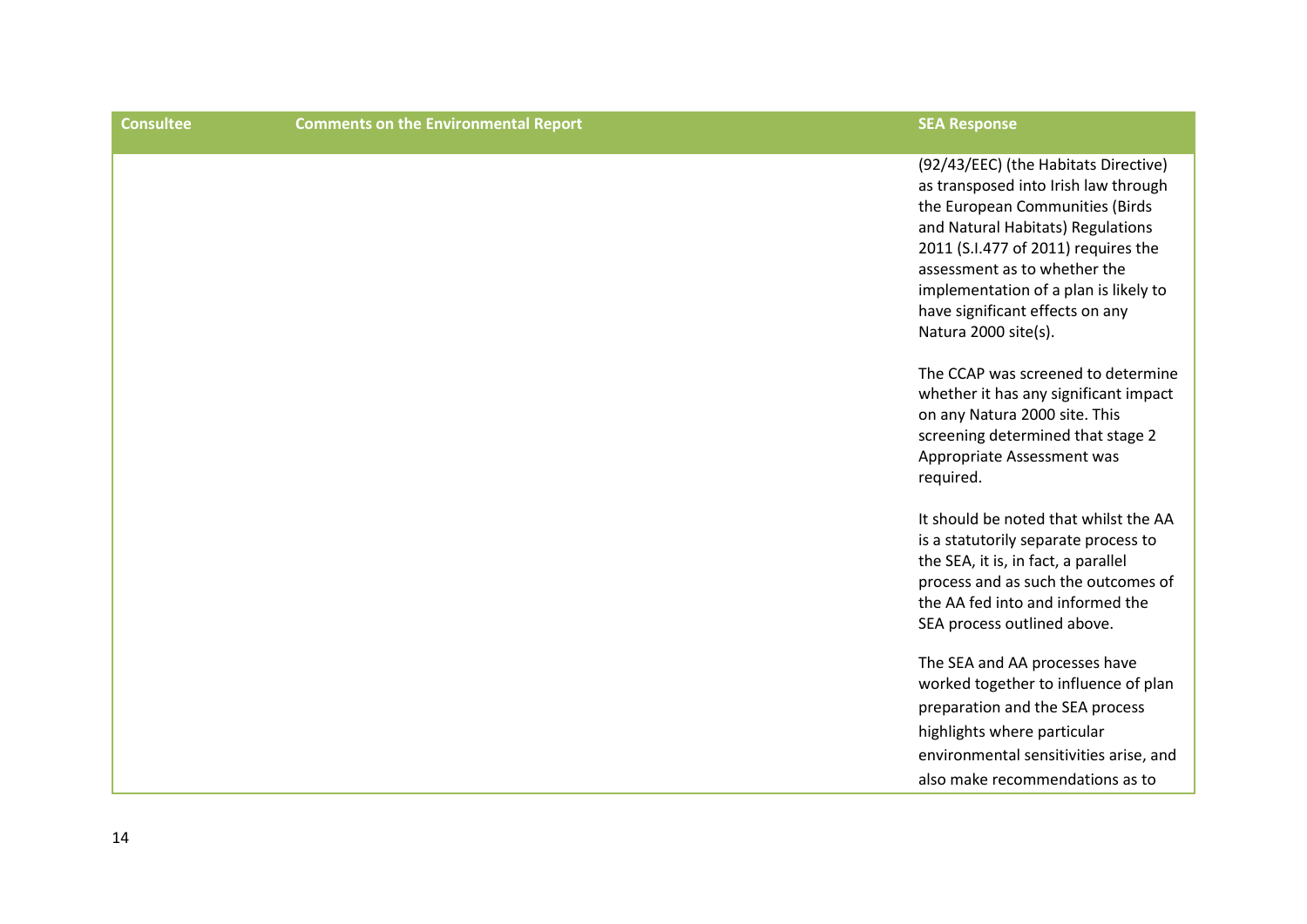| <b>Consultee</b> | <b>Comments on the Environmental Report</b>                                                                                                                                                                                                                                                                                                   | <b>SEA Response</b>                                                                                                                                                                                                                                                                                                                            |
|------------------|-----------------------------------------------------------------------------------------------------------------------------------------------------------------------------------------------------------------------------------------------------------------------------------------------------------------------------------------------|------------------------------------------------------------------------------------------------------------------------------------------------------------------------------------------------------------------------------------------------------------------------------------------------------------------------------------------------|
|                  |                                                                                                                                                                                                                                                                                                                                               | how proposed actions may be<br>improved to increase their<br>environmental performance.                                                                                                                                                                                                                                                        |
|                  |                                                                                                                                                                                                                                                                                                                                               | Proposed changes to the CCAP<br>through the Chief Executives Report<br>have been screened for SEA and AA<br>to ascertain if likely significant<br>environmental effects or significant<br>effects on European sites would<br>arise.                                                                                                            |
|                  |                                                                                                                                                                                                                                                                                                                                               | Both processes have identified<br>additional mitigation measures for<br>the CCAP and the SEA has also<br>provided for a monitoring regime,<br>which is included within this CCAP<br>All mitigation measures identified for<br>the CCAP through the SEA and AA<br>process will be adhered to and<br>implemented over the course of the<br>plan. |
| 3                | <b>Assessment of Alternatives</b><br>We welcome that the EPA 'Developing and Assessing Alternatives in Strategic<br>Environmental Assessment' (2015) guidance document has been considered in<br>preparing and assessing alternatives. We also note the alternatives considered in the<br>SEA, and the selection of the preferred alternative | Noted                                                                                                                                                                                                                                                                                                                                          |
| 4                | <b>Additional Plan Considerations</b>                                                                                                                                                                                                                                                                                                         | Noted and agreed.                                                                                                                                                                                                                                                                                                                              |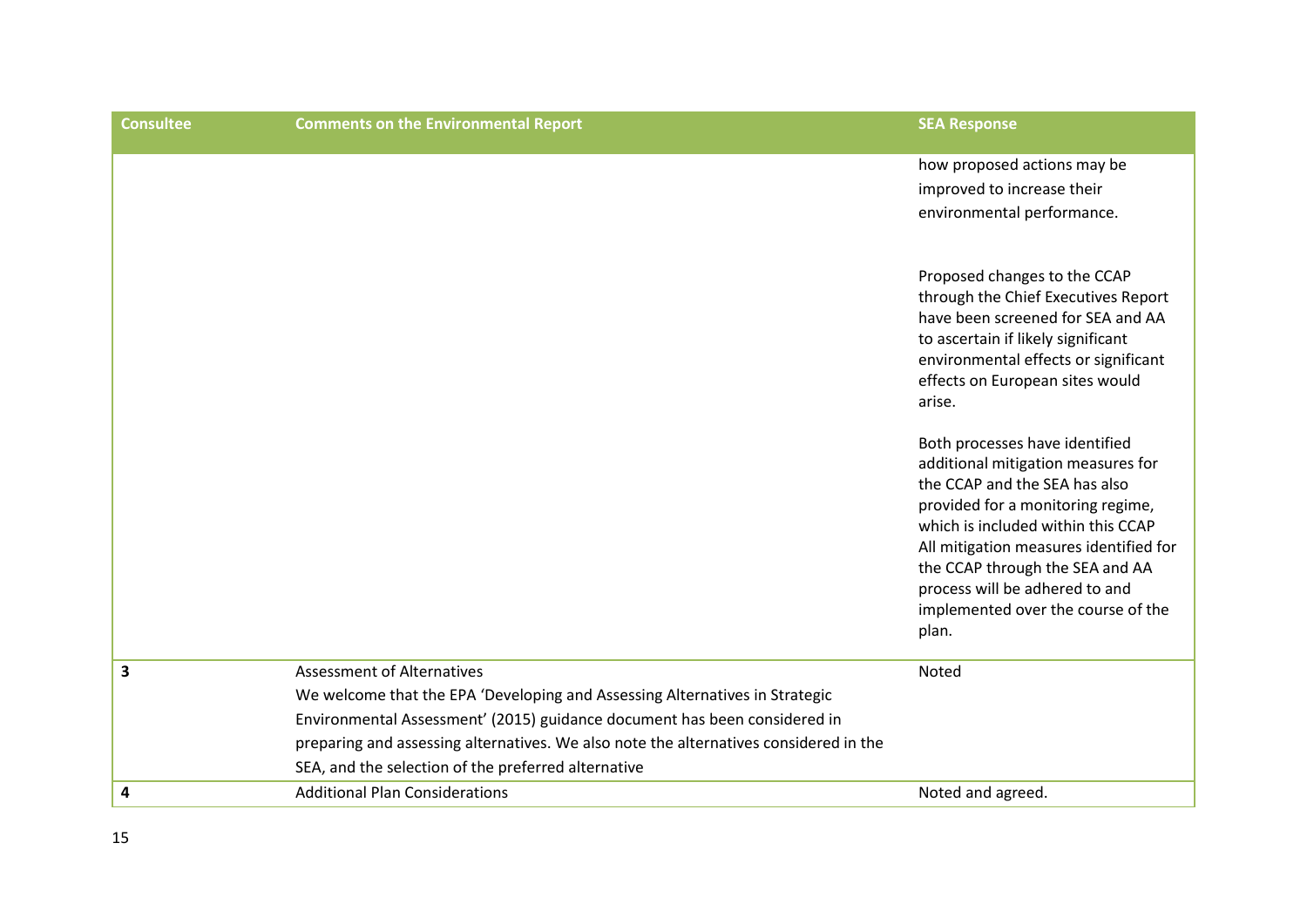| <b>Consultee</b>        | <b>Comments on the Environmental Report</b>                                                                                                                                                                                                                                                                                                                                                                | <b>SEA Response</b>                                                                                                                                                                     |
|-------------------------|------------------------------------------------------------------------------------------------------------------------------------------------------------------------------------------------------------------------------------------------------------------------------------------------------------------------------------------------------------------------------------------------------------|-----------------------------------------------------------------------------------------------------------------------------------------------------------------------------------------|
|                         | Irish Water's Draft National Water Resources Plan should be useful to refer to, in terms<br>of ensuring security of drinking water supply within the Plan area, is also considered.<br>This plan includes consideration of climate change impacts. Aligning adequate and<br>appropriate critical service infrastructure and population / economic growth of the<br>Dublin region is essential.             | Chapters 4 and 7 of the SEA ER will be<br>expanded in the material assets<br>section to discuss this.<br>Chapter 3 will include reference to the<br>Draft National Water Resources Plan |
| 5                       | The link between the Plan and the sectoral adaptation plans could also be expanded<br>on. This would clarify the alignment between the plan and other higher level sectoral<br>plan.                                                                                                                                                                                                                       | Noted and agreed.<br>Chapter 3 of the SEA ER will expand<br>upon this and the links to other high<br>level sectoral plans where appropriate                                             |
|                         | <b>Mitigation Measures</b>                                                                                                                                                                                                                                                                                                                                                                                 |                                                                                                                                                                                         |
| 6                       | We acknowledge the SEA recommendations, to improve the Plan in terms of<br>integrating wider environmental considerations into the Plan. We note the<br>recommendation to prepare and implement a coastal zone management plan for<br>Dublin Bay. This should be prepared in collaboration with relevant stakeholders and<br>consider the requirements of the SEA and Habitats Directives, as appropriate. | Noted, during the preparation of such<br>a plan, the existing mitigation<br>measures of the Dublin City CDP will<br>apply as listed and presented in<br>Chapter 8 of the SEA ER.        |
| $\overline{\mathbf{z}}$ | In relation to the application of strategic urban drainage systems as part of flood risk<br>management actions described, these should be supported by relevant monitoring and<br>maintenance also to ensure they operate effectively over the lifetime of the Plan.                                                                                                                                       | Noted-<br>The SEA recommends that interval<br>monitoring and maintenance of<br>strategic urban drainage systems be<br>undertaken.                                                       |
| 8                       | Where the potential for likely significant effects is identified, appropriate mitigation<br>measures should be recommended and implemented, to avoid or minimise these.<br>You should ensure that the Plan includes clear commitments to implement these<br>mitigation measures                                                                                                                            | Noted - it is recommended that as<br>part of the text on the influence of the<br>SEA and AA on the plan preparation, a                                                                  |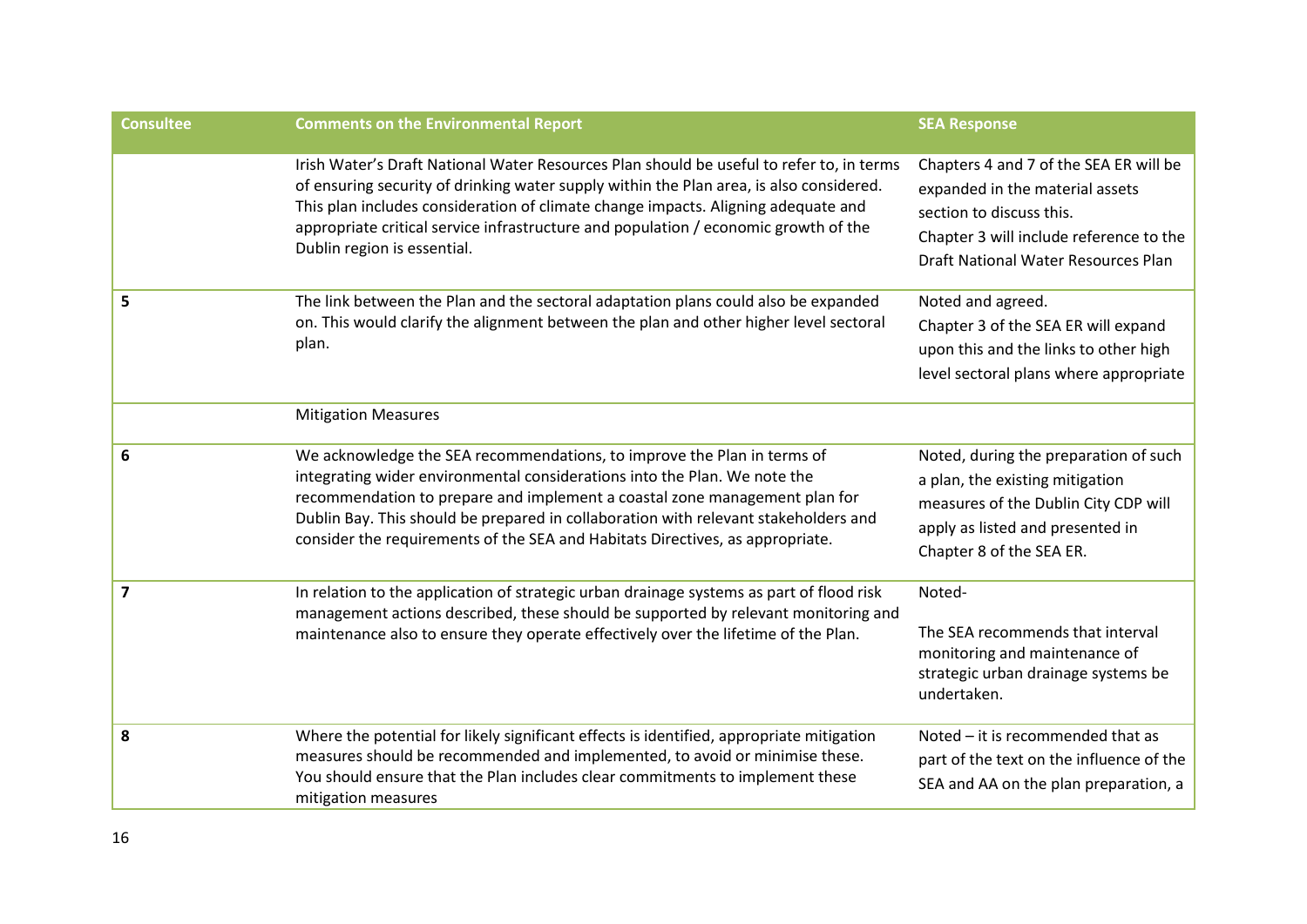| <b>Consultee</b> | <b>Comments on the Environmental Report</b>                                                                                                                                                                                                                                                                                                                                                                                                                                                                                                                                                                                                                                                                              | <b>SEA Response</b>                                                                                                                                                                                                                                                                                            |
|------------------|--------------------------------------------------------------------------------------------------------------------------------------------------------------------------------------------------------------------------------------------------------------------------------------------------------------------------------------------------------------------------------------------------------------------------------------------------------------------------------------------------------------------------------------------------------------------------------------------------------------------------------------------------------------------------------------------------------------------------|----------------------------------------------------------------------------------------------------------------------------------------------------------------------------------------------------------------------------------------------------------------------------------------------------------------|
|                  |                                                                                                                                                                                                                                                                                                                                                                                                                                                                                                                                                                                                                                                                                                                          | specific commitment is included<br>regarding mitigation measures and<br>adherence to same. Please see the<br>CCAP for this commitment as<br>addressed in Point 2 SEA and Plan<br>Integration above.                                                                                                            |
| 9                | Monitoring<br>The Monitoring Programme should be flexible to take account of specific<br>environmental issues and unforeseen adverse impacts should they arise. It should<br>consider and address the possibility of cumulative effects. Monitoring of both positive<br>and negative effects should be considered. We welcome that the proposed SEA<br>monitoring programme sets out the various data sources, monitoring frequencies and<br>responsibilities. We recommend that the SEA Monitoring of environmental receptors,<br>as set out in Table 12 (Chapter 9 - Monitoring) of the SEA, is incorporated into the Plan<br>review to monitor how effectively environmental considerations are being<br>implemented. | SEA recommends inclusion of the<br>Monitoring Table in the final Plan.<br>The introduction to Chapter 9<br>monitoring of the SEA ER highlights<br>additional monitoring in the event of<br>unforeseen and cumulative effects<br>arising.                                                                       |
|                  | Where possible, additional information on monitoring and indicators of the transition<br>should be considered to ensure that resources continue to be appropriately directed<br>and to help avoid unintended secondary adverse impacts                                                                                                                                                                                                                                                                                                                                                                                                                                                                                   | Noted,<br>Given that the SEA monitoring table<br>will provide environmental<br>monitoring of the CCAP as well as<br>annual monitoring of the CCAP, it is<br>considered sufficient at this point to<br>capture the transition based on<br>annual monitoring of the action plan,<br>supported by SEA monitoring. |
|                  | The potential for environmental impacts of 'grey' and 'green' adaptation options will<br>differ. Where 'grey' adaptation options are chosen / proposed to be implemented,                                                                                                                                                                                                                                                                                                                                                                                                                                                                                                                                                | Noted and agreed.                                                                                                                                                                                                                                                                                              |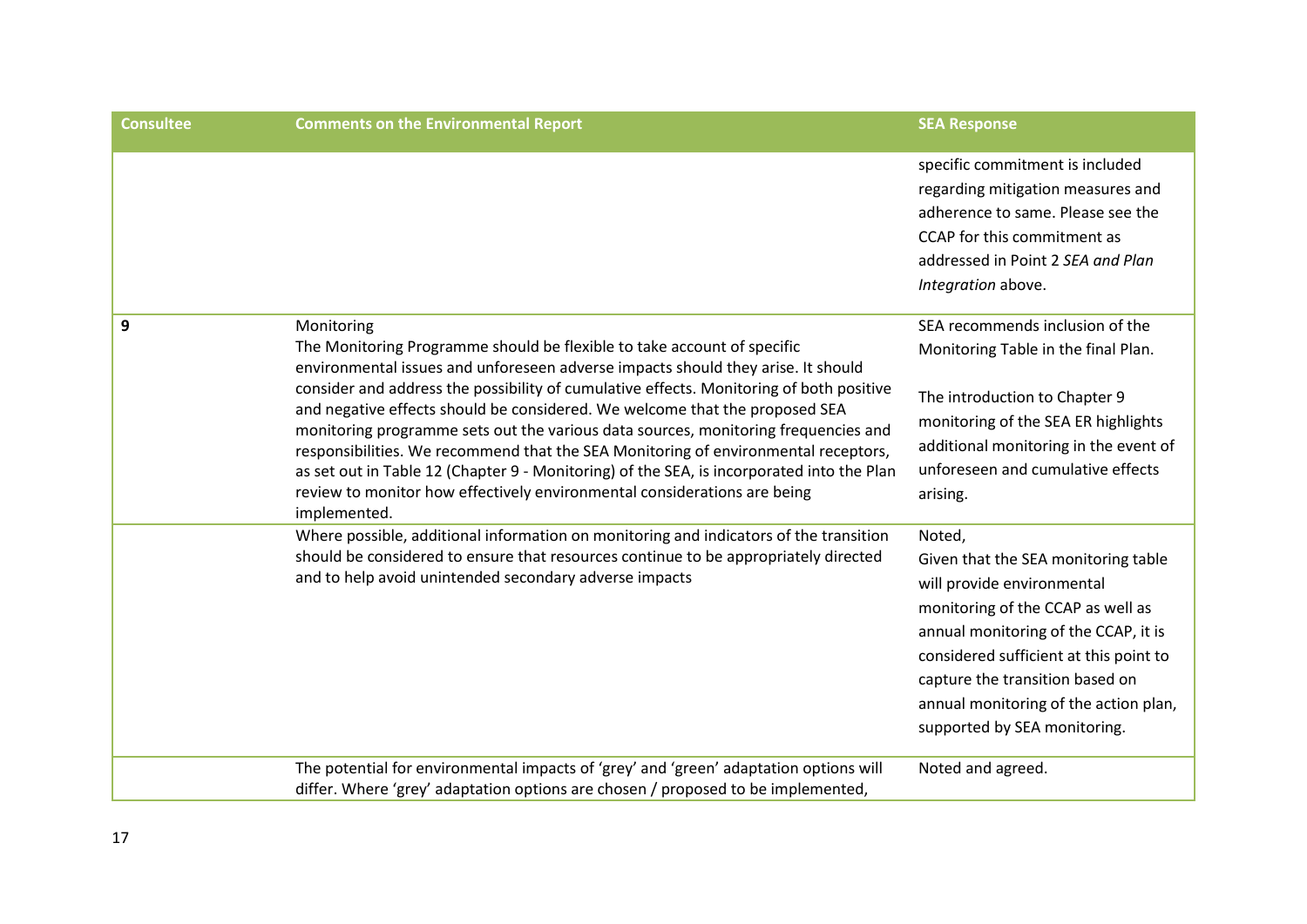| <b>Consultee</b> | <b>Comments on the Environmental Report</b>                                                                                                                                                                                                          | <b>SEA Response</b>                                                                                                                                                                                                                                                                                                                                                                                                                                                                                                                                                                                                                                |
|------------------|------------------------------------------------------------------------------------------------------------------------------------------------------------------------------------------------------------------------------------------------------|----------------------------------------------------------------------------------------------------------------------------------------------------------------------------------------------------------------------------------------------------------------------------------------------------------------------------------------------------------------------------------------------------------------------------------------------------------------------------------------------------------------------------------------------------------------------------------------------------------------------------------------------------|
|                  | these should be adequately mitigated for, to minimise potential adverse significant<br>environmental effects.                                                                                                                                        | Mitigation Measures for 'grey'<br>infrastructure will be highlighted in<br>the Final SEA ER                                                                                                                                                                                                                                                                                                                                                                                                                                                                                                                                                        |
|                  | Should the monitoring identify adverse impacts during the implementing the Plan,<br>Dublin City Council should ensure that suitable and effective remedial action is taken.                                                                          | Noted, this statement is included in<br>the SEA ER.                                                                                                                                                                                                                                                                                                                                                                                                                                                                                                                                                                                                |
|                  | It is noted in Milestone 5 that the Plan will be monitored and updated on an annual<br>basis, with a review and revision every 5 years. Any updates to the Plan, should be<br>screened in the context of SEA and Appropriate Assessment requirements | Noted, this statement will be included<br>in the final CCAP, see also proposed<br>text below                                                                                                                                                                                                                                                                                                                                                                                                                                                                                                                                                       |
|                  | Monitoring should capture the overall achievement of the actions set out in the Plan<br>and the contribution to the overall combined actions and targets of the four local<br>authority plans.                                                       | Noted-<br>It is recommended an additional text<br>be provided to the above to highlight<br>consistency with the requirements of<br>the SEA Directive and reflecting the<br>submission by the EPA, as follows:<br>Monitoring at local authority level is in<br>line with current best practice such as<br>EU Covenant of Mayor's approach.<br>Each CCAP will be submitted to the<br>Department of Communications,<br>Climate Action and Environment.<br>Under current obligations monitoring<br>is adequately addressed in the CCAP<br>and SEA. In addition, this may be<br>premature in light of forthcoming<br>Final Eastern Midland and Regional |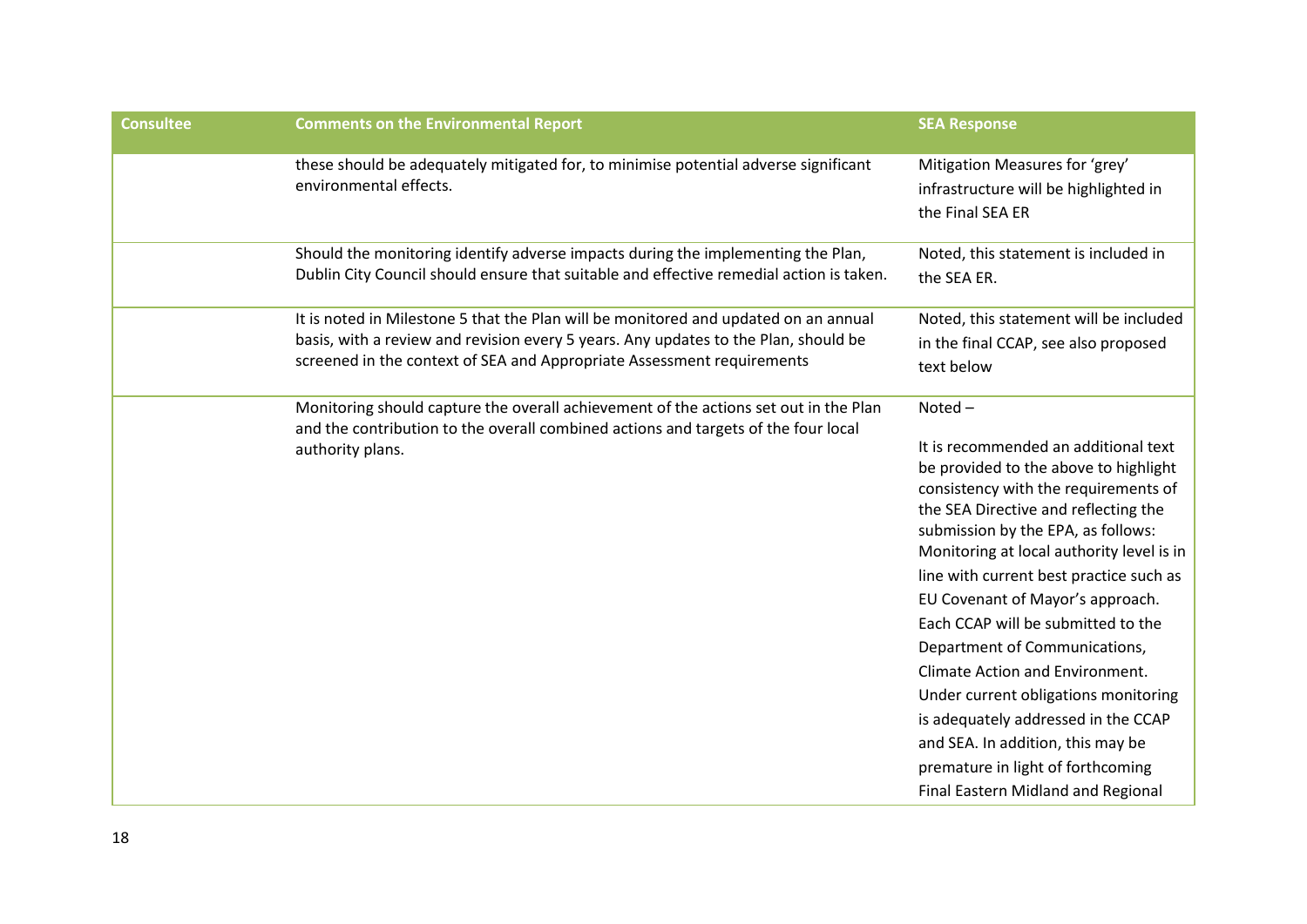| <b>Consultee</b>                              | <b>Comments on the Environmental Report</b>                                                                                                                                                                                                                                                                                                                                                                                                                                                                                                                                       | <b>SEA Response</b>                                                                                                                                                                       |
|-----------------------------------------------|-----------------------------------------------------------------------------------------------------------------------------------------------------------------------------------------------------------------------------------------------------------------------------------------------------------------------------------------------------------------------------------------------------------------------------------------------------------------------------------------------------------------------------------------------------------------------------------|-------------------------------------------------------------------------------------------------------------------------------------------------------------------------------------------|
|                                               |                                                                                                                                                                                                                                                                                                                                                                                                                                                                                                                                                                                   | Spatial and Economic Strategy and<br>upcoming Whole of Government<br><b>Climate Action Plan</b>                                                                                           |
|                                               | Future Amendments to the Plan You should screen any future amendments to the Plan<br>for likely significant effects, using the same method of assessment applied in the<br>"environmental assessment" of the Plan.                                                                                                                                                                                                                                                                                                                                                                | Noted, and agreed. See above text<br>which addresses this point.                                                                                                                          |
|                                               | SEA Statement - "Information on the Decision" Once the Plan is adopted, you should<br>prepare an SEA Statement that summarises: How environmental considerations have<br>been integrated into the Plan; How the Environmental Report, submissions,<br>observations and consultations have been taken into account during the preparation of<br>the Plan; The reasons for choosing the Plan adopted in the light of other reasonable<br>alternatives dealt with; and, The measures decided upon to monitor the significant<br>environmental effects of implementation of the Plan. | Noted, the SEA Statement will be<br>prepared and issued upon adoption of<br>the CCAP.                                                                                                     |
|                                               | You should send a copy of the SEA Statement with the above information to any<br>environmental authority consulted during the SEA process.                                                                                                                                                                                                                                                                                                                                                                                                                                        | Noted and agreed.                                                                                                                                                                         |
| <b>Dylan Potter Geological Survey Ireland</b> |                                                                                                                                                                                                                                                                                                                                                                                                                                                                                                                                                                                   |                                                                                                                                                                                           |
|                                               | Geoheritage<br>Information provided on Geoheritage data.                                                                                                                                                                                                                                                                                                                                                                                                                                                                                                                          |                                                                                                                                                                                           |
|                                               | Groundwater<br>With regard to Flood Risk Management, there is a need to identify areas for integrated<br>constructed wetlands. We recommend using the GSI's National Aquifer and Recharge<br>maps on our Map viewer to this end.                                                                                                                                                                                                                                                                                                                                                  | Noted, this will be highlighted in the<br>SEA ER and Action 12 of the Dublin<br>$CCAP -$<br>Action 12 of the Dublin CCAP states:<br>Identify areas for integrated<br>constructed wetlands |
|                                               | <b>Urban Geology</b>                                                                                                                                                                                                                                                                                                                                                                                                                                                                                                                                                              | Noted-Soil Sealing study is included in<br>the Dublin City CCAP (Action 38), and                                                                                                          |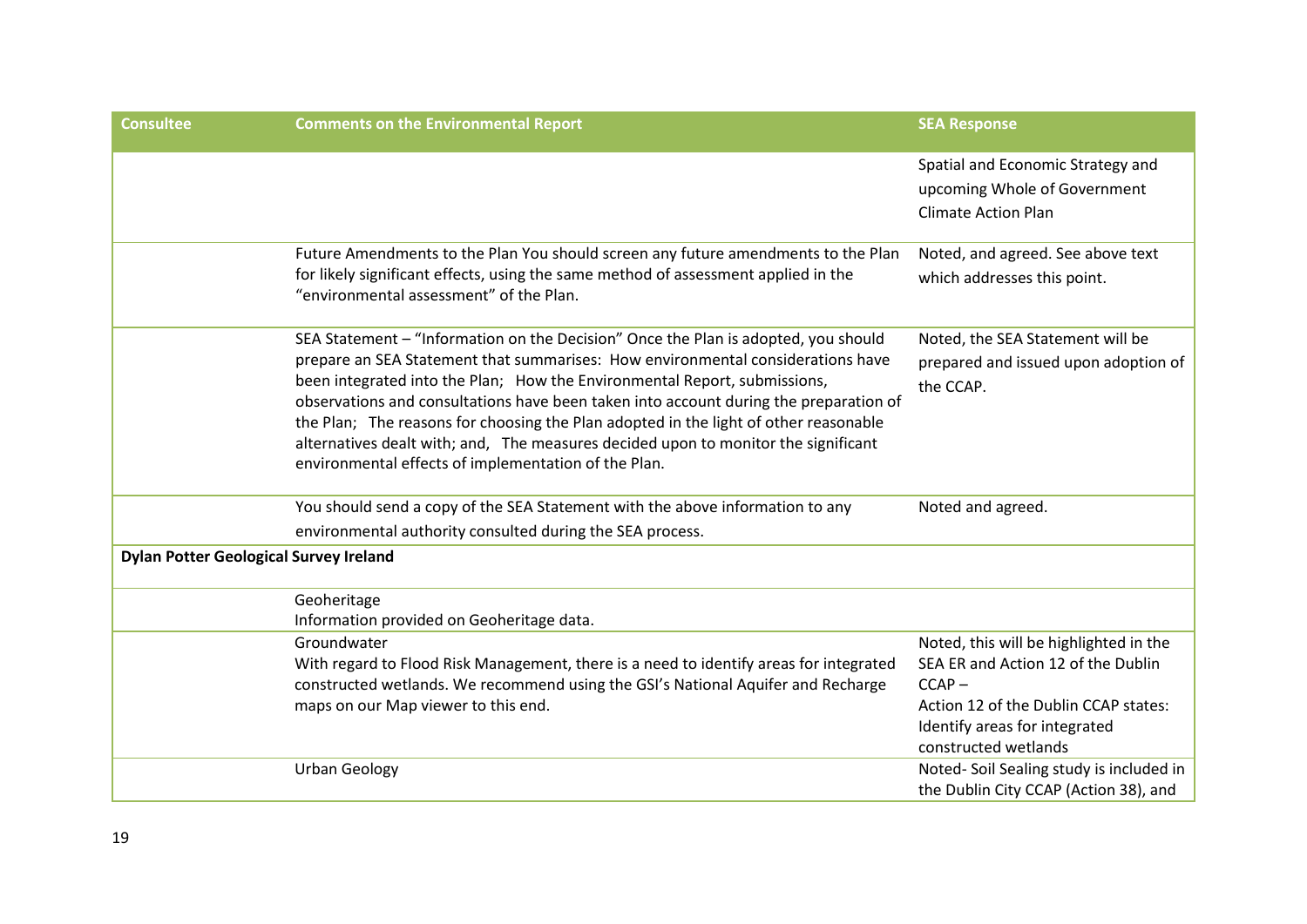| <b>Consultee</b> | <b>Comments on the Environmental Report</b>                                                                                                                                                                                                                                                                                                                                                                                                                                                                                                                                                                                                                                                                                                                                                                                                                                                                                       | <b>SEA Response</b>                                                                                                                                                                                                                                                                     |
|------------------|-----------------------------------------------------------------------------------------------------------------------------------------------------------------------------------------------------------------------------------------------------------------------------------------------------------------------------------------------------------------------------------------------------------------------------------------------------------------------------------------------------------------------------------------------------------------------------------------------------------------------------------------------------------------------------------------------------------------------------------------------------------------------------------------------------------------------------------------------------------------------------------------------------------------------------------|-----------------------------------------------------------------------------------------------------------------------------------------------------------------------------------------------------------------------------------------------------------------------------------------|
|                  | As the proposed developments take place in an urbanized environment, we suggest<br>looking at our Urban Geology section on our website. Geological Survey Ireland<br>produces urban geoscience data on a project basis, informing the areas of soil<br>geochemistry and contamination, 3D modelling of ground conditions, and assessing<br>ground motions that present a hazard to citizens in the urban environment. We also<br>have a GeoUrban section to our Map Viewer which covers the Greater Dublin Area.                                                                                                                                                                                                                                                                                                                                                                                                                  | reference to this study will be<br>included in the SEA ER.                                                                                                                                                                                                                              |
|                  | Nature based solutions should be considered even in an urban environment. For<br>example, an analysis of soil sealing could be done to determine levels of permeability<br>in the Greater Dublin Area. We recommend using the GSI's Quaternary subsoil map<br>and geotechnical database for this task.                                                                                                                                                                                                                                                                                                                                                                                                                                                                                                                                                                                                                            |                                                                                                                                                                                                                                                                                         |
|                  | <b>Coastal Vulnerability</b><br>Vulnerability of the coast is intimately correlated to its characteristics and the intricate<br>physical processes that intervene on its evolution. Strategies for coastal protection<br>should include information from local to regional coastal vulnerability and impact<br>assessments. Geological Survey Ireland is undertaking a new coastal vulnerability to<br>sea-level rise mapping initiative. The maps produced in this project will aim to identify<br>the coastal regions most likely to be affected by impacts of sea-level rise by using a<br>coastal Vulnerability index (CVI) approach . Areas of assessment will include getting up<br>to-date information on current state of coastal defences, records of areas of<br>inundation during extreme events for validating models and access to quality<br>controlled and publically available tide gauge records for Dublin Bay. | Noted.<br>Reference to this data, modelling and<br>the Coastal Change for Space research<br>project will be included in the SEA ER.<br>Additional text relating to flood<br>resilience and coastal flooding was<br>included in the final CCAP. See section<br>Flood Resilience Section. |
|                  | Management strategies for adaptation should be flexible and centred on monitoring<br>the most vulnerable areas. Monitoring short and long-term responses in soft cliffs,<br>such as shoreline and sediment volumetric changes is key to understand coastal<br>behavior and to validate forecasting models. The current ESA (European Space Agency)<br>funded coastal erosion project (Coastal Change from Space), which GSI is a partner will<br>extensively look at some of these issues over the next two years (2019-2021). This<br>project will provide an intertidal extent model and shoreline extraction tools, will                                                                                                                                                                                                                                                                                                       |                                                                                                                                                                                                                                                                                         |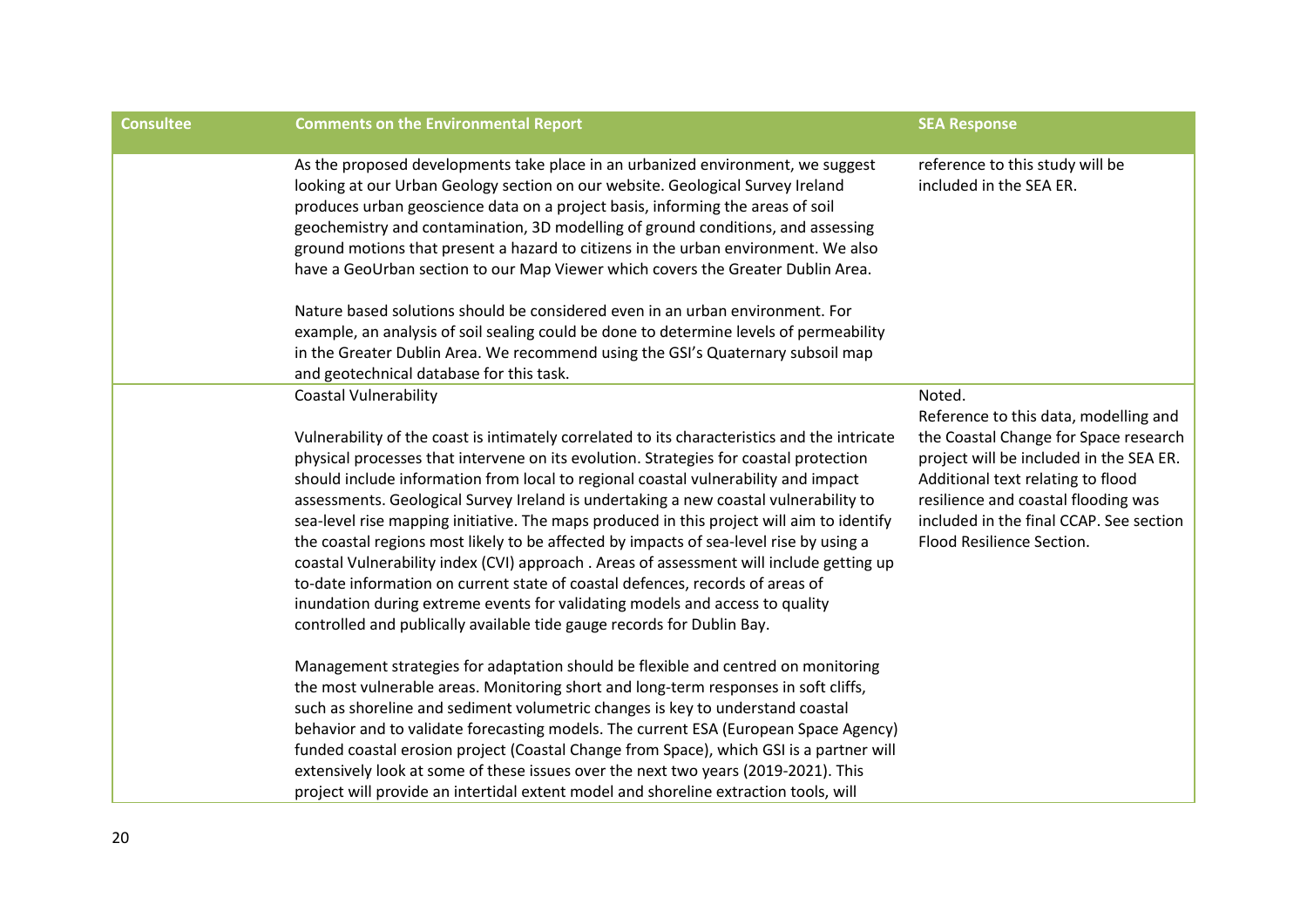| <b>Consultee</b>                                 | <b>Comments on the Environmental Report</b>                                                                                                                                                                                                                                                                                                                                                                                                                                                                                                                                                                                                                                                                                                                                                                                                                                | <b>SEA Response</b>                                                                                                                                                                                                                                                           |
|--------------------------------------------------|----------------------------------------------------------------------------------------------------------------------------------------------------------------------------------------------------------------------------------------------------------------------------------------------------------------------------------------------------------------------------------------------------------------------------------------------------------------------------------------------------------------------------------------------------------------------------------------------------------------------------------------------------------------------------------------------------------------------------------------------------------------------------------------------------------------------------------------------------------------------------|-------------------------------------------------------------------------------------------------------------------------------------------------------------------------------------------------------------------------------------------------------------------------------|
|                                                  | monitor sediment change in the near shore using primarily satellite derived<br>bathymetry, and quantify backshore to foreshore sediment volumetric change over the<br>last 20 years for targeted areas.                                                                                                                                                                                                                                                                                                                                                                                                                                                                                                                                                                                                                                                                    |                                                                                                                                                                                                                                                                               |
|                                                  | Abiola Bamijoko-Okungbaye and Dr. Dimitrios Koukoularis                                                                                                                                                                                                                                                                                                                                                                                                                                                                                                                                                                                                                                                                                                                                                                                                                    |                                                                                                                                                                                                                                                                               |
| <b>HappyMinds Foundation</b>                     |                                                                                                                                                                                                                                                                                                                                                                                                                                                                                                                                                                                                                                                                                                                                                                                                                                                                            |                                                                                                                                                                                                                                                                               |
|                                                  | Climate change is currently happening, fact that we have to accept willy-nilly. A pre-<br>planned resources can be a boon to societies and nations; however, the repercussion<br>of not putting systems in place can be catastrophic. As we are putting plans in place,<br>the research about the impact of climate change on our mental health and mental<br>health-care infrastructures of our communities has been neglected. This proposal seeks<br>to explore how we can improve the current Dublin City Council framework pertaining<br>the mental health care of the local community in relation to climate changes.<br><b>SEA Comment:</b><br>The goal is to incorporate the findings of the mental health research in relation to<br>climate change to our local Dublin action plan.                                                                              | The SEA ER will as part of its expanded<br>discussion on health and climate<br>change include the specific issue of<br>mental health and reference this<br>source.                                                                                                            |
| <b>Oonagh Duggan</b><br><b>BirdWatch Ireland</b> |                                                                                                                                                                                                                                                                                                                                                                                                                                                                                                                                                                                                                                                                                                                                                                                                                                                                            |                                                                                                                                                                                                                                                                               |
|                                                  | 5.0 Biodiversity Adaptation to Climate Change<br>Ireland's draft Biodiversity Sectoral Climate Change Adaptation Plan8 which is subject<br>to public consultation until April 17 2019 states that 'Irish biodiversity is highly<br>vulnerable to the impacts of climate change and has a low adaptive capacity compared<br>to other vulnerable sectors. Climate change has major indirect impacts on Irish<br>biodiversity through its interaction with other stressors, in particular habitat<br>fragmentation and loss; overexploitation; pollution of air, water and soil; and spread of<br>invasive species'. We would encourage that the local authority or CARO would review<br>the final national biodiversity action plan when it is completed to ensure coherence<br>between plans for the Greater Dublin Area with the national biodiversity adaptation<br>plan. | Noted, the SEA ER chapters Three will<br>reference the draft Biodiversity<br>Sectoral Climate Change Adaptation<br>Plan along with any other required<br>updates.<br>Chapter 4 of the SEA ER will restate<br>this finding and highlight same as a<br>key issue and challenge. |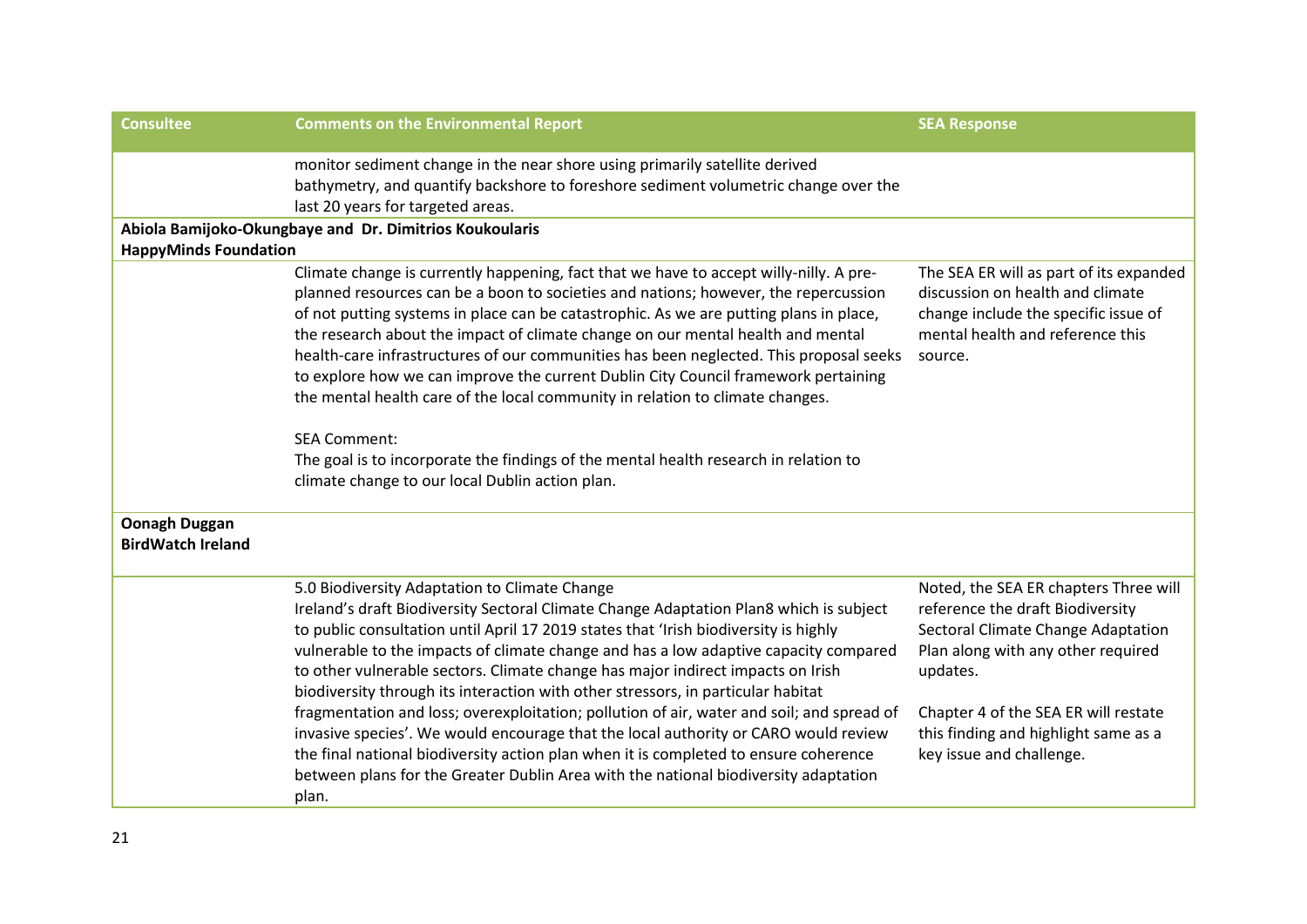| <b>Consultee</b> | <b>Comments on the Environmental Report</b>                                                                                                                                        | <b>SEA Response</b>                                                               |
|------------------|------------------------------------------------------------------------------------------------------------------------------------------------------------------------------------|-----------------------------------------------------------------------------------|
|                  | 6.0 Waterbirds and Sea Level Rise<br>In 2013 BirdWatch Ireland published a report on the Impacts of Sea-level Rise on the                                                          | Noted.<br>These comments will be included in                                      |
|                  | Birds and Biodiversity of Key Coastal Wetlands9. The report assessed the level of risk<br>posed to each of 52 waterbird species by increasing sealevels such that those risks are: | the final SEA ER.                                                                 |
|                  | o high for species with wholly coastal species distributions and which rely on intertidal<br>habitats (such as Shelduck Tadorna Knot Calidris canutus and Sanderling Calidris      | The mitigation measure proposed in<br>relation to retrofitting of housing and     |
|                  | alba), to medium for species as above but that can feed in alternative locations, such as<br>on grasslands (Light-bellied Brent Goose Branta bernicla hrota, Oystercatcher         | swifts is recommended for inclusion in<br>the CCAP. This is included in the Final |
|                  | Haematopus ostralegus and Black-tailed Godwit Limosa limosa) and for those with<br>predominantly coastal distributions but which are localised in Ireland (Greenland               | CCAP.                                                                             |
|                  | White-fronted Goose Anser albifrons flavirostris and Bewick's Swan Cygnus<br>columbianus bewickii), and too low for other waterbirds whose distributions are not                   | Additional actions were also included<br>in the Final CCAP such as:               |
|                  | restricted to the coast (e.g. Teal Anas crecca, Golden Plover Pluvialis apricaria and<br>Lapwing Vanellus vanellus) or which occur predominantly in deeper water (e.g.             | Action 7: Collect data to inform the                                              |
|                  | Red-throated Diver Gavia stellata, Great Crested Grebe Podiceps cristatus, Cormorant                                                                                               | preparation of a list of habitats and                                             |
|                  | Phalacrocorax carboand Common Scoter Melanitta nigra)                                                                                                                              | species in Dublin City vulnerable to<br>climate change. Devise measures for       |
|                  | Dublin Bay is the fourth most important site in the country for wintering waterbirds. It<br>is critical that research is undertaken on the climate change impacts to waterbirds    | reducing risks to these habitats and<br>species locally and implement and         |
|                  | within Dublin City but also within the context of the Greater Dublin area where there is<br>significant movement of species between wetlands.                                      | evaluate their effectiveness<br>Action 21: Provide data to RAMSAR                 |
|                  | In relation to waterbirds which frequent coastal sites BirdWatch Ireland recommends                                                                                                | Committee for Ireland on wetlands in                                              |
|                  | the following in the context of this Climate Action Plan:<br>1. A thorough review of coastal sites that are of importance to coastal waterbirds is                                 | Dublin City                                                                       |
|                  | required, with particular emphasis on the SPA/ Natura 2000 network. The Office of                                                                                                  |                                                                                   |
|                  | Public Works is already some way towards modelling likely change and identifying                                                                                                   |                                                                                   |
|                  | vulnerable sections of coast, and such information once available is essential to this<br>review. This review should:                                                              |                                                                                   |
|                  | a. Set out to quantify the impact of sea-level rise on coastal birds and their habitats.                                                                                           |                                                                                   |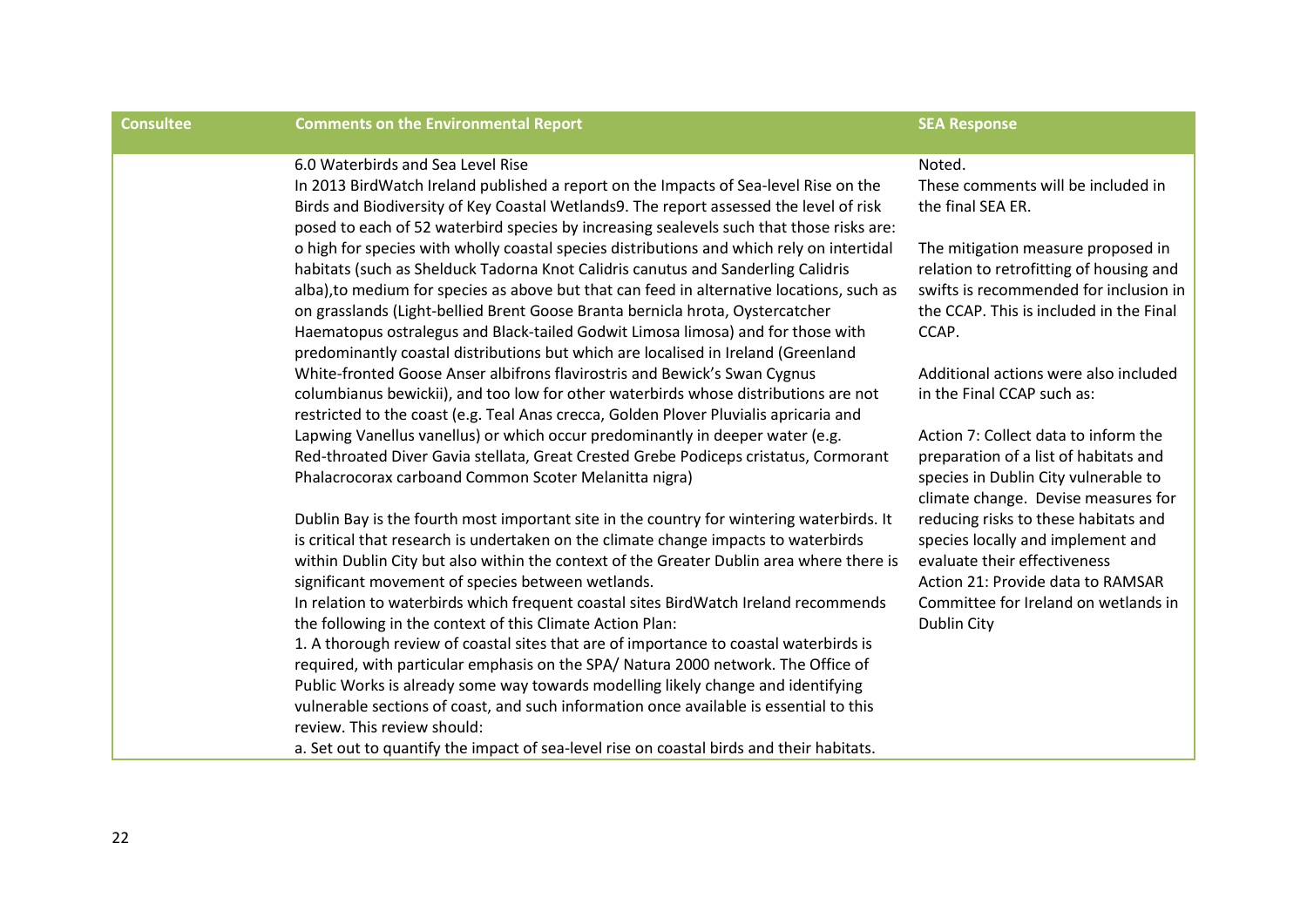| <b>Consultee</b> | <b>Comments on the Environmental Report</b>                                                                                                                                                                                                                                                                                                                                                                                                                                                                                                                                                                                                                                                                                                                                                                                                                                                                                                                                                                                                                                                                                                                                                                                                                                                                                                                                                                                                                                                                                                                                                                                                                                                                                                                                                                                                                                                                                                                                                                                                                                                                                                                                                                                                                                                                                                    | <b>SEA Response</b> |
|------------------|------------------------------------------------------------------------------------------------------------------------------------------------------------------------------------------------------------------------------------------------------------------------------------------------------------------------------------------------------------------------------------------------------------------------------------------------------------------------------------------------------------------------------------------------------------------------------------------------------------------------------------------------------------------------------------------------------------------------------------------------------------------------------------------------------------------------------------------------------------------------------------------------------------------------------------------------------------------------------------------------------------------------------------------------------------------------------------------------------------------------------------------------------------------------------------------------------------------------------------------------------------------------------------------------------------------------------------------------------------------------------------------------------------------------------------------------------------------------------------------------------------------------------------------------------------------------------------------------------------------------------------------------------------------------------------------------------------------------------------------------------------------------------------------------------------------------------------------------------------------------------------------------------------------------------------------------------------------------------------------------------------------------------------------------------------------------------------------------------------------------------------------------------------------------------------------------------------------------------------------------------------------------------------------------------------------------------------------------|---------------------|
|                  | b. Identify sections of the (national) coastline that are used by significant numbers of<br>coastal waterbirds (high and medium-risk especially) and explore/promote managed<br>realignment to minimise impacts of sea-level rise over time.<br>2. Coastal sites are under increasing pressure from a range of anthropogenic sources<br>such as human development, fisheries, aquaculture and human recreation. It is likely<br>that these factors will operate cumulatively with the effects of climate change10 to<br>result in some sites being at greater risk or more vulnerable to biodiversity loss than<br>others. There is therefore an increasing need to understand the cumulative nature of<br>pressures already operating at our coastal sites and to predict how this may be<br>exacerbated by sea-level rise in the future.<br>3. In addition, the greatest of efforts must be made to reduce the existing pressures<br>and threats to waterbirds within the control of Dublin City Council including<br>development, pollution, disturbance issues caused by dogs off leash on beaches and in<br>the coastal environment and disturbance from people and recreational activities in<br>sensitive locations.<br>4. Internationally important migratory species such as Brent Geese can utilise the<br>playing pitches including those of school grounds to forage when eel grass supplies<br>have reduced at coastal sites. These areas are hugely important within a climate<br>change adaptation scenario for Brent in the future and need to be secured.<br>7.0 Breeding river birds<br>Dublin's rivers and associated habitats are known to contain breeding Annex 1<br>Kingfisher, Dipper, Grey Wagtail, and Sand Martin. In order to protect nest sites and to<br>provide adaptation solutions under a changing climate but also within the context of<br>any flood mitigation measures, BirdWatch Ireland recommends that further survey<br>work is<br>undertaken to determine where these birds are breeding so as to conserve and<br>improve breeding sites and also to prepare an evidence-based report on appropriate<br>adaptation measures for these important species. Ensuring that river ecosystems are<br>healthy and support fish and insect populations stocks is also critical as these are food<br>sources |                     |
|                  | for these bird species.                                                                                                                                                                                                                                                                                                                                                                                                                                                                                                                                                                                                                                                                                                                                                                                                                                                                                                                                                                                                                                                                                                                                                                                                                                                                                                                                                                                                                                                                                                                                                                                                                                                                                                                                                                                                                                                                                                                                                                                                                                                                                                                                                                                                                                                                                                                        |                     |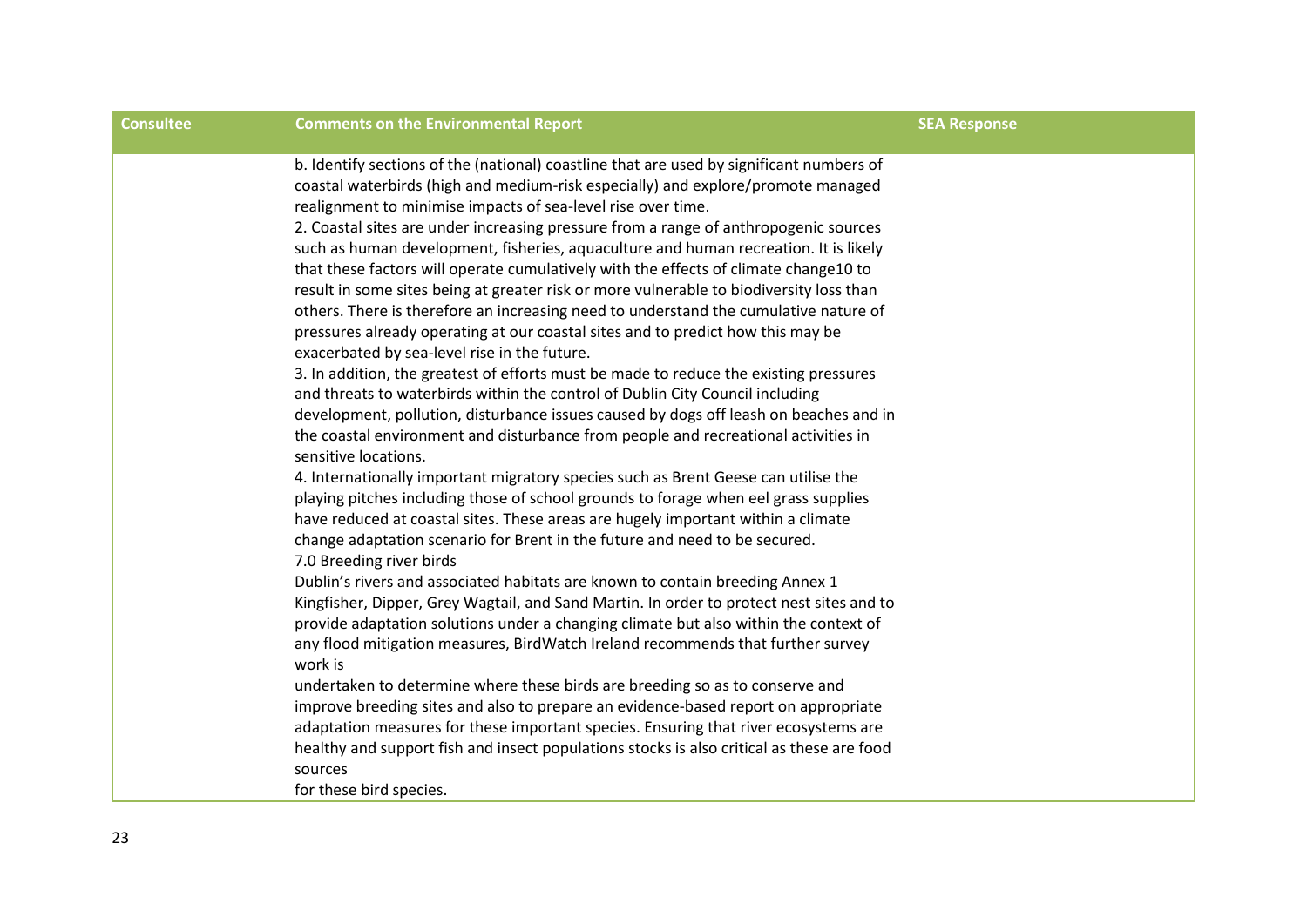| <b>Consultee</b> | <b>Comments on the Environmental Report</b>                                                                                                                                                                                                                                                                                                                                                                                                                                                                                                                                                                                                                                                                                                                                                                                                                                                                                                          | <b>SEA Response</b>                                                                                                                                                                                                                                                                                        |
|------------------|------------------------------------------------------------------------------------------------------------------------------------------------------------------------------------------------------------------------------------------------------------------------------------------------------------------------------------------------------------------------------------------------------------------------------------------------------------------------------------------------------------------------------------------------------------------------------------------------------------------------------------------------------------------------------------------------------------------------------------------------------------------------------------------------------------------------------------------------------------------------------------------------------------------------------------------------------|------------------------------------------------------------------------------------------------------------------------------------------------------------------------------------------------------------------------------------------------------------------------------------------------------------|
|                  | 8.0 Breeding Swifts<br>Swifts breed in buildings in Dublin city and can be heard 'screaming' through several<br>neighbourhoods of the city. Dublin City Council has already done great work to help<br>with Swift conservation within the city. Within a climate change context, BirdWatch<br>Ireland is concerned that with the potential for deep-retrofit, energy-saving projects<br>that<br>some Swift breeding sites may be lost due to construction work. It is really important<br>that Swift breeding sites are investigated in Dublin and that any works to buildings with<br>known breeding sites include actions such as insertion of 'Swift bricks' to provide<br>alternative nesting sites for them. All new builds or deep retrofit programmes should<br>also include Swift bricks in those projects. BirdWatch Ireland's publication Saving Swifts<br>is due out in 2019 and will help inform the conservation of Swifts in Ireland." |                                                                                                                                                                                                                                                                                                            |
|                  | 9.1 The Natura Impact Report lists that the NIR for the East Midlands Regional Spatial<br>and Economic Strategy (RSES) has been concluded and that there are no significant<br>adverse impacts on the European sites in this area. However, the RSES has been re-<br>opened for public consultation due to material developments which alter the original<br>plan distributed for consultation. Further, these actions have been subject to Article<br>6.3 assessment, but the final plan has not been agreed.<br>It is premature to state that as the NIR does that there are no impacts as the plan is not<br>finalised since it is not clear if mitigation actions within the NIR will be incorporated<br>into the final plan.                                                                                                                                                                                                                    | AA:<br>The material amendments and<br>reopening of the RSES is noted, the<br>consultation stage has now closed; its<br>status will be assessed as part of the<br>updating to the CCAP, NIS and SEA ER.<br>The Mitigation Actions within the NIS<br>and SEA ER will be incorporated into<br>the final plan. |
|                  | 9.2 There is no mention of the requirements of Article 4(4) of the Birds Directive the<br>second sentence of which states 'Outside these protection areas, Member States shall<br>also strive to avoid pollution or deterioration of habitats'. This is reaffirmed in Article<br>27 (4)(b) the European Communities Birds and Habitats Regulations (2011). In 2007 the<br>European Court of Justice ruled against Ireland in C-418/0411 'The Birds Case' for<br>various breaches of the Birds and Habitats Directives including on Article 4 (4) which                                                                                                                                                                                                                                                                                                                                                                                               | Noted, this will be included in the SEA<br>ER and the NIS.                                                                                                                                                                                                                                                 |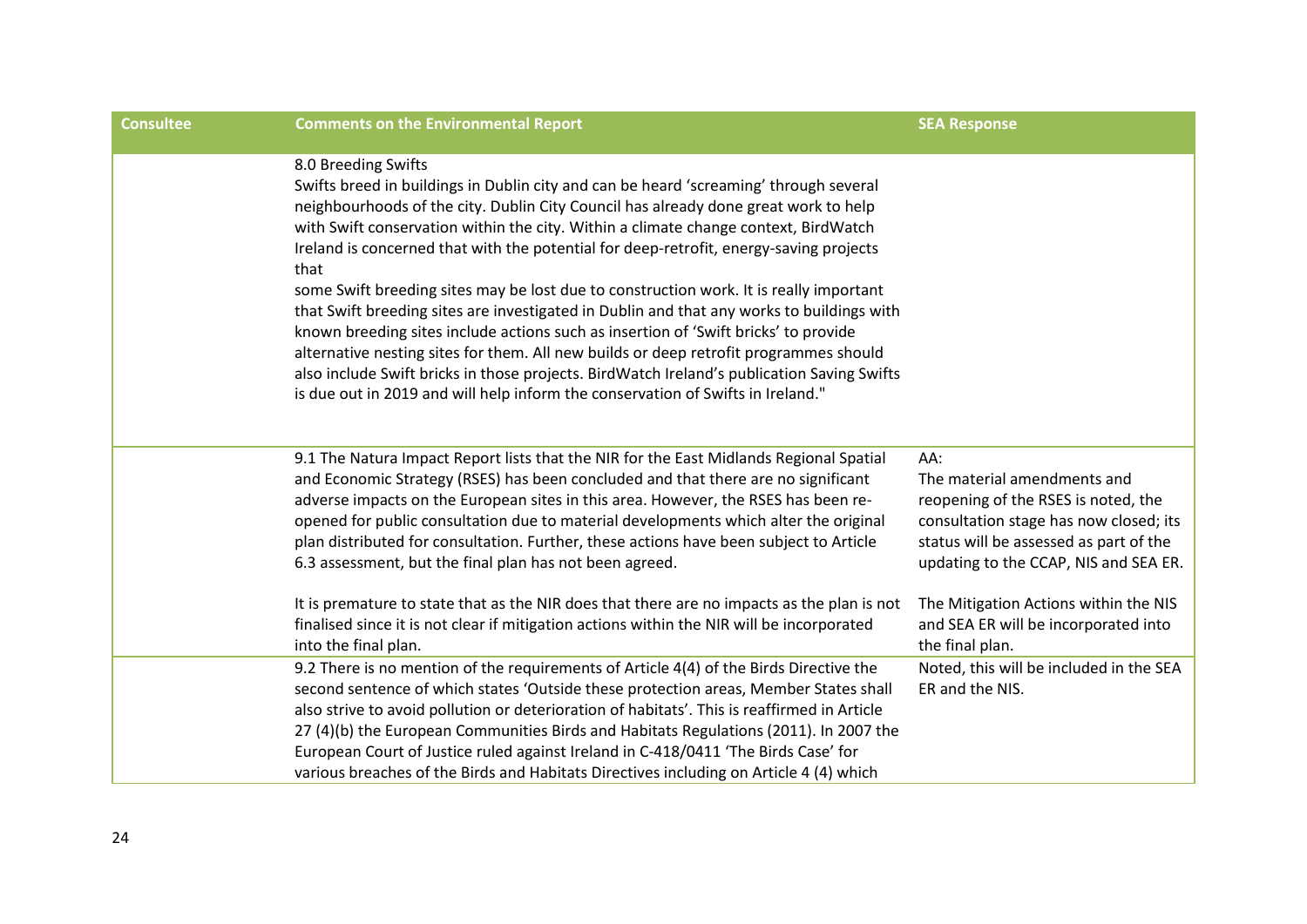| <b>Consultee</b>      | <b>Comments on the Environmental Report</b>                                                                                                                                                                                                                                                                                                                                                                                                                                                                                                                                                                                                                                                                         | <b>SEA Response</b>                                                                                     |  |
|-----------------------|---------------------------------------------------------------------------------------------------------------------------------------------------------------------------------------------------------------------------------------------------------------------------------------------------------------------------------------------------------------------------------------------------------------------------------------------------------------------------------------------------------------------------------------------------------------------------------------------------------------------------------------------------------------------------------------------------------------------|---------------------------------------------------------------------------------------------------------|--|
|                       | are still being addressed by the State(see Programme of Measures to comply with the<br>ECJ Ruling)12.                                                                                                                                                                                                                                                                                                                                                                                                                                                                                                                                                                                                               |                                                                                                         |  |
|                       | There is no reference to the requirement that local authorities must strive to avoid the<br>deterioration of the habitats of Annex 1 bird species found outside of European sites.<br>In addition, it is important to recall that the Birds Directive also calls for protection of<br>birds in the wider countryside (outside of SPAs) and this is detailed further in the NPWS<br>Programme of Measures to address compliance issues in C-418/04.<br>All efforts must be made to enforce the regulations to support birds in the wider<br>countryside.                                                                                                                                                             |                                                                                                         |  |
|                       | 9.3 BirdWatch Ireland would like clarification on the statement in the NIR that there<br>will be no significant adverse affects on the European sites when it is unclear whether<br>the suggestions in Table 7.2 will be incorporated into the final plan. This element of<br>doubt means that NIS is open to challenge. The suggested text is NOT in the draft<br>climate action plan submitted for consultation. We would appreciate clarification of<br>this.                                                                                                                                                                                                                                                    | Noted, for clarification the mitigation<br>measures in Table 7.2 will be included<br>in the final plan. |  |
| <b>Laura Howard</b>   | I note the duplication of listed actions in the SEA and the Draft plan, with two<br>anomalies., 169 actions in the latter, and 167 in the former.                                                                                                                                                                                                                                                                                                                                                                                                                                                                                                                                                                   | Noted, this will be clarified prior to<br>final plan and SEA.                                           |  |
| <b>Thomas Cummins</b> | Dublin's rivers retain industrial water-power infrastructure in the form of weirs, mill-<br>races, and supports for sluice gates. There is potential for small-scale electricity<br>generation making use of the fall of water, retrofitted into this heritage infrastructure.<br>This proposal is for developing an engineering appraisal approach for river stretches, to<br>assess the potential for fitting turbine resources, making use of and modifying water-<br>management structures, designing for multiple values especially fish movement,<br>providing design packages, providing for electricity transmission and connectivity, and<br>facilitating the investment sources to implement the designs. | Noted.                                                                                                  |  |
|                       | As a plan, in the sense of the SEA Directive, strategic environmental assessment is<br>required for this approach. Installations for hydroelectric energy production require<br>environmental impact assessment. Consideration would be given to the scale and<br>potential impact of the project, as well as the aggregate effect of multiple installations,                                                                                                                                                                                                                                                                                                                                                       |                                                                                                         |  |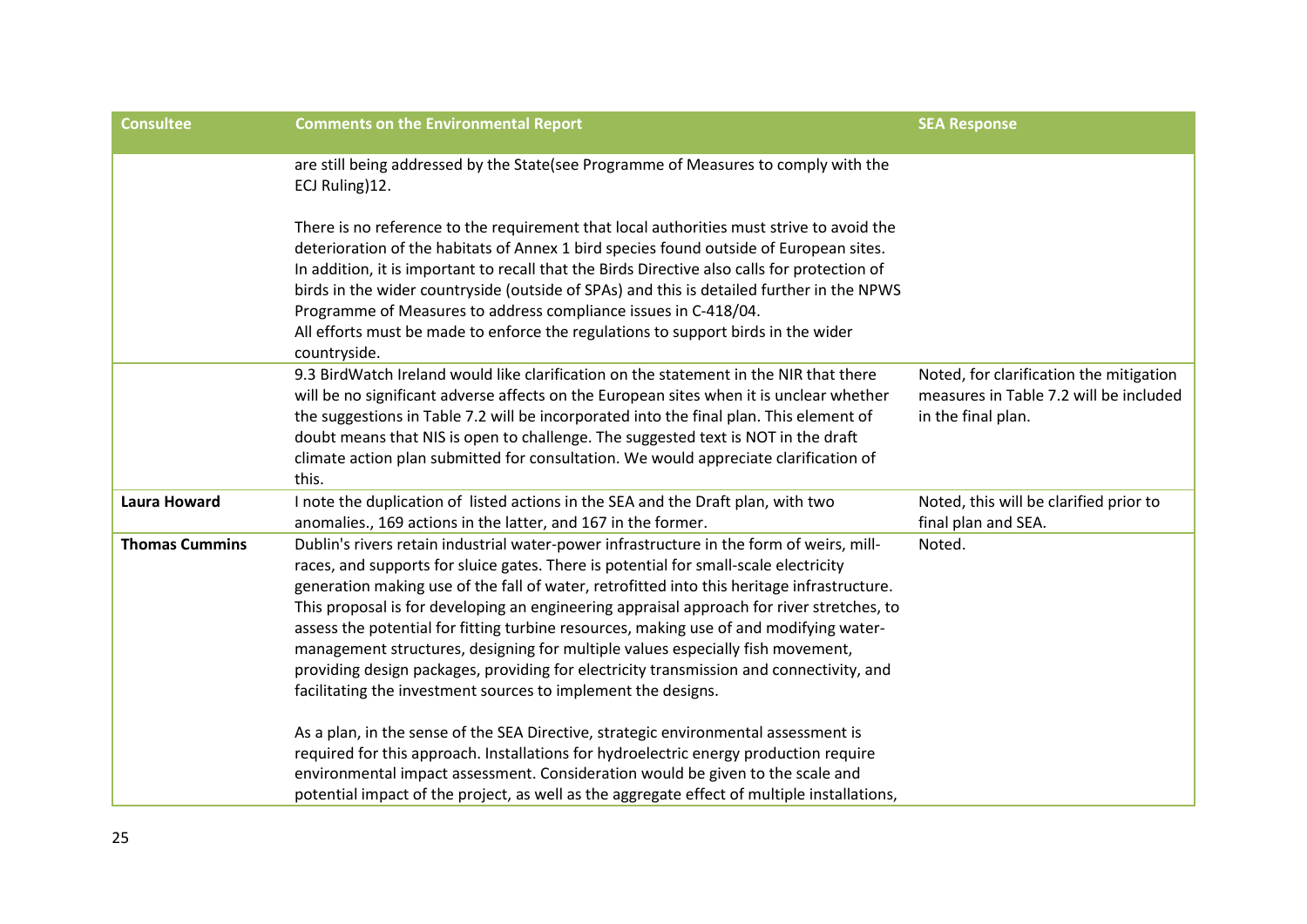| <b>Consultee</b>        | <b>Comments on the Environmental Report</b>                                                                                                                                                                                                                                                                                                                                      | <b>SEA Response</b>                                                                                                                                          |
|-------------------------|----------------------------------------------------------------------------------------------------------------------------------------------------------------------------------------------------------------------------------------------------------------------------------------------------------------------------------------------------------------------------------|--------------------------------------------------------------------------------------------------------------------------------------------------------------|
|                         | and especially so if combined with restructuring of fish habitats, indicating a need for<br>appropriate assessment under the Habitats Directive in most cases. Scoping would be<br>necessary in each case.                                                                                                                                                                       |                                                                                                                                                              |
| <b>Alice Bentley</b>    | Important in urban and suburban areas as well as the wilder places these are often<br>conducted in. Soil health!                                                                                                                                                                                                                                                                 | Role and function of soil is included in<br>Chapter 4 of the SEA ER as well as a<br>map showing carbon sequestration<br>functions of soil at Regional level. |
| John Derwin             | Most climate change initiatives either involve engineering or nature based solutions.<br>Enhancing natural coastal habitats, floodplains and uplands are all positive<br>environmental impacts which would improve the natural environment and so pass SEA<br>and AA requirements. Engineering solution should only be utilised where a damaging<br>activity needs to be removed | Noted.                                                                                                                                                       |
| <b>Mary Mulvaney</b>    | I haven't seen anything on Air Quality and Water Quality monitoring? They are crucial<br>measures of the health of our environment.                                                                                                                                                                                                                                              | Please see Chapter 4 of the SEA ER.<br>Impacts for these parameters are also<br>included in Chapter 7 of the SEA ER.                                         |
| <b>Seaneen Sullivan</b> | Most climate change initiatives either involve engineering or nature based solutions.<br>Enhancing natural coastal habitats, floodplains and uplands are all positive                                                                                                                                                                                                            | Noted.                                                                                                                                                       |

## **3.3 SEA and Submissions Received**

As the Chief Executive was preparing responses and recommendations in relation to submissions received from the public, prescribed bodies including Environmental Authorities on the Draft CCAP, the SEA provided a commentary on these emerging recommendations. Commentary from the SEA (and AA) in terms of the recommendations of the Chief Executive, can be found in the Chief Executive's Report on Submissions Received (May 2019).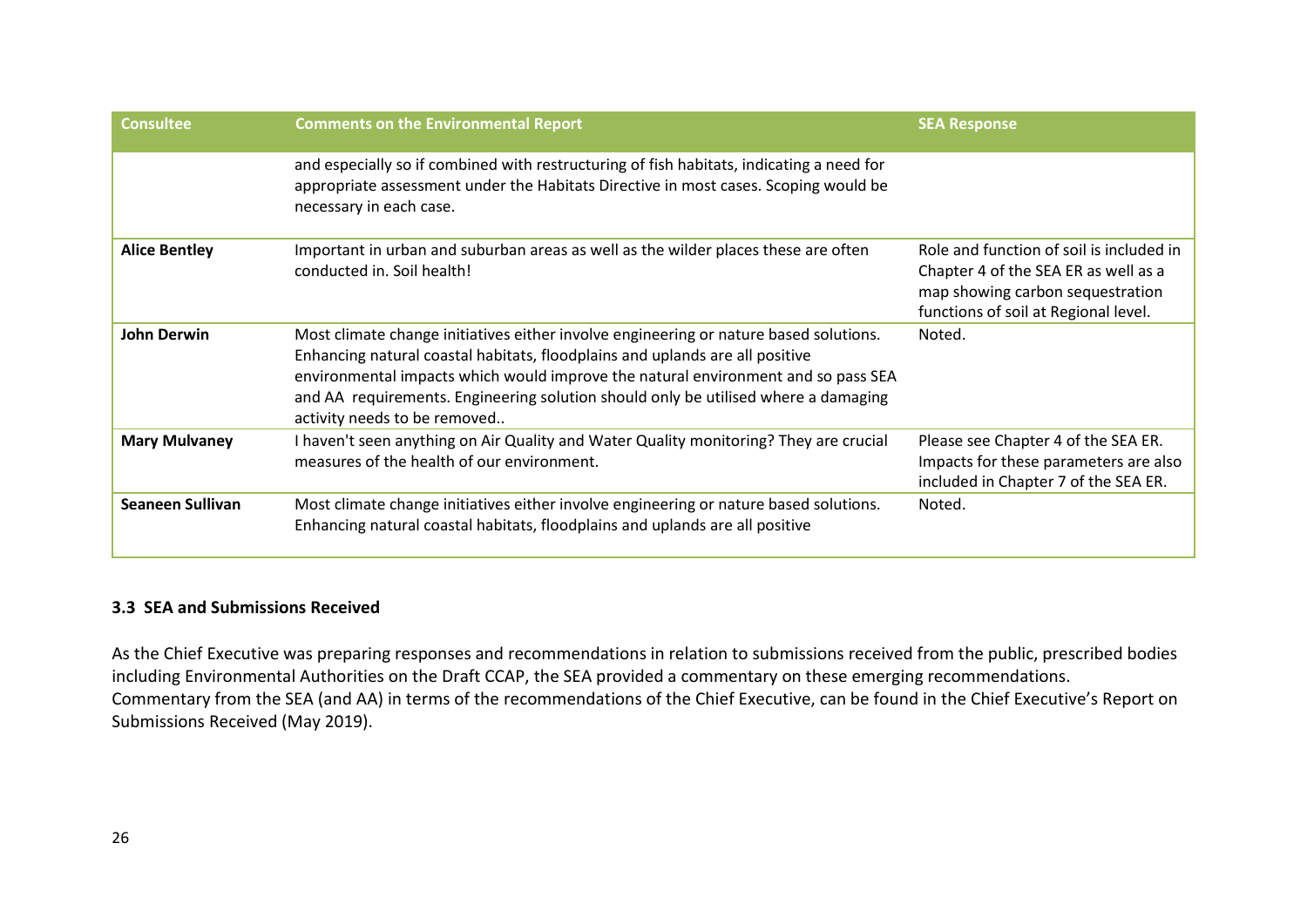## **4 Consideration of Alternatives**

## **4.1 Introduction**

One of the critical roles of the SEA is to facilitate an evaluation of the likely environmental consequences of a range of alternative development scenarios, in this case the Dublin City CCAP 2019-2024.

These alternative development scenarios should meet the following considerations:

- Take into account the geographical scope, hierarchy and objectives of the plan –be realistic
- $\bullet$  Be based on socio-economic and environmental evidence  $-$  be reasonable
- Be capable of being delivered within the plan timeframe and resources –be implementable
- $\bullet$  Be technically and institutionally feasible be viable

In developing, refining and assessing the alternatives for the CCAP, the toolkit included in Developing and Assessing Alternatives in Strategic Environmental Assessment Good Practice Guidance (EPA 2015) was utilised.

## **4.2 Alternative Scenarios for Dublin City CCAP 2019-2024**

In a *Strategy towards Climate Change Actions Plans for Dublin 2017*, seven focus areas were identified as having the greatest potential to help the Dublin LAs move towards a zerocarbon society and adapt to the effects of climate change. These focus areas were as follows:

• Water, Waste, Planning, Transport, Energy, Ecosystems and Biodiversity and Citizen Engagement.

The focus areas can have predominately either mitigation or adaptation solutions, or both. For example, the Energy focus area mainly concerns mitigation (i.e. reducing the use of fossil fuels and their associated CO2 emissions), while Water largely focuses on adapting to changes that are occurring or will occur in the near future due to climate change. Meanwhile, the Citizen & Stakeholder Engagement focus area concerns both mitigation and adaptation.

The aim of the CCAP is to work with the other Dublin local authorities in a co-ordinated manner to achieve the actions identified as being capable of implementing over a Five Year Period whilst also contributing to both mitigation and adapting to climate change. In considering Alternative Scenarios for the CCAP, the following questions were used to help frame the Consideration of Alternatives<sup>1</sup>:

<sup>&</sup>lt;sup>1</sup> Adapted from Figure 4.3 Developing and Assessing Alternatives in the Strategic Environmental Assessment Process (EPA, 2015).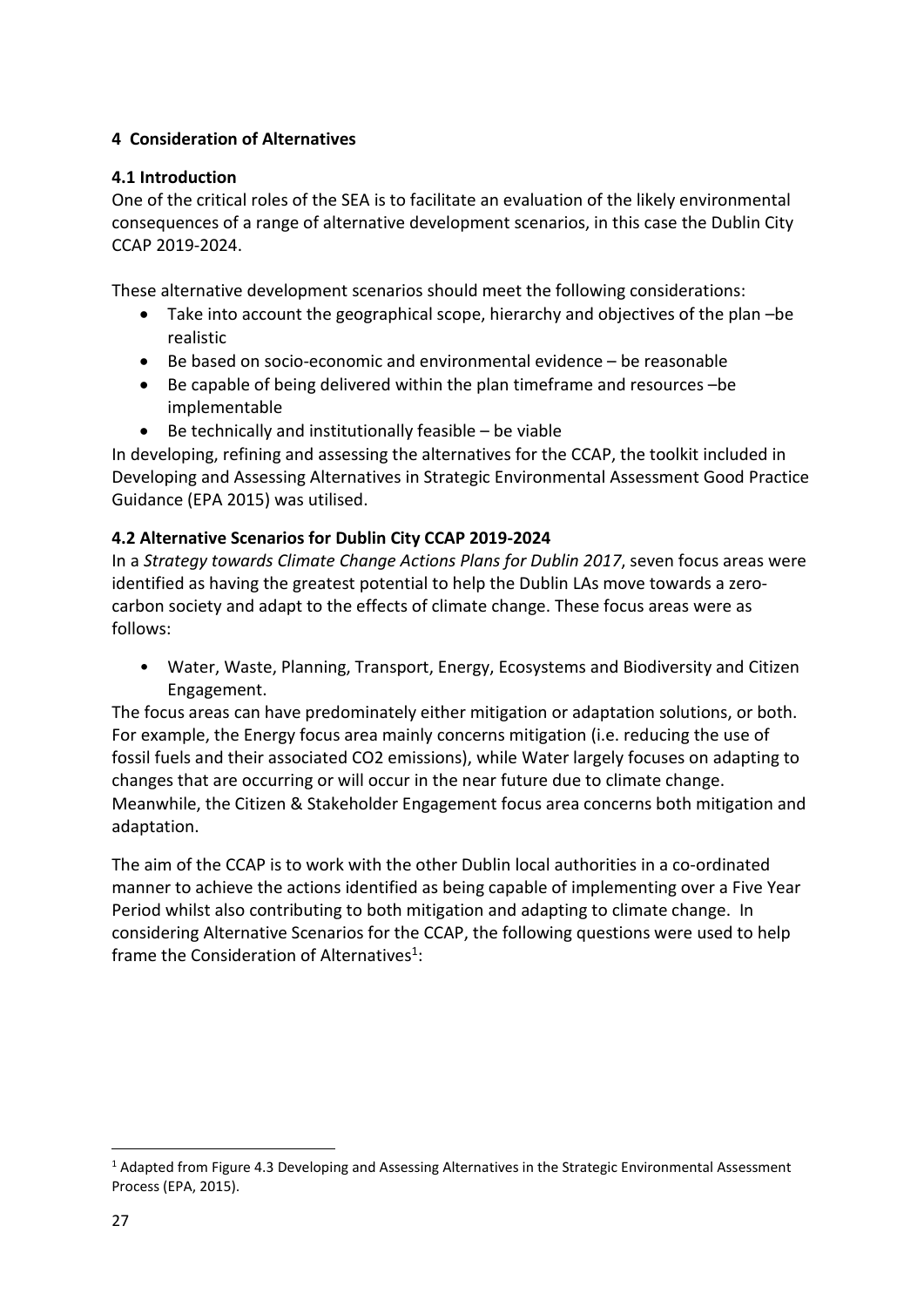#### WHY?

Can the objectives be met without a new plan/programme?

•Is the alternative viable? Is it a reasonable/realistic alternative?

•Are there other relevant considerations (e.g. AA, WFD, FRA)?

## What?

How should the alternative be implemented (e.g. using which technology/method)?

•Can environmental best practice be applied to meet the need? •Can environmentally less damaging methods be applied?

#### Where?

What is its exent? technologies/methods/zonings?

Therefore, the Alternatives considered are as follows: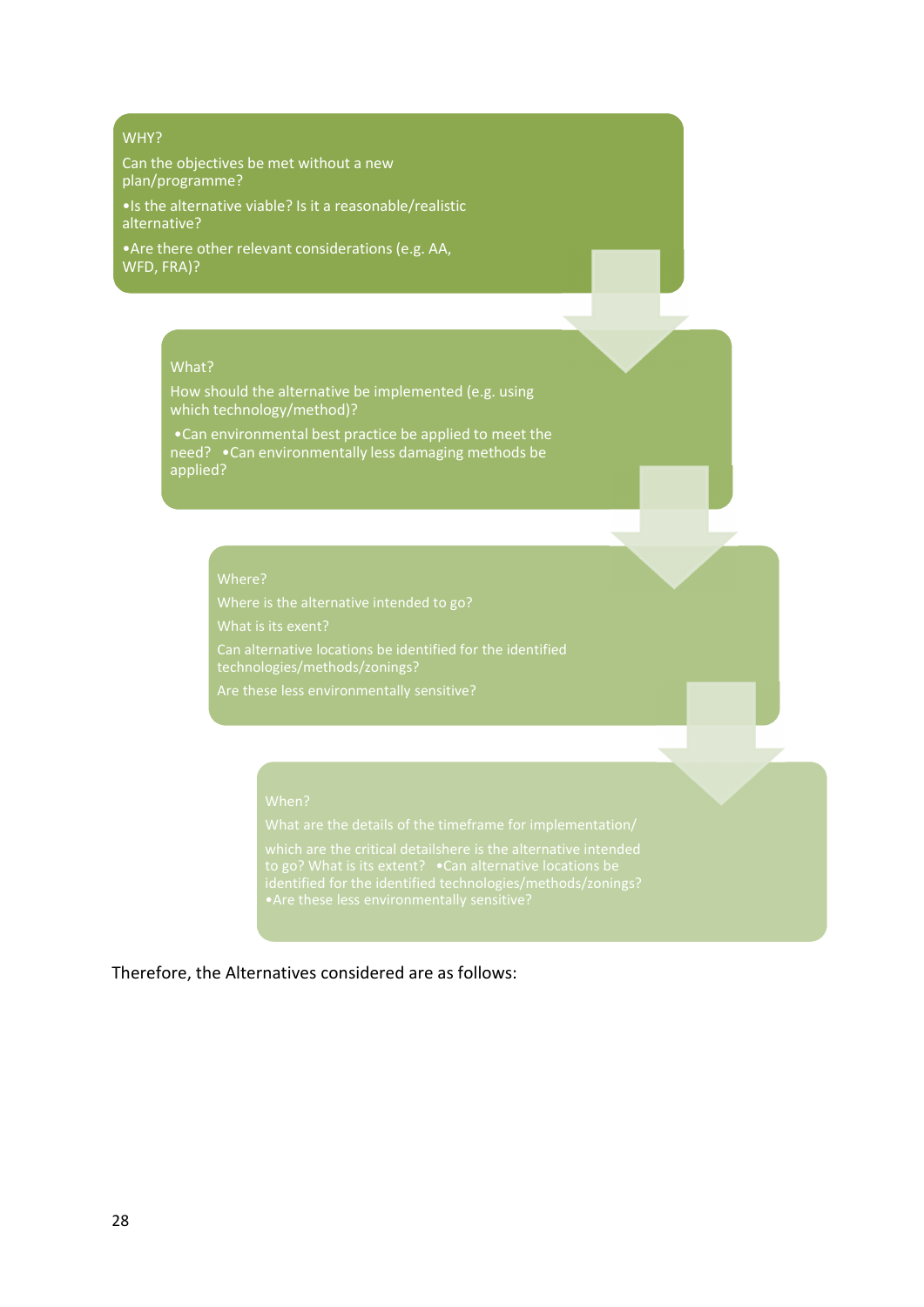## **TABLE 5 ALTERNATIVES CONSIDERED**

|                                                                                                                                       | Why<br>Can the objectives be<br>met without a new<br>plan/programme?<br>· Is the alternative<br>viable? Is it a<br>reasonable/realistic<br>alternative?<br>•Are there other<br>relevant<br>considerations (e.g.<br>AA, WFD, and FRA)? | What<br>What?<br>How should the<br>alternative be<br>implemented (e.g. using<br>which<br>technology/method)?<br>.Can environmental best<br>practice be applied to<br>meet the need? .Can<br>environmentally less<br>damaging methods be<br>applied? | Where<br>Where?<br>Where is the alternative intended to<br>go?<br>What is its extent?<br>Can alternative locations be<br>identified for the identified<br>technologies/methods/zonings?<br>Are these less environmentally<br>sensitive? | When<br>When?<br>What are the details of the<br>timeframe for implementation/<br>which are the critical details here is<br>the alternative intended to go?<br>What is its extent? .Can<br>alternative locations be identified<br>for the identified<br>technologies/methods/zonings?<br>• Are these less environmentally<br>sensitive? |
|---------------------------------------------------------------------------------------------------------------------------------------|---------------------------------------------------------------------------------------------------------------------------------------------------------------------------------------------------------------------------------------|-----------------------------------------------------------------------------------------------------------------------------------------------------------------------------------------------------------------------------------------------------|-----------------------------------------------------------------------------------------------------------------------------------------------------------------------------------------------------------------------------------------|----------------------------------------------------------------------------------------------------------------------------------------------------------------------------------------------------------------------------------------------------------------------------------------------------------------------------------------|
| <b>Alternative</b><br>1:<br>Do-Nothing<br>(rely CDP<br>policies and<br>objectives to<br>address and<br>adapt to<br>climate<br>change) | This alternative could<br>see the do nothing<br>scenario be continued by<br>using the existing CDP<br>policies and landuse<br>zonings to continue to<br>adapt and plan for<br>effects on climate<br>change.                           | Through using climate<br>change policies in the CDP<br>and providing the landuse<br>framework for responding<br>to climate change.<br>Landuse activities relevant<br>could include renewable<br>energy, transport and flood<br>risk management      | This would include the city of Dublin                                                                                                                                                                                                   | This would cover the timeframe of the<br>current CDP up to 2022                                                                                                                                                                                                                                                                        |
| <b>Alternative</b><br>2: Prioritise<br>largest<br>greenhouse<br>gas emission<br>$sectors -$<br><b>Energy and</b><br><b>Transport</b>  | This would require the<br>preparation of an action<br>plan that would<br>concentrate on energy<br>and transport for Fingal<br>as a means to address<br>and respond to climate<br>change                                               | It would prioritise<br>measures that would<br>reduce energy emissions,<br>promote renewable energy<br>and sustainable transport<br>projects                                                                                                         | This would include the city of Dublin                                                                                                                                                                                                   | This would likely reflect the timeframe<br>of the CDP given its landuse<br>implications.                                                                                                                                                                                                                                               |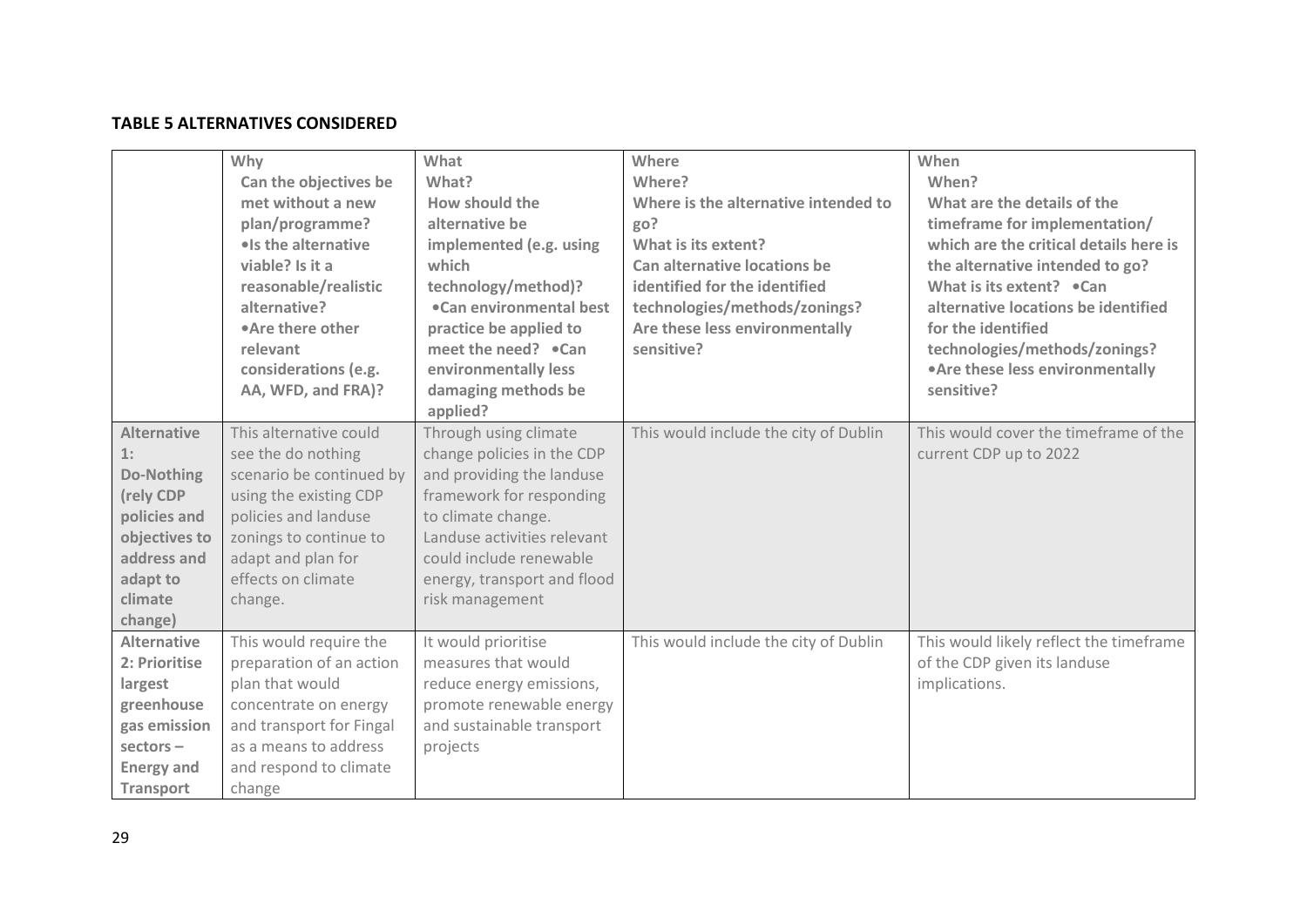|                                                                                                                                                                                                                                                 | Why<br>Can the objectives be<br>met without a new<br>plan/programme?<br>· Is the alternative<br>viable? Is it a<br>reasonable/realistic<br>alternative?<br>•Are there other<br>relevant<br>considerations (e.g.<br>AA, WFD, and FRA)?                                                                                                                        | What<br>What?<br>How should the<br>alternative be<br>implemented (e.g. using<br>which<br>technology/method)?<br>.Can environmental best<br>practice be applied to<br>meet the need? .Can<br>environmentally less<br>damaging methods be<br>applied? | Where<br>Where?<br>Where is the alternative intended to<br>go?<br>What is its extent?<br>Can alternative locations be<br>identified for the identified<br>technologies/methods/zonings?<br>Are these less environmentally<br>sensitive? | When<br>When?<br>What are the details of the<br>timeframe for implementation/<br>which are the critical details here is<br>the alternative intended to go?<br>What is its extent? .Can<br>alternative locations be identified<br>for the identified<br>technologies/methods/zonings?<br>• Are these less environmentally<br>sensitive? |
|-------------------------------------------------------------------------------------------------------------------------------------------------------------------------------------------------------------------------------------------------|--------------------------------------------------------------------------------------------------------------------------------------------------------------------------------------------------------------------------------------------------------------------------------------------------------------------------------------------------------------|-----------------------------------------------------------------------------------------------------------------------------------------------------------------------------------------------------------------------------------------------------|-----------------------------------------------------------------------------------------------------------------------------------------------------------------------------------------------------------------------------------------|----------------------------------------------------------------------------------------------------------------------------------------------------------------------------------------------------------------------------------------------------------------------------------------------------------------------------------------|
| <b>Alternative</b><br>3: Approach<br>the priority<br>areas in a<br>balanced<br>manner to<br>provide for<br>both<br>responses to<br>climate<br>change<br>impacts<br>(adaptation)<br>and reduce<br>greenhouse<br>gas<br>emissions<br>mitigation). | This is the existing CCAP.<br>It would consider a<br>mixture of adaptation<br>and mitigation measures<br>for the climate change<br>action plan and would<br>include citizen<br>engagement and<br>awareness raising<br>throughout.<br>It would be underpinned<br>by a baseline assessment<br>of greenhouse gas<br>emissions and sectoral<br>use in the county | This would include a suite<br>of measures that would<br>aim to bring co-benefits<br>where possible and rely on<br>nature based solutions<br>where possible                                                                                          | This would be tailored to Dublin City<br>but prepared as part of a broader<br>regional approach to climate change                                                                                                                       | This would extend to 2024 and include<br>a detailed monitoring regime to allow<br>for annual reporting and monitoring<br>of actions.                                                                                                                                                                                                   |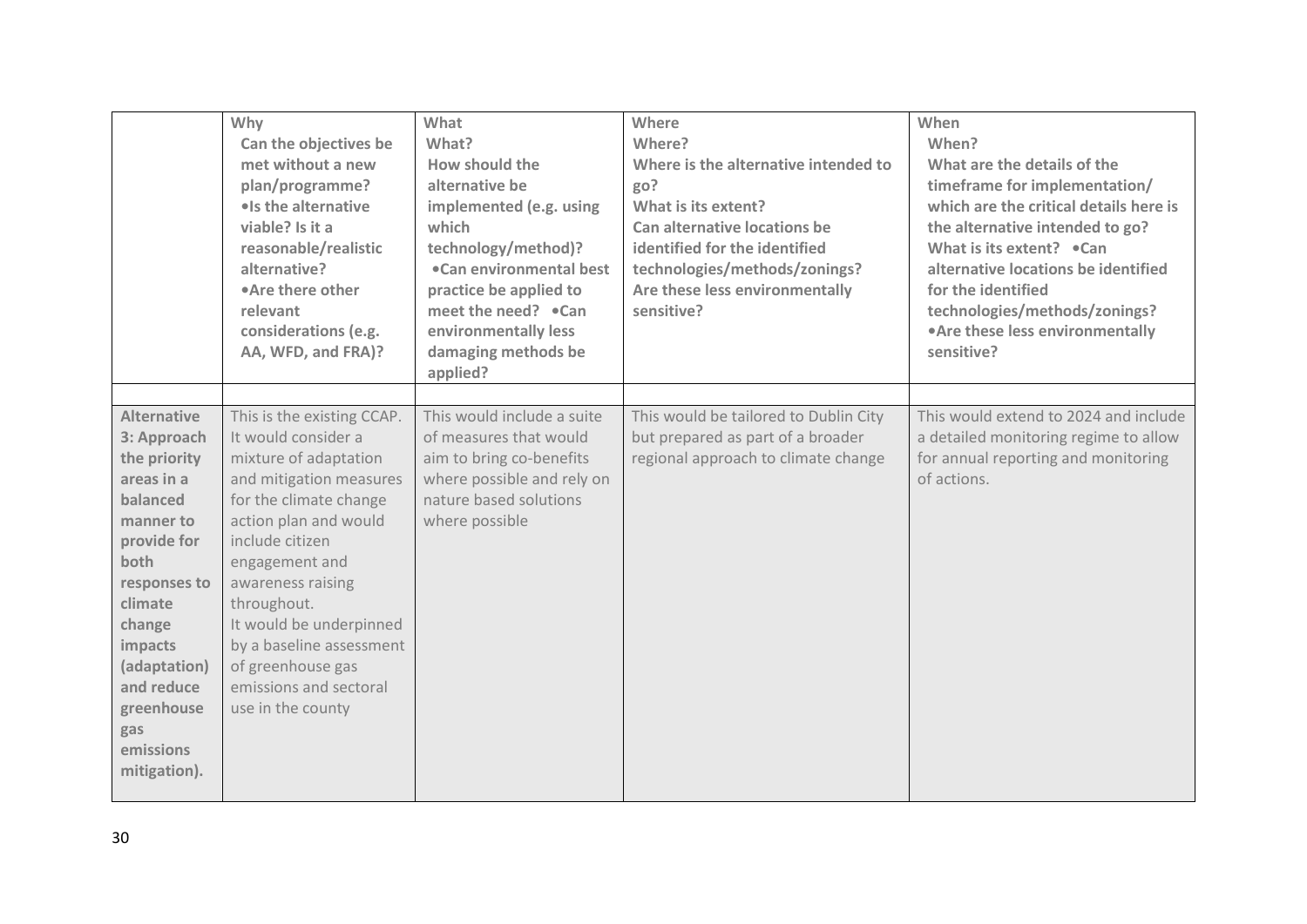| Why                   | What                         | Where                                | When                                   |
|-----------------------|------------------------------|--------------------------------------|----------------------------------------|
| Can the objectives be | What?                        | Where?                               | When?                                  |
| met without a new     | How should the               | Where is the alternative intended to | What are the details of the            |
| plan/programme?       | alternative be               | go?                                  | timeframe for implementation/          |
| . Is the alternative  | implemented (e.g. using      | What is its extent?                  | which are the critical details here is |
| viable? Is it a       | which                        | Can alternative locations be         | the alternative intended to go?        |
| reasonable/realistic  | technology/method)?          | identified for the identified        | What is its extent? $\bullet$ Can      |
| alternative?          | .Can environmental best      | technologies/methods/zonings?        | alternative locations be identified    |
| •Are there other      | practice be applied to       | Are these less environmentally       | for the identified                     |
| relevant              | meet the need? $\bullet$ Can | sensitive?                           | technologies/methods/zonings?          |
| considerations (e.g.  | environmentally less         |                                      | • Are these less environmentally       |
| AA, WFD, and FRA)?    | damaging methods be          |                                      | sensitive?                             |
|                       | applied?                     |                                      |                                        |
|                       |                              |                                      |                                        |

In terms of all SEOs, Alternative 3 is identified as creating most positive interactions as it provides greater environmental performance overall and also allows for a greater environmental gains, than may be achieved through Alternatives 2 and 1. In addition, the mulit faceted approach contributes to greater co-benefits by providing for a wider range of environmental effects particularly around nature based solutions and resource management. The inclusion of measures for citizen engagement and awareness raising through the CCAP option is also positive for a number of SEOs.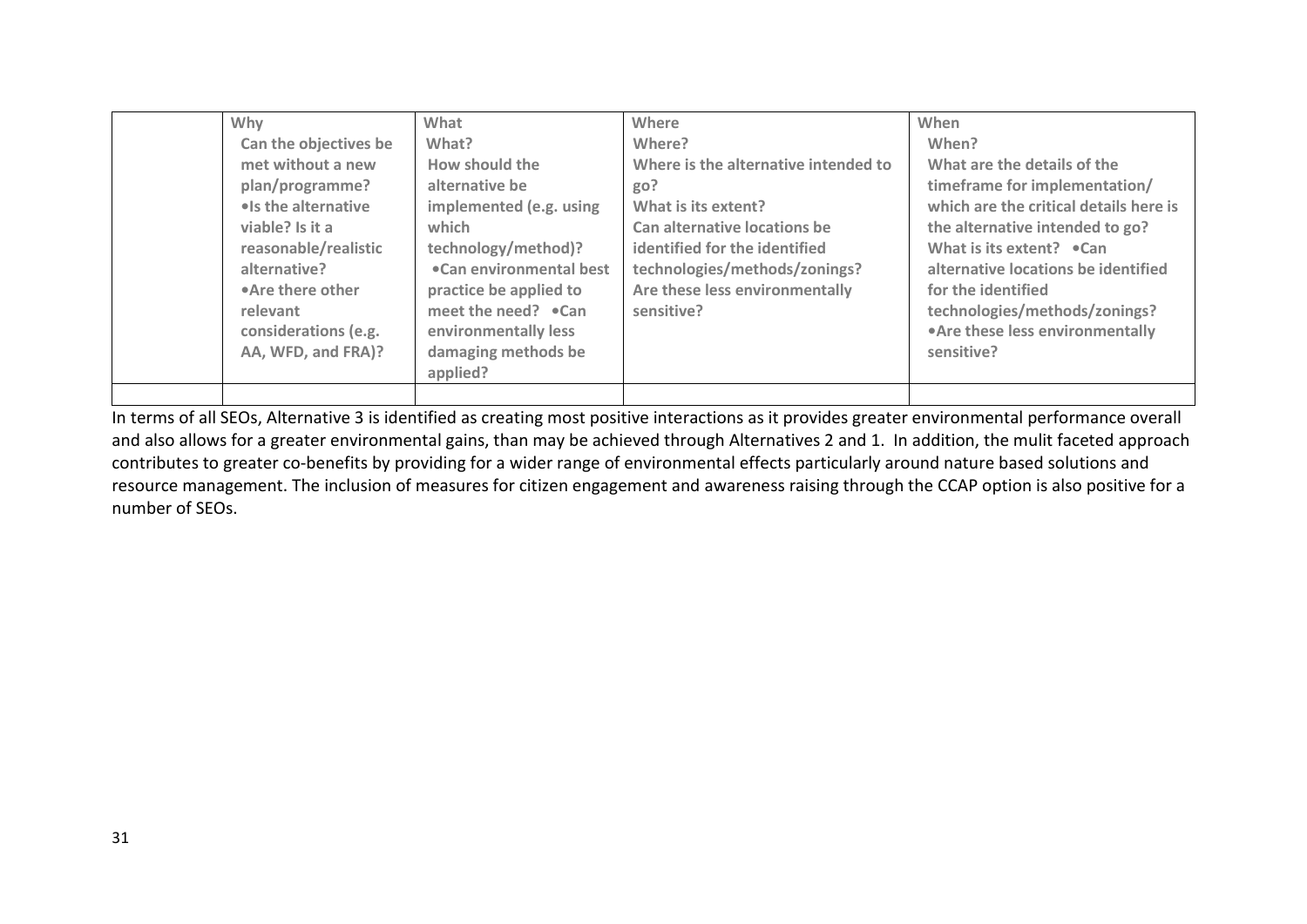## **5 Monitoring**

## **5.1 Introduction**

The targets and indicators are derived from the Strategic Environmental Objectives (SEOs) discussed in Chapter Five. The target underpins the objective whilst the indictors are used to track the progress of the objective and targets in terms of monitoring of impacts. The monitoring programme will consist of an assessment of the relevant indicators and targets against the data relating to each environmental component. Similarly, monitoring will be carried out frequently to ensure that any changes to the environment can be identified.

Overall, this Climate Change Action Plan will be monitored and updated on an annual basis, with a review and revision every five years. This draft of the Climate Change Action Plan was developed through DCC's Climate Change Sub-Committee of the Environment SPC and approved by Environment SPC.

The Executive Manager of the Environment & Transportation Department will report on progress to the SPC annually and the SPC will monitor progress towards the set targets. Every five years there will be a full review and revision of the plan taking into account demographic, technical and other changes that have occurred and any new targets that have been introduced.

Consequently, it is recommended that this SEA monitoring regime be undertaken in line with the development plan review process; as the data will be captured through the CCAP monitoring regime, the strategic environmental monitoring can both use these data and also be derived from the planning and landuse data by DCC.

In turn the list below is subject to review at each reporting stage to reflect new data. Should the monitoring regime identify significant impacts (such as impacts on designated sites) early on in the plan implementation, this should trigger a review of the CCAP and monitoring regime. In addition, the identification of positive impacts from monitoring should also be reported as this will assist in determining successful environmental actions.

Dublin City Council are responsible for the implementation of the SEA Monitoring Programme including

- Monitoring specific indicators and identifying any significant effects, including cumulative effects;
- Reviewing the effectiveness of monitoring/mitigation measures during the lifetime of the CCAP; and
- Identifying any cumulative effects.

It is recommended that the monitoring report be made available to the public upon its completion. Table 12 below presents the SEA Monitoring Table. This table sets out the strategic environmental objectives, indicators and targets to be applied in monitoring the significant environmental effects of the implementation of the CCAP, in accordance with Section 13J(2) of the Planning and Development (SEA) Regulations 2004, as amended. It is proposed that the SEA monitoring reporting should go parallel with the reviewing of the CCAP to the CDP and when the next plan is being prepared.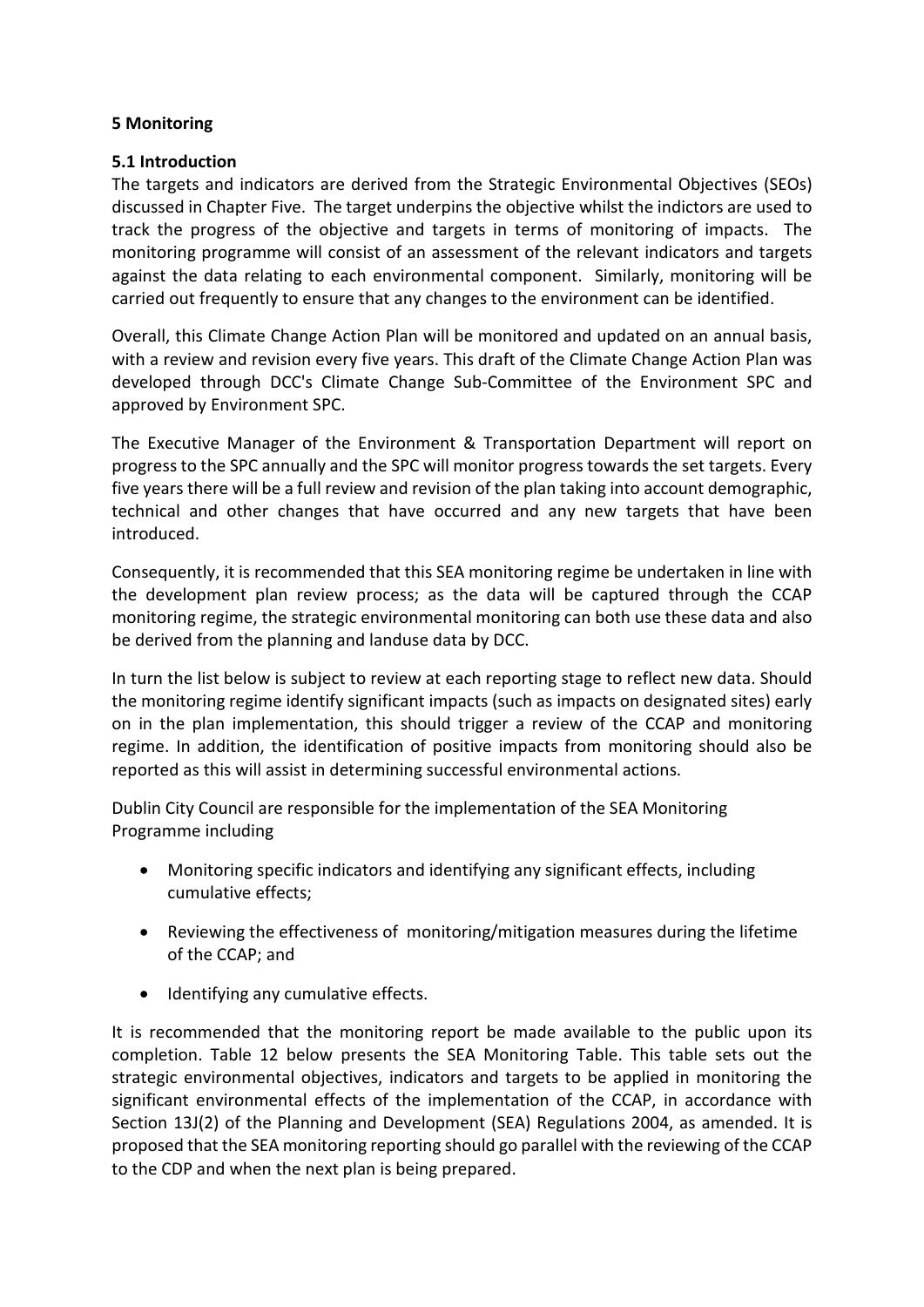## **Table 6 Monitoring Measures**

| <b>Environmental</b><br>Receptor                                                                                                                                    | <b>Environmental Protection</b><br><b>Objective</b>                                                                          | <b>Target</b>                                                                                                                                                                               | <b>Indicator</b>                                                                                                               | <b>Frequency</b><br><b>of</b><br><b>Reporting</b> | <b>Department</b><br><b>Responsible</b>                         |
|---------------------------------------------------------------------------------------------------------------------------------------------------------------------|------------------------------------------------------------------------------------------------------------------------------|---------------------------------------------------------------------------------------------------------------------------------------------------------------------------------------------|--------------------------------------------------------------------------------------------------------------------------------|---------------------------------------------------|-----------------------------------------------------------------|
| Population and<br>To create a sustainable<br>Human Health<br>compact city and a high<br>quality healthy safe<br>environment in which to<br>live, work and/or visit. |                                                                                                                              | Sustainable densities<br>achieved in new<br>residential/ mixed use<br>schemes                                                                                                               | Average density of new<br>residential development                                                                              | Every 2<br>years                                  | Planning and<br>Property<br>Development<br>Department<br>(PPDD) |
|                                                                                                                                                                     |                                                                                                                              | Increase the number of<br>residential properties                                                                                                                                            | Percentage increase of<br>residential properties                                                                               | Every 2<br>years                                  | (PPDD)                                                          |
|                                                                                                                                                                     |                                                                                                                              | Improved access to<br>community and<br>recreational facilities                                                                                                                              | Percentage increase in the<br>number of schools/<br>crèches/community<br>parks/sports facilities and<br>primary health centres | Every 2<br>years                                  | (PPDD)                                                          |
| Biodiversity,<br>Flora and<br>Fauna                                                                                                                                 | To protect and where<br>appropriate enhance the<br>diversity of habitats,<br>species, ecosystems and<br>geological features. | Maintain the favourable<br>conservation status of all<br>habitats and species which<br>are within designated sites<br>protected under national<br>and international<br>legislation and also | Number of developments<br>granted planning permission<br>within designated sites.                                              | Every 2<br>years                                  | (PPDD)<br>Parks and<br>Landscape<br><b>Services</b>             |
|                                                                                                                                                                     |                                                                                                                              |                                                                                                                                                                                             | Number of Natura Impact<br>Statements submitted to<br>Dublin City Council                                                      | Every 2<br>years                                  | Parks and<br>Landscape<br><b>Services</b>                       |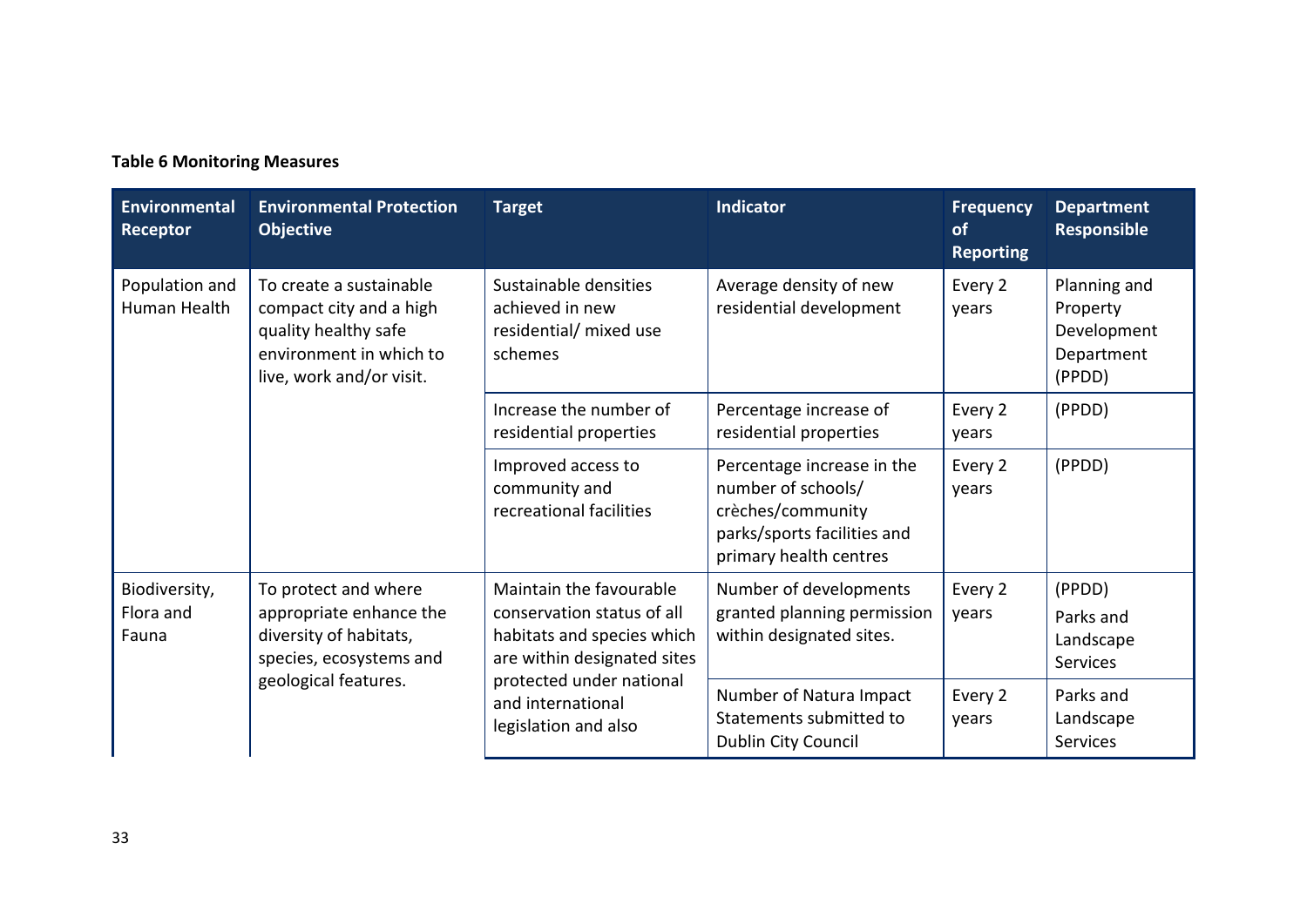| <b>Environmental</b><br><b>Receptor</b> | <b>Environmental Protection</b><br><b>Objective</b> | <b>Target</b>                                                                                 | <b>Indicator</b>                                                                                      | <b>Frequency</b><br>of<br><b>Reporting</b> | <b>Department</b><br><b>Responsible</b>             |
|-----------------------------------------|-----------------------------------------------------|-----------------------------------------------------------------------------------------------|-------------------------------------------------------------------------------------------------------|--------------------------------------------|-----------------------------------------------------|
|                                         |                                                     | habitats and species<br>outside of designated<br>sites.                                       | Percentage increase or<br>decrease of bat and otter<br>populations in Dublin city                     | Every 2<br>years                           | Parks and<br>Landscape<br>Services                  |
|                                         |                                                     | Deliver the objectives of<br>the Dublin City Biodiversity<br>Action Plan 2015-2020            | Number of objectives/ policy<br>actions delivered by the<br>biodiversity plan                         | Every 2<br>years                           | Parks and<br>Landscape<br>Services                  |
|                                         |                                                     | Implementation of the<br>actions from the green<br>infrastructure strategy for<br>Dublin city | Number of projects<br>delivered by the green<br>infrastructure strategy                               | Every 2<br>years                           | (PPDD)<br>Parks and<br>Landscape<br>Services        |
|                                         |                                                     |                                                                                               | Totals of, or reduction in the<br>quantum of greenfield<br>lands; length of linked green<br>corridors |                                            | (PPDD)<br>Parks and<br>Landscape<br>Services        |
|                                         |                                                     | Control and protect<br>against the spread of<br>noxious weeds and<br>invasive species         | Number of projects within<br>the city that have identified<br>noxious weeds and invasive<br>species   | Every 2<br>years                           | (PPDD)<br>Parks and<br>Landscape<br><b>Services</b> |
|                                         |                                                     | Achieve the objectives of<br>the Tree Strategy and<br>Canopy Survey for Dublin<br>city        | Percentage increase of tree<br>planting within Dublin city                                            | Every 2<br>years                           | (PPDD)<br>Parks and<br>Landscape<br><b>Services</b> |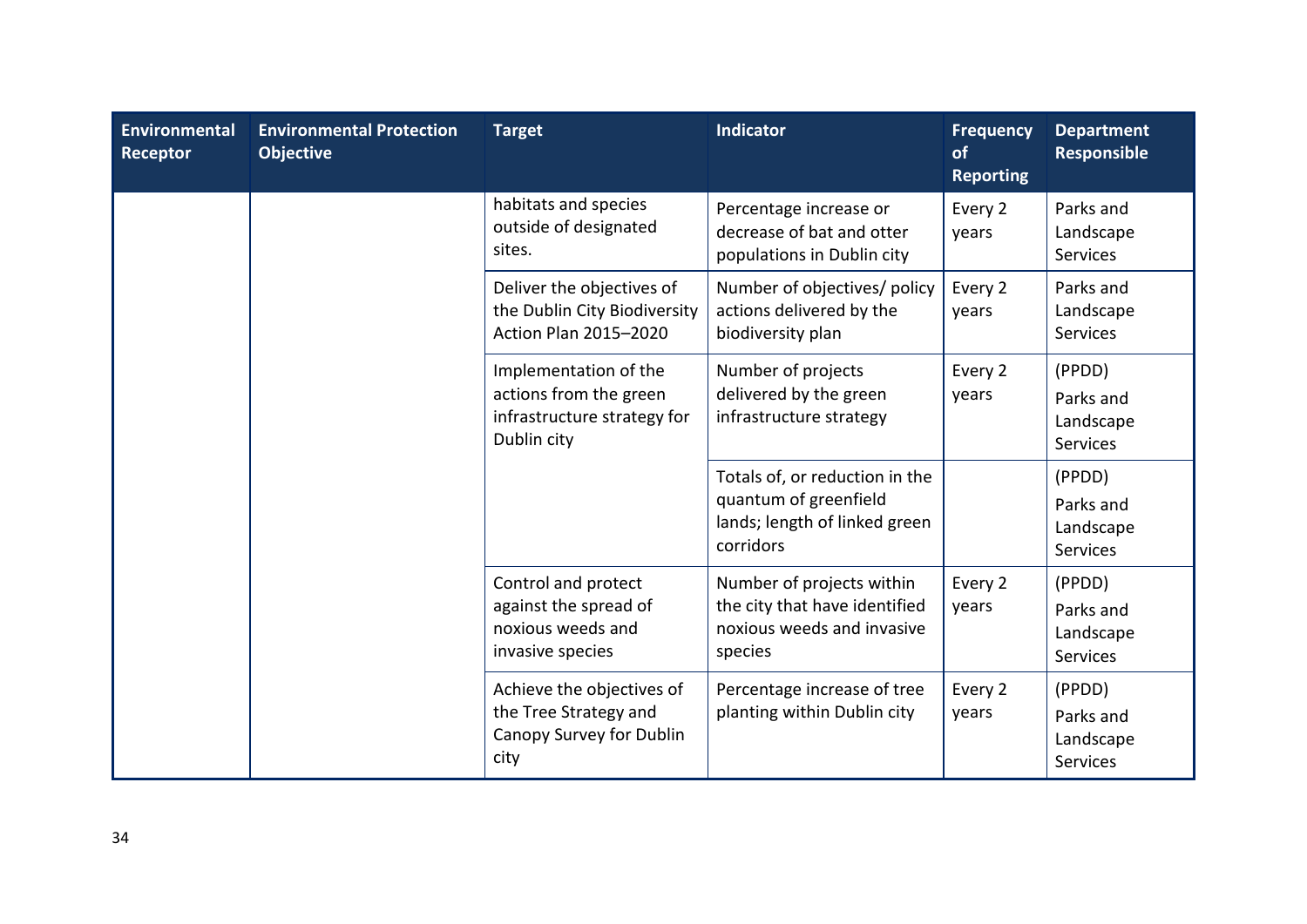| Environmental<br>Receptor              | <b>Environmental Protection</b><br><b>Objective</b>                                                                                                    | <b>Target</b>                                                                                                                            | <b>Indicator</b>                                                                                                                                                                             | <b>Frequency</b><br>of<br><b>Reporting</b> | <b>Department</b><br><b>Responsible</b>         |
|----------------------------------------|--------------------------------------------------------------------------------------------------------------------------------------------------------|------------------------------------------------------------------------------------------------------------------------------------------|----------------------------------------------------------------------------------------------------------------------------------------------------------------------------------------------|--------------------------------------------|-------------------------------------------------|
|                                        |                                                                                                                                                        |                                                                                                                                          | Tree canopy cover within<br>the city area to contribute to<br>carbon sequestration (no. of<br>trees)                                                                                         | Every 2<br>years                           | Parks and<br>Landscape<br><b>Services</b>       |
|                                        |                                                                                                                                                        | Implementation of<br>setback/ buffer zones of<br>10 m for development<br>along watercourses                                              | Number of planning<br>applications adhering to the<br>10 m buffer zone setback                                                                                                               | Every 2<br>years                           | (PPDD)                                          |
|                                        |                                                                                                                                                        | Increased provision for<br>soft landscaping in existing<br>and new developments                                                          | Amount of open space<br>provided in planning<br>applications for Z10 and Z15<br>lands                                                                                                        | Every 2<br>years                           | (PPDD)                                          |
| <b>Climatic Factors</b><br>Air Quality | Contribute to the mitigation<br>of/ and adaptation to<br>climate change and<br>implement requirements of<br><b>Strategic Flood Risk</b><br>assessment. | Maintain air quality status<br>and meet value targets for<br>named pollutants in line<br>with Air Quality<br><b>Framework Directives</b> | Values of monitored<br>pollutants in the air,<br>including the levels of<br>Nitrogen Oxides (NO <sub>x</sub> ) and<br>Particulate matter (PM <sub>10</sub> )<br>not breach regulation limits | Every 2<br>years                           | Roads and<br>Traffic - Noise<br>and Air Section |
|                                        | Minimise emissions of<br>pollutants to air associated<br>with development activities                                                                   | Decrease greenhouse gas<br>emissions in line with<br>national targets                                                                    | Average energy<br>consumption of new<br>residential housing stock,<br>tonnes of CO <sub>2</sub> / year                                                                                       | Every 2<br>years                           | <b>Energy Division</b>                          |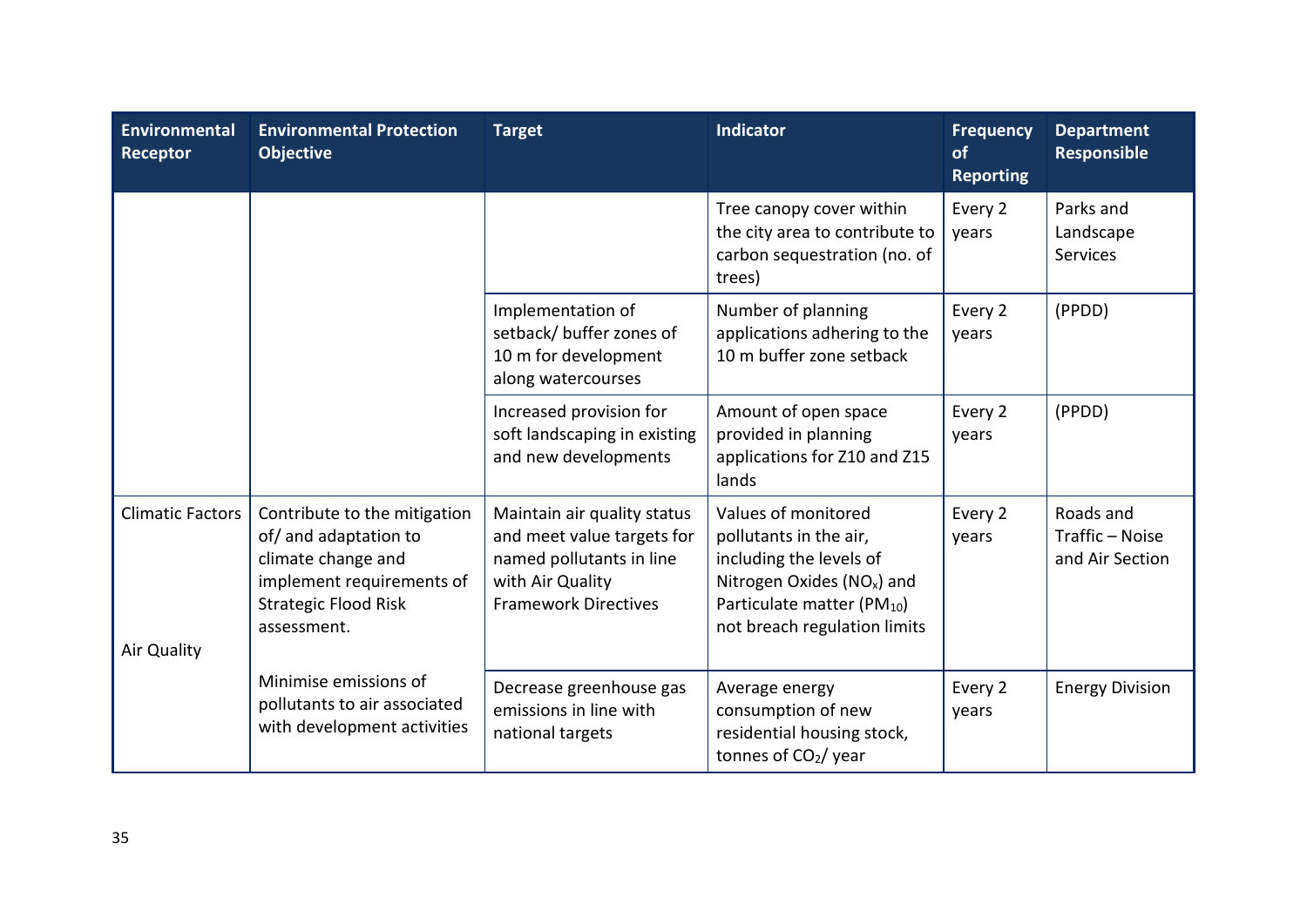| <b>Environmental</b><br><b>Receptor</b> | <b>Environmental Protection</b><br><b>Objective</b> | <b>Target</b>                                                                                                                                                       | <b>Indicator</b>                                                                                                                     | <b>Frequency</b><br>of<br><b>Reporting</b> | <b>Department</b><br><b>Responsible</b>         |
|-----------------------------------------|-----------------------------------------------------|---------------------------------------------------------------------------------------------------------------------------------------------------------------------|--------------------------------------------------------------------------------------------------------------------------------------|--------------------------------------------|-------------------------------------------------|
|                                         | and maintain acoustic<br>quality.                   | Increase energy efficiency<br>(reduce energy waste)<br>from renewable energy<br>sources in line with the<br><b>National Energy Efficiency</b><br><b>Action Plan</b> | Number of objectives<br>implemented from Dublin<br><b>City Energy Strategy</b>                                                       | Every 2<br>years                           | <b>Energy Division</b>                          |
|                                         |                                                     |                                                                                                                                                                     | Number of permitted<br>developments that include<br>district heating                                                                 | Every 2<br>years                           | <b>Energy Division</b>                          |
|                                         |                                                     |                                                                                                                                                                     | Number of permitted<br>developments incorporating<br>solar renewables                                                                | Every 2<br>years                           | <b>Energy Division</b>                          |
|                                         |                                                     |                                                                                                                                                                     | Number of (social) housing<br>units, public buildings and<br>community centres<br>connected to district and<br>group heating systems | Every 2<br>years                           | <b>Energy Division</b>                          |
|                                         |                                                     | Produce noise maps for<br>Dublin city and ensure<br>they are updated                                                                                                | Number of zonings that<br>conflict in relation to<br>acoustic increases                                                              | Every 2<br>years                           | Roads and<br>Traffic - Noise<br>and Air Section |
|                                         |                                                     | Increase modal shift to<br>public transport, walking<br>and cycling                                                                                                 | Percentage/quantum of<br>population travelling to<br>work by public transport,<br>walking and/ or cycling.                           | Every 2<br>years                           | Roads and<br>Traffic                            |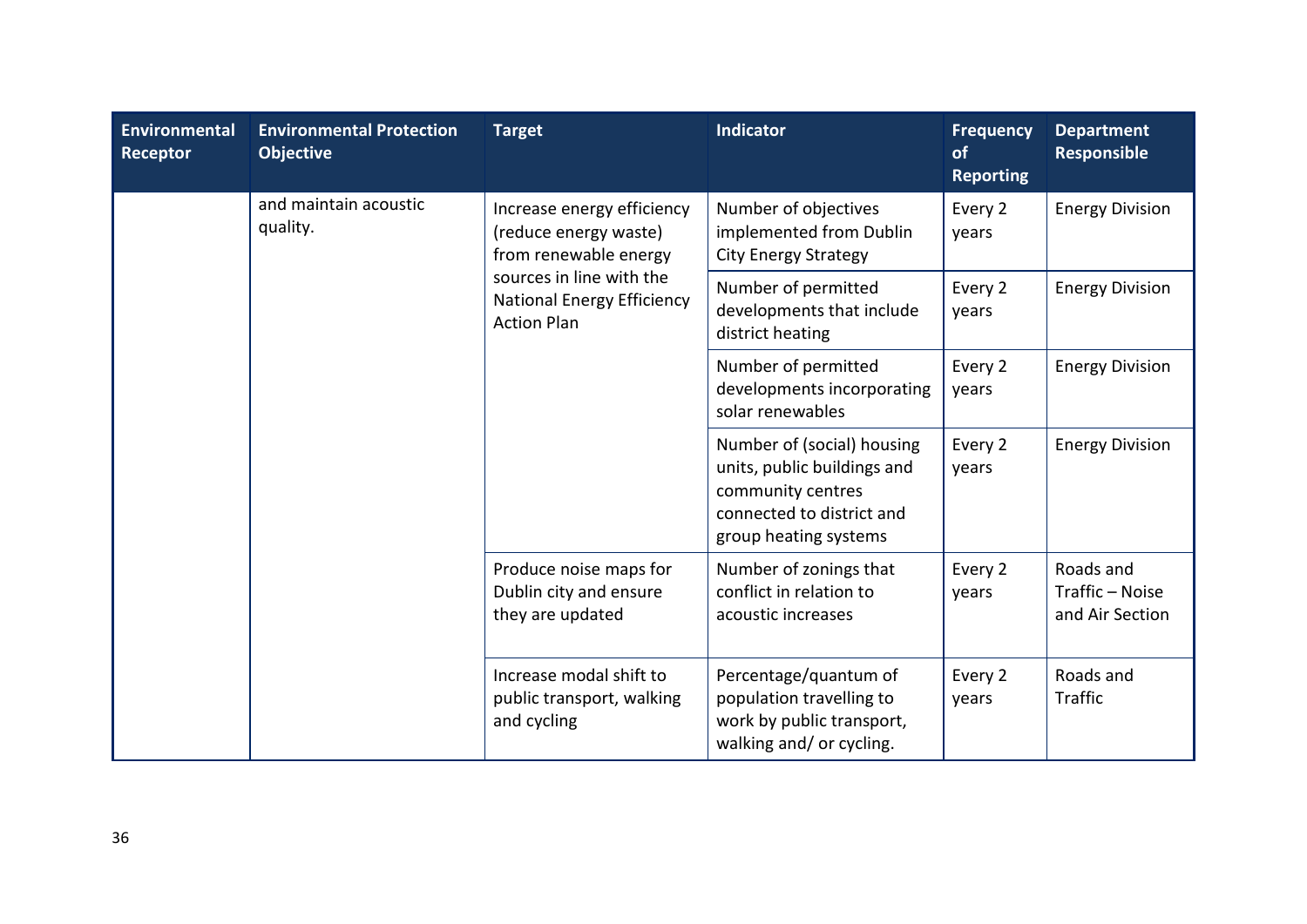| <b>Environmental</b><br><b>Receptor</b> | <b>Environmental Protection</b><br><b>Objective</b>                                            | <b>Target</b>                                                                                                             | Indicator                                                                                                                                                                    | <b>Frequency</b><br>of<br><b>Reporting</b> | <b>Department</b><br>Responsible                                  |
|-----------------------------------------|------------------------------------------------------------------------------------------------|---------------------------------------------------------------------------------------------------------------------------|------------------------------------------------------------------------------------------------------------------------------------------------------------------------------|--------------------------------------------|-------------------------------------------------------------------|
|                                         |                                                                                                | Compliance with the<br>requirements of the<br>Development Plan's<br><b>Strategic Flood Risk</b><br>Assessment             | Percentage of planning<br>applications compliant with<br>the SFRA                                                                                                            | Every 2<br>years                           | (PPDD)<br>Environment<br>and Engineering<br><b>Water Division</b> |
|                                         |                                                                                                | Compliance with the<br>OPW's Guidelines for<br>Planning Authorities - The<br>Planning System and Flood<br>Risk Management | Percentage of planning<br>applications incorporating<br>flood risk assessment and<br>conditions requiring<br>appropriate flood resilient<br>measures for new<br>developments | Every 2<br>years                           | (PPDD)<br>Environment<br>and Engineering<br><b>Water Division</b> |
|                                         |                                                                                                | Implement Sustainable<br>Urban Drainage Systems<br>in all new developments                                                | Number of Sustainable<br><b>Urban Drainage Systems</b><br>implemented in new<br>planning applications                                                                        | Every 2<br>years                           | (PPDD)<br>Environment<br>and Engineering<br><b>Water Division</b> |
| Water                                   | To protect and where<br>necessary improve the<br>quality and management of<br>watercourses and | Achieve and maintain good<br>status of all surface water<br>bodies.                                                       | Improvement in Status of<br>Water Body as per RBMP                                                                                                                           | Every 2<br>years                           | Environment<br>and Engineering<br><b>Water Division</b>           |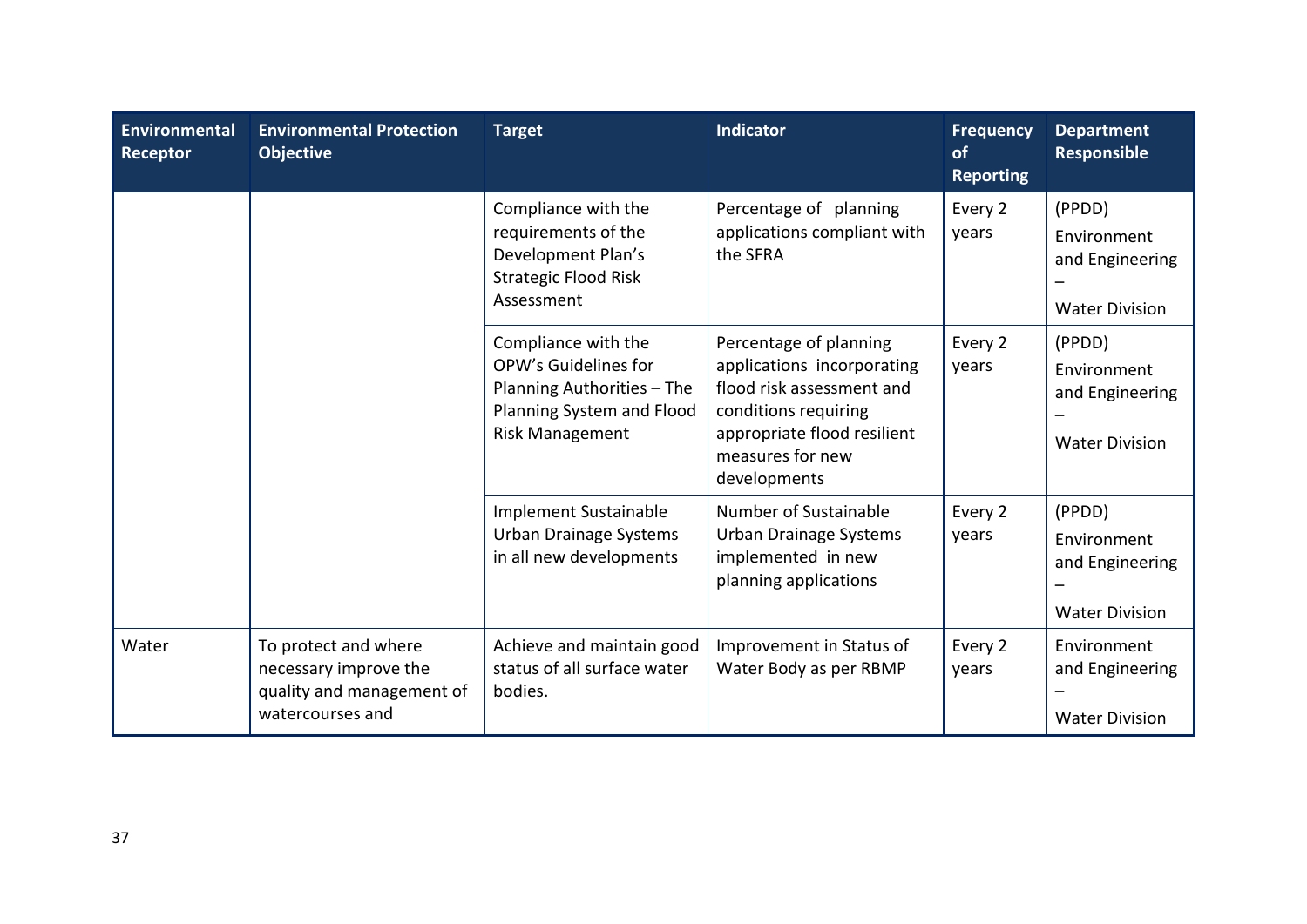| <b>Environmental</b><br>Receptor     | <b>Environmental Protection</b><br><b>Objective</b>                                                                                                                        | <b>Target</b>                                                                                                                                       | <b>Indicator</b>                                                                  | <b>Frequency</b><br><b>of</b><br><b>Reporting</b> | <b>Department</b><br><b>Responsible</b>                 |
|--------------------------------------|----------------------------------------------------------------------------------------------------------------------------------------------------------------------------|-----------------------------------------------------------------------------------------------------------------------------------------------------|-----------------------------------------------------------------------------------|---------------------------------------------------|---------------------------------------------------------|
|                                      | groundwater, in compliance<br>with the requirements of all<br>water and habitat based<br>legislation, including the<br>River Basin Management<br>Plan of the Eastern River | All designated bathing<br>waters to comply with the<br>requirements of the<br><b>Bathing Water Quality</b><br>Regulations 2008 (S.I. 79 of<br>2008) | Bathing waters comply with<br>requirements of Bathing<br><b>Water Regulations</b> | Every 2<br>years                                  | Environment<br>and Engineering<br><b>Water Division</b> |
|                                      | Basin District.                                                                                                                                                            | Identify and provide<br>Surface Water pipelines as<br>appropriate                                                                                   | Lengths of new Surface<br>Water pipeline installed                                | Every 2<br>years                                  | Environment<br>and Engineering<br><b>Water Division</b> |
| <b>Material Assets</b><br>population | To make best use of Dublin<br>city's infrastructure and<br>material assets and to<br>promote the sustainable<br>development of new                                         | Develop public transport,<br>cycleways and road<br>infrastructure to facilitate<br>sustainable growth and<br>travel patterns                        | Percentage change in<br>commuting modal shift to<br>sustainable travel modes      | Every 2<br>years                                  | Environment<br>and<br>Transportation                    |
|                                      | infrastructure to meet the<br>needs of the city's                                                                                                                          | Extend and improve the<br>cycling and walking<br>network                                                                                            | Number of new cycling and<br>walking schemes<br>implemented                       | Every 2<br>years                                  | Environment<br>and<br>Transportation                    |
|                                      |                                                                                                                                                                            | Comply with the Eastern<br><b>Midlands Waste</b><br>Management Plan and<br>operate sustainable waste<br>management practices                        | Quantum of residential and<br>commercial waste reused<br>and recycled             | Every 2<br>years                                  | Engineering $-$<br>Waste<br>Management                  |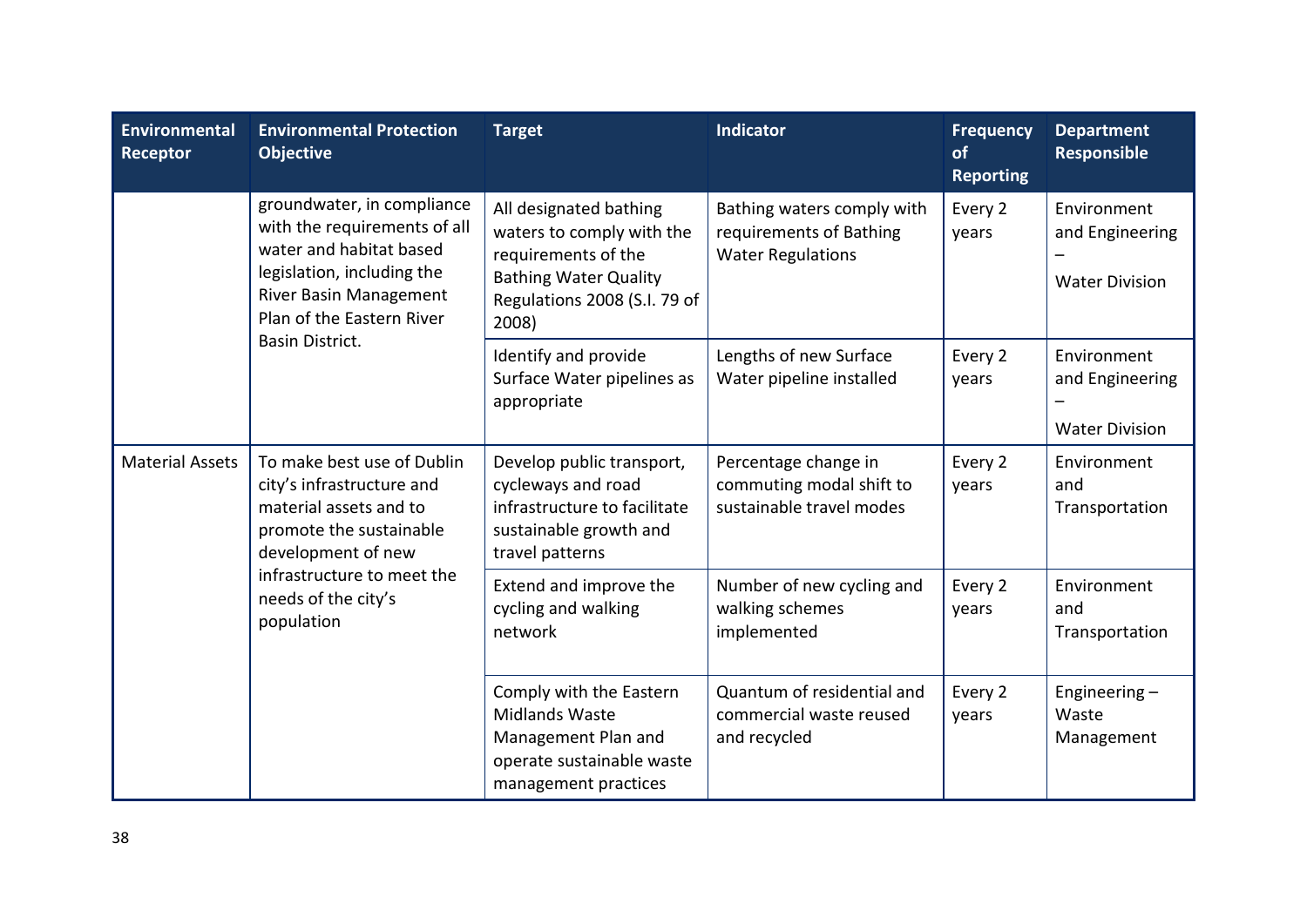| Environmental<br>Receptor                                            | <b>Environmental Protection</b><br><b>Objective</b>                                                                           | <b>Target</b>                                                                                                    | <b>Indicator</b>                                                                                | <b>Frequency</b><br>of<br><b>Reporting</b>  | <b>Department</b><br><b>Responsible</b>             |
|----------------------------------------------------------------------|-------------------------------------------------------------------------------------------------------------------------------|------------------------------------------------------------------------------------------------------------------|-------------------------------------------------------------------------------------------------|---------------------------------------------|-----------------------------------------------------|
|                                                                      |                                                                                                                               | Protect and enhance green<br>infrastructure                                                                      | Number of greenfield sites<br>developed                                                         | Every 2<br>years                            | (PPDD)<br>Parks and<br>Landscape<br><b>Services</b> |
| Cultural<br>Heritage                                                 | To protect and where<br>appropriate enhance the<br>character, diversity and<br>qualities of Dublin city's                     | No loss or adverse impact<br>on the fabric or setting of<br>monuments on the Record<br>of Monuments              | Number of planning<br>applications with<br>archaeological conditions<br>that were complied with | Every 2<br>years                            | (PPDD)                                              |
| cultural, including<br>architectural and<br>archaeological, heritage | No loss of or adverse<br>impact on the architectural<br>heritage value or setting of<br>protected structures and<br>monuments | Loss of, or adverse impact<br>on protected structures,<br>architectural conservation<br>areas or NIAH structures | Every 2<br>years                                                                                | (PPDD)<br>City Architects -<br>Conservation |                                                     |
|                                                                      |                                                                                                                               | Number of archaeological<br>sites with archaeological<br>conditions attached                                     | Every 2<br>years                                                                                | (PPDD)<br>City Architects -<br>Conservation |                                                     |
|                                                                      | No loss of or adverse<br>impact on structures<br>recorded on the National<br>Inventory of Architectural<br>Heritage           | Number of protected<br>structures put at risk or on<br>the derelict sites register                               | Every 2<br>years                                                                                | (PPDD)<br>City Architects -<br>Conservation |                                                     |
|                                                                      |                                                                                                                               | Revision of the Dublin<br>Heritage Plan 2002-2006,                                                               | Number of conservation<br>plans implemented through<br>the Dublin Heritage Plan                 | Every 2<br>years                            | (PPDD)<br>City Architects -<br>Conservation         |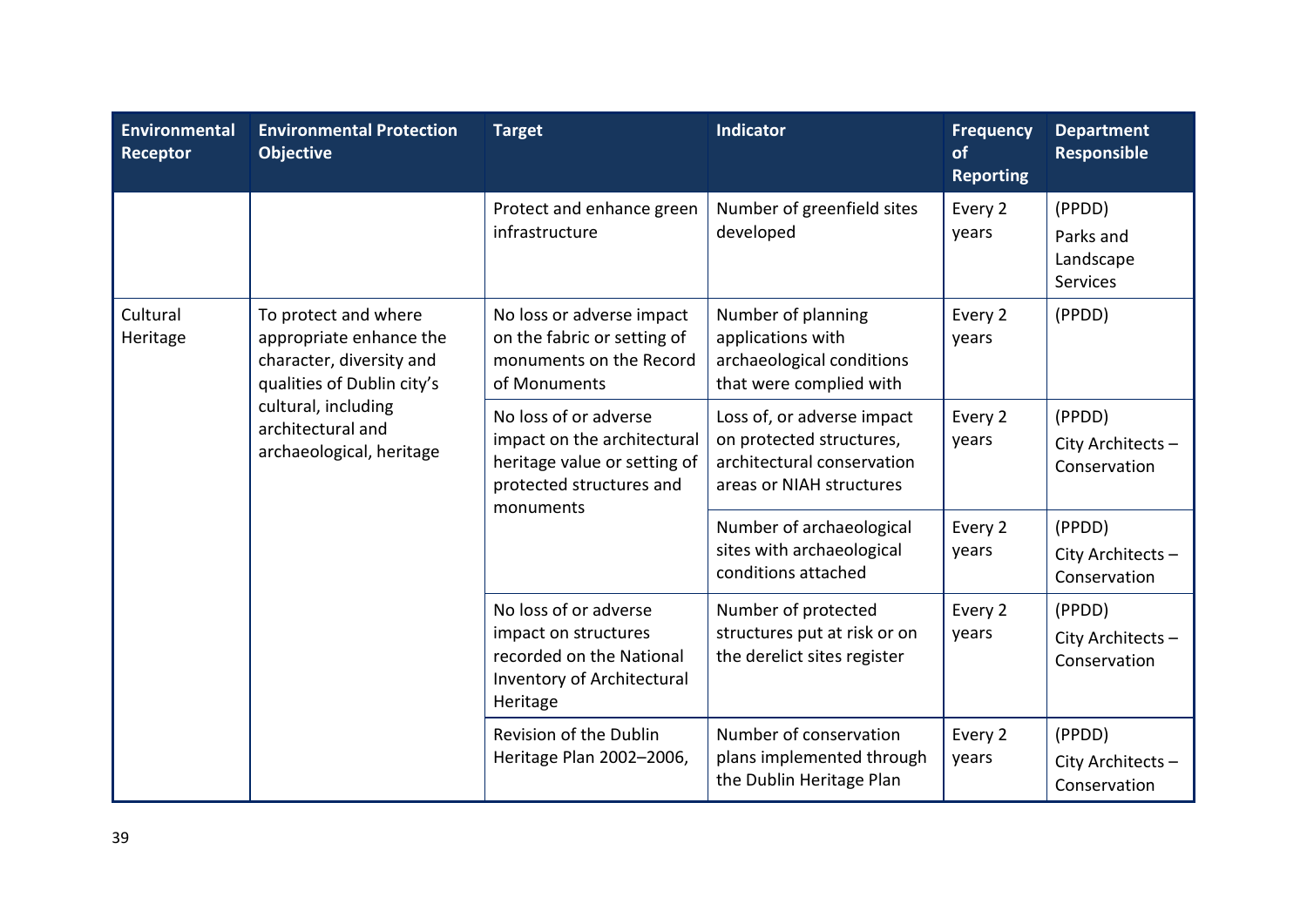| Environmental<br>Receptor | <b>Environmental Protection</b><br><b>Objective</b>                                                                                                                  | <b>Target</b>                                                                                                           | <b>Indicator</b>                                                                                                                   | <b>Frequency</b><br>of<br><b>Reporting</b> | <b>Department</b><br><b>Responsible</b>                              |
|---------------------------|----------------------------------------------------------------------------------------------------------------------------------------------------------------------|-------------------------------------------------------------------------------------------------------------------------|------------------------------------------------------------------------------------------------------------------------------------|--------------------------------------------|----------------------------------------------------------------------|
|                           |                                                                                                                                                                      | to ensure enhancement of<br>key sites                                                                                   |                                                                                                                                    |                                            | City<br>Archaeologist                                                |
|                           |                                                                                                                                                                      |                                                                                                                         | Number of proposed plans<br>and schemes<br>screened/assessed by the<br>Conservation Officer for the<br>City and City Archaeologist | Every 2<br>years                           | (PPDD)<br>City Architects -<br>Conservation<br>City<br>Archaeologist |
|                           |                                                                                                                                                                      |                                                                                                                         | Number of Architectural<br><b>Conservation Areas</b><br>designated                                                                 | Every 2<br>years                           | (PPDD)<br>City Architects -<br>Conservation                          |
| Landscape and<br>Soils    | To protect and where<br>appropriate enhance the<br>character, diversity and<br>special qualities of Dublin<br>city's landscapes and soils<br>and geological features | Develop new areas of<br>open space and increase<br>number of trees                                                      | Number of new parks/open<br>spaces, change in area of the<br>parks and number of trees<br>planted                                  | Every 2<br>years                           | (PPDD)<br>Parks and<br>Landscape<br>Services                         |
|                           |                                                                                                                                                                      | Create a well-connected<br>city landscape consisting<br>of linear connections (e.g.<br>river corridors and<br>networks) | Length of existing and new<br>linked landscape corridors                                                                           | Every 2<br>years                           | (PPDD)<br>Parks and<br>Landscape<br><b>Services</b>                  |
|                           |                                                                                                                                                                      | Develop brownfield lands<br>and vacant sites                                                                            | Total area of brownfield<br>lands and vacant sites<br>developed                                                                    | Every 2<br>years                           | (PPDD)<br>Parks and<br>Landscape<br><b>Services</b>                  |